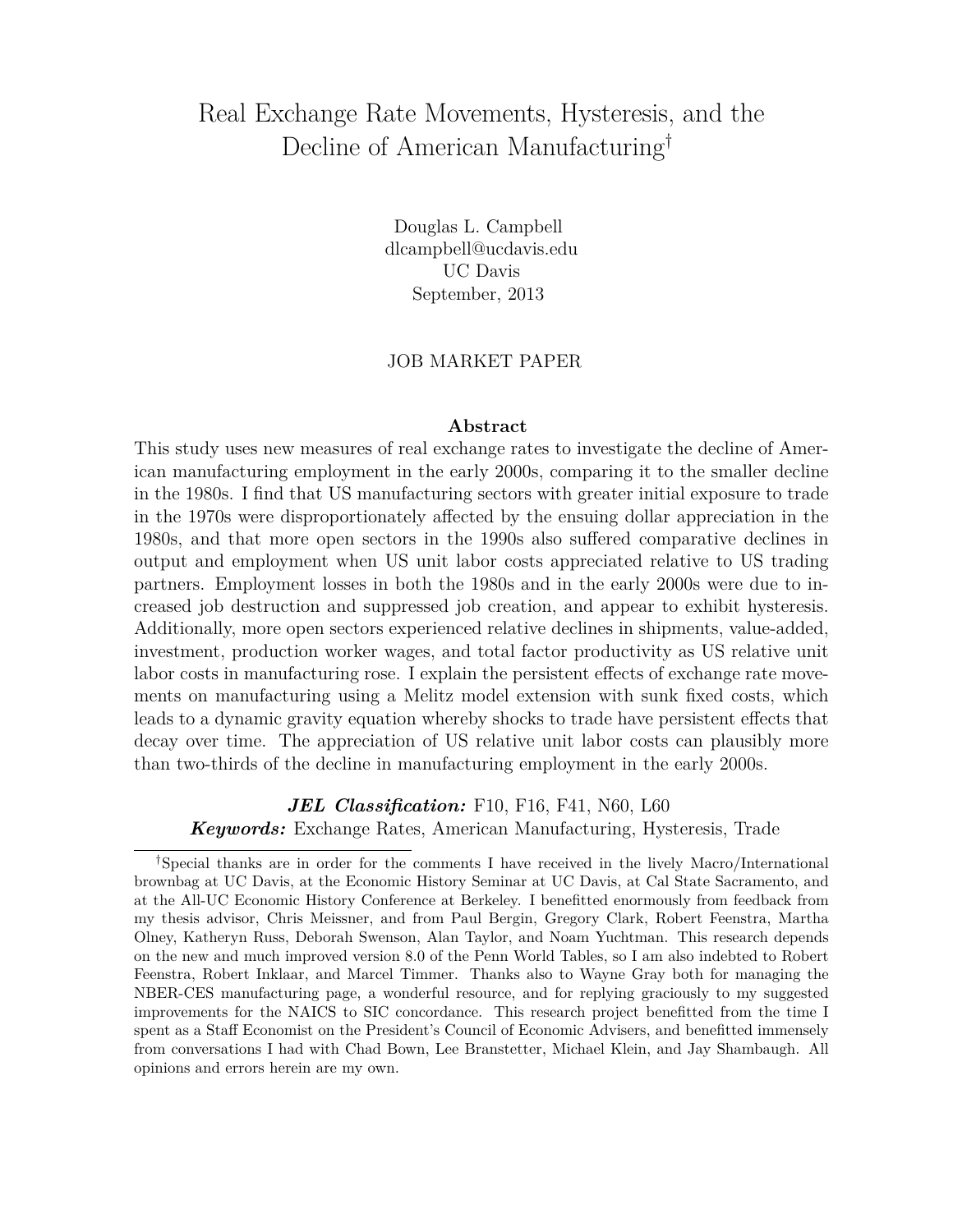American manufacturing employment suddenly collapsed in the early 2000s, falling by three million  $(17.4\%)$  from 2000 to 2003 (Figure [1\)](#page-1-0) after having declined by just  $3\%$ from the late 1960s to 2000. As the economy grew from 2003-2007, the jobs lost did not return. In the aftermath of the financial crisis in 2008, the manufacturing sector lost an additional 2.3 million jobs. As of July 2012, 500,000 of these jobs had returned, but by September 2013, even as the economy continued to grow, there was no additional growth in manufacturing employment, indicating that many of the jobs lost during the recession are likely to be gone permanently.

<span id="page-1-0"></span>

Figure 1: American Manufacturing Employment, 1960-2013. Source: BEA

What caused the sudden collapse? Economists have generally believed that the public's concern with trade and offshoring as an explanation for the decline of American manufacturing employment is misplaced, and that the real cause is outsized productivity gains in manufacturing and a sectoral shift toward services. If true, this would imply that a decline in manufacturing employment is a sign of progress, and irrelevant due to growing services exports. However, aggregate measured labor productivity growth in manufacturing has been relatively constant over the post-war period, making it a strange explanation for a sudden employment collapse in this sector (Appendix Figure  $22(a)$  $22(a)$ ).<sup>[1](#page-1-1)</sup>

<span id="page-1-1"></span><sup>&</sup>lt;sup>1</sup>Houseman *et al.* (2010) present evidence that perhaps one-fifth to one-half of the measured growth in value-added per worker from 1997 to 2007 reflects upward bias due to the dramatic increase of imported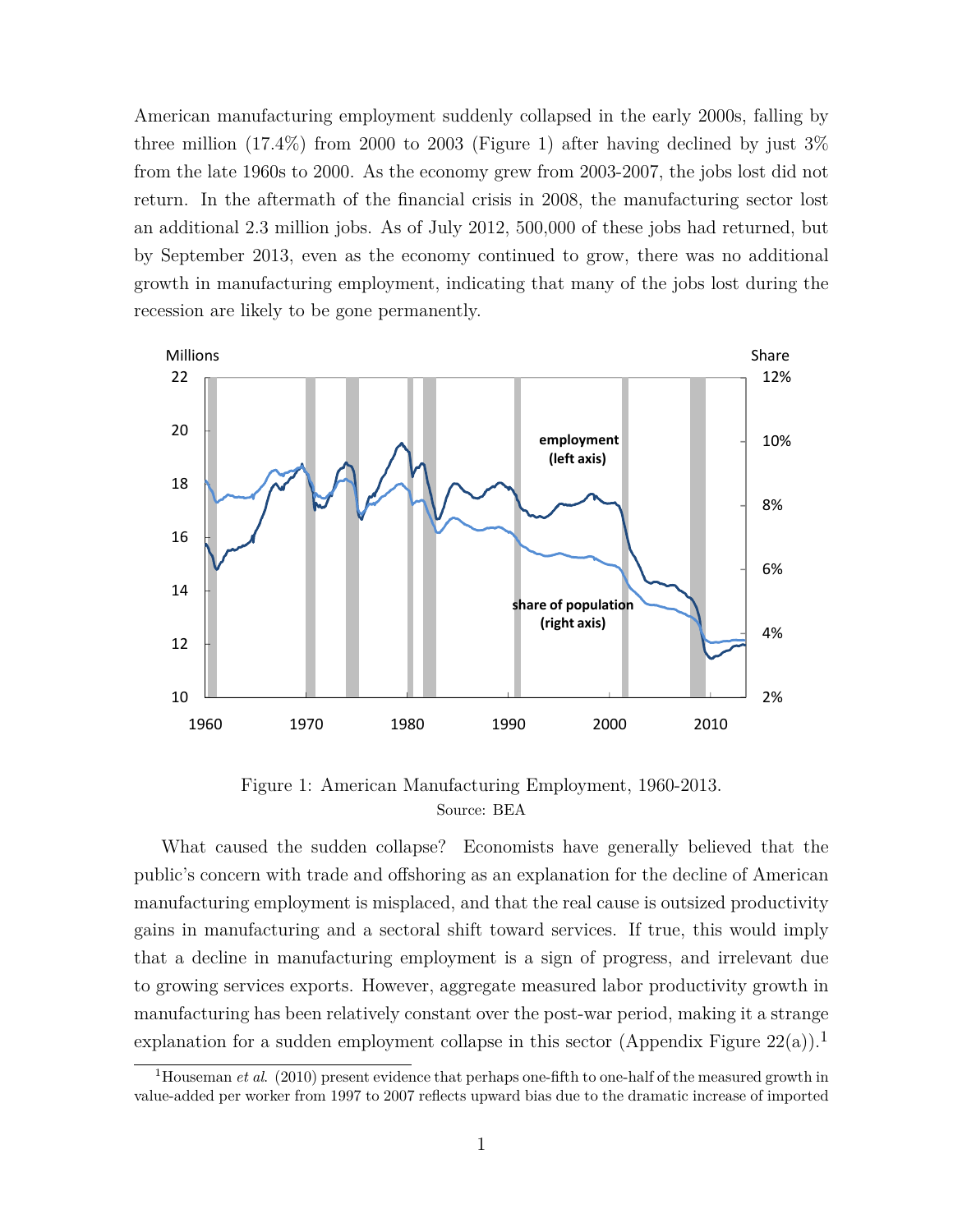And while the share of services in GDP has long been increasing, the services share of exports has been surprisingly constant over the past few decades (Figure  $22(b)$  $22(b)$ ). In fact, the services trade surplus actually shrank by one-third over the period 1997-2004, while the goods trade deficit ex-manufacturing also worsened. Thus, the decline in manufacturing in the early 2000s was actually part of a broad-based decline in tradable sectors.<sup>[2](#page-2-0)</sup>

These facts give credence to recent research focusing on trade liberalization and the rise of China as explanations for the collapse of US manufacturing. In a seminal paper, Autor, Dorn and Hanson (2013) find that increasing competition with Chinese imports explains one-quarter of the aggregate loss in manufacturing employment through 2007. Acemoglu *et al*. (2013) argue that the "sag" in *overall* U.S. employment in the 2000s – a decade which began with the Federal Reserve nearly missing the zero lower bound and which ended in a liquidity trap – was partly caused by the collateral damage from increasing Chinese manufacturing imports to other sectors via input-output linkages. In another important contribution Pierce and Schott (2012) argue that China's ascension to the WTO removed trade policy uncertainty and led to a large increase in imports from China, reducing US manufacturing employment.[3](#page-2-1)

A second strand of literature studying the impact of real exchange rate movements on manufacturing mostly finds that manufacturing employment is sensitive to currency appreciations (Klein, Schuh, and Triest 2003, see Klein *et al*. 2002 for an overview).[4](#page-2-2) Even though the dollar was generally strong in the early 2000s, to my knowledge these two literatures – on the collapse in manufacturing in the early 2000s and the impact of exchange rate movements in this period – do not intersect. This paper is intended to fill the gap by asking how much of the collapse in manufacturing in the early 2000s can be explained by movements in relative prices.

I first use a difference-in-difference research design using substantial variation in lagged openness for 437 manufacturing sectors and in real exchange rates over the period 1972-2009 to identify the impact of currency appreciations on manufacturing sectors

intermediate inputs. This would make productivity growth a less likely cause of the employment collapse over the same period.

<span id="page-2-0"></span><sup>&</sup>lt;sup>2</sup>There were also declines in the trade balances of agricultural produce, animal husbandry, forestry and fish according to BEA data. Two notable exceptions were natural gas and metal ores, which were likely affected by supply-side factors.

<span id="page-2-1"></span><sup>3</sup>Ebenstein *et al.* (2012) document a series of facts consistent with the idea that Chinese import competition reduced US manufacturing employment.

<span id="page-2-2"></span><sup>&</sup>lt;sup>4</sup> Other key papers in this literature are Branson and Love (1986), (1987), and (1988), Gourinchas (1999), Campa and Goldberg (2001), for the U.S. and Berman *et al*., (2012), Moser *et al*., (2012), and Belke *et al*. (2013) for Europe. Rose (1991) and McKinnon and Schnabl (2006), by contrast, find no impact of real exchange rate movements on trade and so this question is still not settled.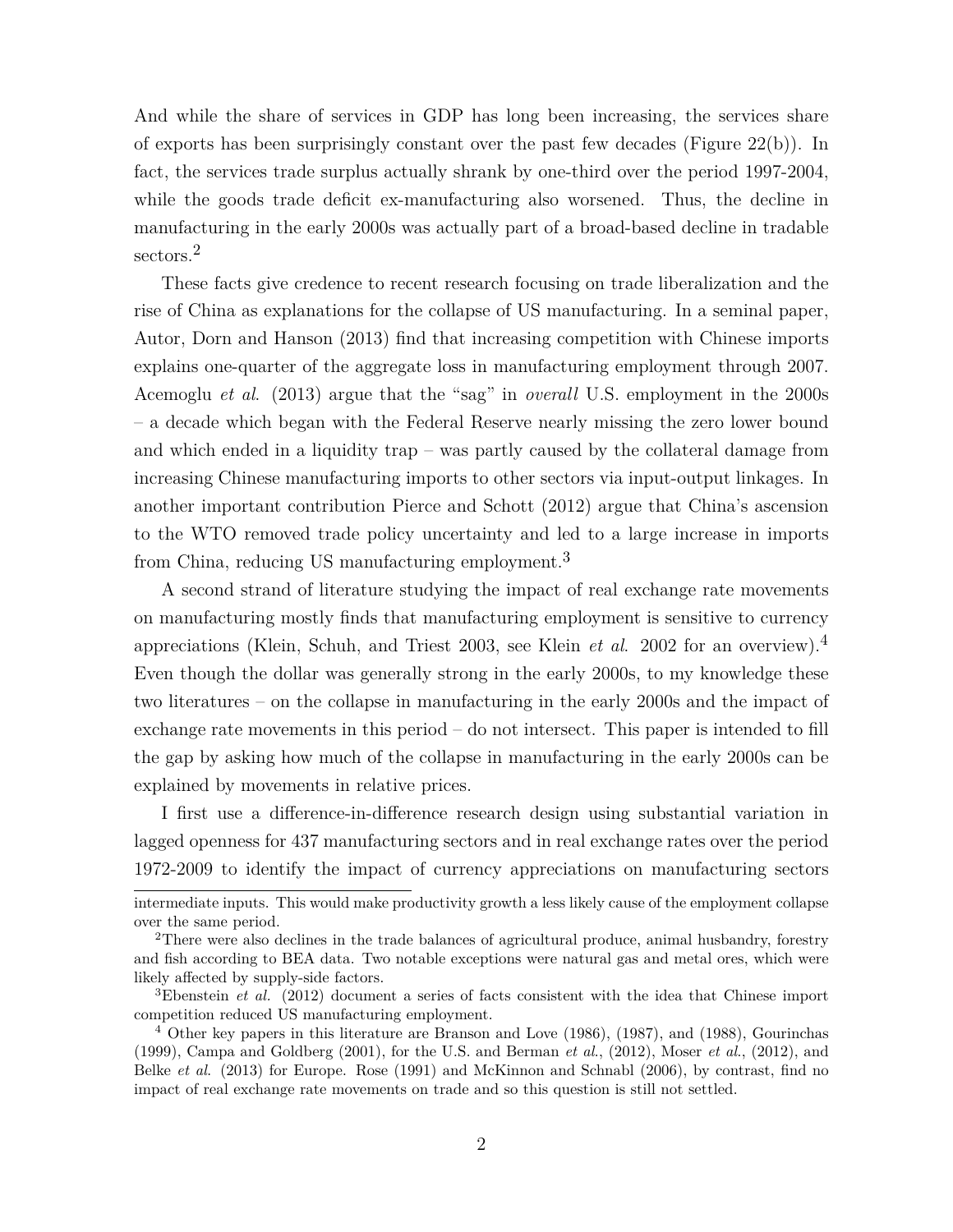with differential exposure to international trade (similar to Klein *et al*. 2003). I find that when US relative unit labor costs in manufacturing were relatively high, more open sectors experienced a relative decline in employment due to increased job destruction and suppressed job creation, and relative declines in investment, shipments, and value-added, and a modest decline in production worker hourly wages. I did not find evidence for a significant impact on inventory, sectoral prices, non-production worker hourly wages, or on unit labor costs.

Second, I add an international dimension to the "difference-in-difference" framework, asking whether more open manufacturing sectors in the US lose employment when the dollar is strong relative to the same sectors in other major economies.<sup>[5](#page-3-0)</sup> This is an important test, because if the decline in manufacturing employment in the 2000s was caused solely by the rise of China for reasons unrelated to relative prices, then other major economies, such as Canada, should also have seen employment declines in the same sectors at the same time (they did not). In fact, in the early 2000s, as US manufacturing employment was collapsing, Canadian manufacturing employment was increasing. Once the Canadian dollar strengthened sharply later in the 2000s, Canadian manufacturing employment then collapsed.

One aid to research design is the fact that over short time horizons, exchange rates, which are determined mainly by capital flows, are notoriously difficult to predict based on economic fundamentals such as interest rates. In addition, given that relative price movements impact manufacturing with a one period lag, reverse-causality can be ruled out. However, there is still potential for a third factor to cause both currency appreciation and a decline in manufacturing employment. Thus there is a need to understand what caused the dollar to appreciate in both the 1980s and early 2000s. One of the most likely factors in both periods (particularly the 1980s), was the large structural fiscal deficits.<sup>[6](#page-3-1)</sup> Thus, my third approach is to proxy movements in relative prices using changes in defense spending and changes in the US government budget deficit ex-automatic stabilizers, and then to test whether these are correlated with adverse performance of more tradable sectors.

Fourth, I introduce the anecdote of Japan as a quasi-experiment with a large and plausibly exogenous policy-related movement in real exchange rates in the 1980s. I find that while Japanese industries gained market share in the US when the Yen was weak,

<span id="page-3-1"></span><span id="page-3-0"></span><sup>5</sup> I thank Thomas Wu for this suggestion.

<sup>6</sup>This is the implication of a standard textbook Mundell-Fleming model, and is also implied by a portfolio-balance approach to exchange rate determination (Melvin 2000). Empirically, this is hotly debated, with Abell 1991 and Corsetti and Muller 2006, for example, arguing for and Kim and Roubini (2008) arguing against.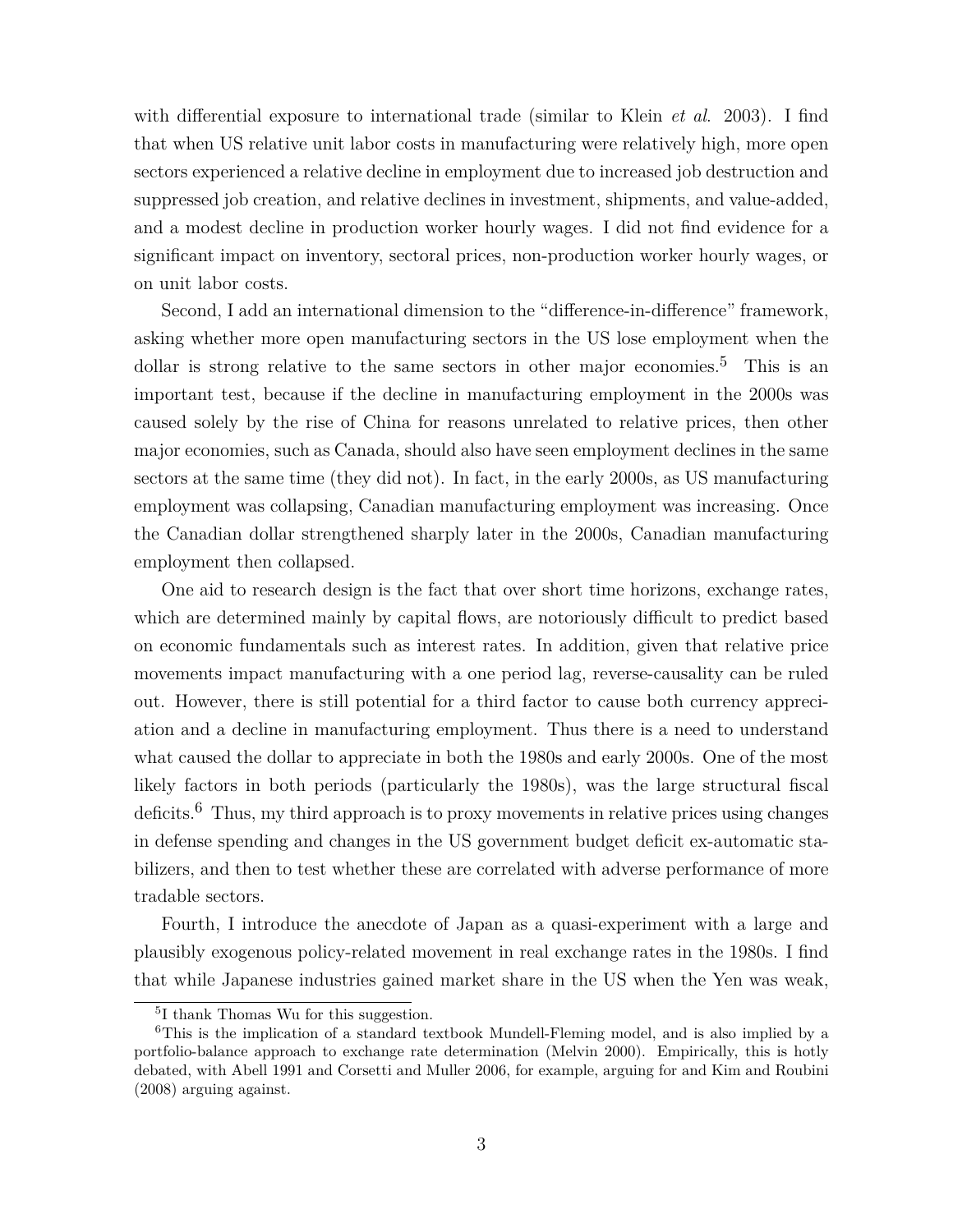after the Yen appreciated sharply vs. the dollar, Japanese industries consolidated their gains but did not make further inroads.

This paper has not already been written likely because of a subtle, but crucially important measurement issue: the Federal Reserve's Broad Trade-Weighted Real Exchange Rate Index, the most commonly-used measure of international competitiveness for the US, was computed as an "index-of-indices," which does not reflect compositional changes in trade toward countries, such as China, with systematically lower price levels (Fahle, Marquez, and Thomas 2008). The Fed's RER index implies that the appreciation in the dollar from 1996 to 2002 was a bit more modest than the dollar appreciation in the 1980s, and yet (ostensibly a paradox) gave rise to a much larger trade deficit as a share of GDP (plotted ex-oil in Figure [2\)](#page-5-0).<sup>[7](#page-4-0)</sup> By contrast, a simple trade-weighted average of relative prices (WARP) using version 8.0 of the Penn World Tables implies a much larger dollar appreciation in the early 2000s, mirroring the trade balance much more closely. The difference is mostly due to two factors: (1) the rising share of trade with countries, such as China, with relatively low price levels, and (2) the multiple benchmarking used in the creation of PWT version 8.0.[8](#page-4-1)

Traditionally, economists have thought that real exchange rate indices computed using unit labor costs, which reflect labor costs relative to productivity, are the best price-based measure of international competitiveness (Turner and Van't Dack 1993). However, relative unit labor costs produced by the IMF and OECD have a number of drawbacks (Campbell and Pyun, 2013). One problem is that these measures are also computed as indices-of-indices, and as such do not properly account for compositional changes in trade with countries, such as China, that have systematically lower unit labor costs.[9](#page-4-2) Additionally, China and many other developing countries are not even included in the IMF's relative unit labor cost (RULC) index, which also uses fixed trade weights that have become outdated.

In this paper, I address all of these concerns by using a weighted average of relative unit labor costs (WARULC) index computed for the manufacturing sector using data

<span id="page-4-0"></span><sup>&</sup>lt;sup>7</sup>The Fed's real exchange rate index is:  $I_t^d = I_{t-1} \times \prod_{j=1}^{N(t)} \left( \frac{e_{j,t} p_t/p_{j,t}}{e_{j,t-1} p_{t-1}/p_j} \right)$  $\frac{e_{j,t}p_t/p_{j,t}}{e_{j,t-1}p_{t-1}/p_{j,t-1}}$ <sup>*w*</sup>*j,t*, where  $e_{j,t}$  is the price of a dollar in terms of the currency of country j at time t, *p<sup>t</sup>* is the US consumer price index at time t,  $p_{i,t}$  is the consumer price index of country j at time t,  $N(t)$  is the number of countries in the basket, and  $w_{i,t}$  is the trade weight of country j at time t. The base year value of the index is arbitrary.

<span id="page-4-1"></span><sup>8</sup>These factors also suggest the superiority of WARP, although both measures could be useful to look at since they provide different information.

<span id="page-4-2"></span><sup>9</sup>These issues are explained in more detail in Campbell and Pyun (2013). Another important problem with the IMF and OECD series is that manufacturing output is deflated using country-specific deflators (constructed idiosyncratically), which can lead to bias over time without the use of multiple benchmarks. This is the same problem that afflicted older vintages (predating version 8.0) of the Penn World Tables.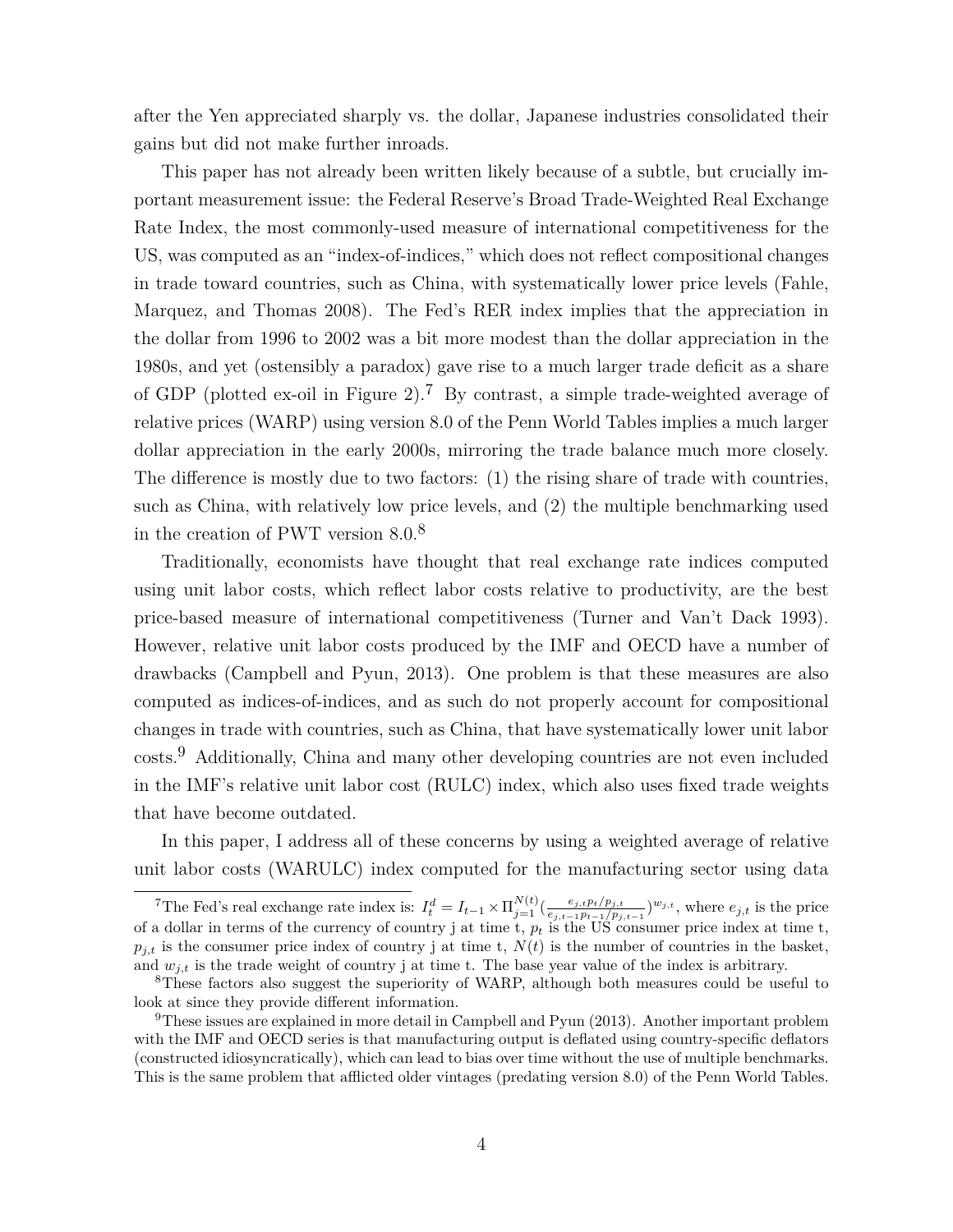<span id="page-5-0"></span>

Figure 2: Real Exchange Rate Measures vs. the Current Account Sources: BEA and Campbell and Pyun (2013)

from all six ICP benchmarks, and which includes developing countries such as China.[10](#page-5-1) I find that this index does a remarkably good job of predicting manufacturing employment declines, and in particular does much better than CPI-based real exchange rate indices or the RULC indices created by the Federal Reserve, the IMF and the OECD. I also show that using either of the other "weighted average relative" (WAR) exchange rates such as the WARP index created by Fahle *et al.* (2008) or the Balassa-Samuelson adjusted WARP index created by Campbell and Pyun (2013) will yield very similar results to those using WARULC.<sup>[11](#page-5-2)</sup>

The finding that when US unit labor costs appreciate sharply relative to trading partners, more open sectors are differentially harmed should not be suprising in light of the central tenet of economics, that prices matter. I also propose a corollary: in a world with sunk costs, historical prices can also affect current economic outcomes. Empirically, I find strong evidence that temporary shocks to relative prices have persistent, long-lasting effects on the manufacturing sector. Indeed, the observation that improvements in the US aggregate trade balance lagged the depreciation of the dollar in the late

<span id="page-5-1"></span><sup>10</sup>I am greatly indebted to Professor Paul Bergin for suggesting I apply the Fahle *et al*. (2008) insight to unit labor costs.

<span id="page-5-2"></span><sup>&</sup>lt;sup>11</sup>The details of the construction of these indices are included in a companion paper, Campbell and Pyun (2013).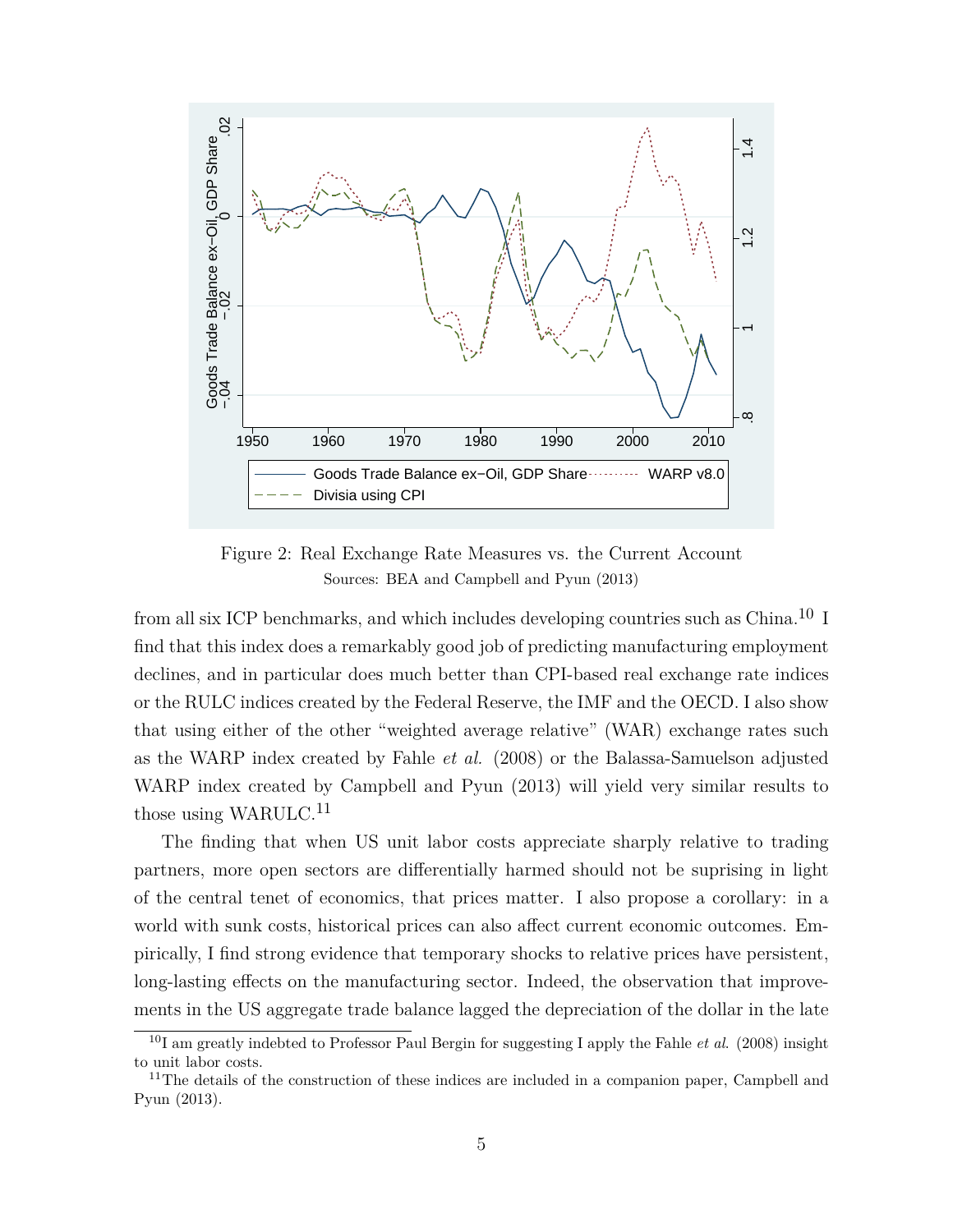1980s spawned a large theoretical literature on hysteresis, with the progenitors of increasing returns and new trade theory, including Dixit (1989a, 1989b, 1991, 1992), Krugman (1987, 1988), Krugman and Baldwin (1987, 1989), and Baldwin (1988, 1990), all weighing in with multiple contributions. By contrast, in the past 15 years, "new trade theory" models often omit sunk costs and make scant reference to path-dependence. Nevertheless, Figure [2](#page-5-0) shows that the pattern for the 1980s is also apparent in the 2000s. US relative prices have become steadily more competitive since 2002, but while the trade deficit shrank due to declining domestic demand during the recession, as demand began to recover by 2011, the trade deficit worsened, lagging the improvement in relative prices. The chief contribution of this paper lies in documenting the phenomenon of hysteresis at a disaggregated level for 437 SIC manufacturing sectors for both the 1980s and the 2000s.

A second important finding in this paper is that the measured elasticity of manufacturing employment with respect to changes in relative unit labor costs and the magnitude of the appreciation in relative prices—Campbell and Pyun (2013) show that the shock to WARP in the 1990s and 2000s was the largest in recorded US relative price history, 1820-2011—are large enough to explain the loss of 1.9 to 2.2 million manufacturing jobs directly in the period 1995-2008.<sup>[12](#page-6-0)</sup> Third, while economists have long taught crowding out due the impact of fiscal deficits on real interest rates, the results I present suggest that deficit spending may have the sharpest impact on the most tradable sectors via relative prices. Fourth, I briefly sketch a variation of the Melitz (2003) model, and show that sunk costs lead to a dynamic gravity equation (also a new result).

In the next section, I first introduce a slight variation of the Melitz (2003) model, similar to Chaney's (2008) modification, in order to motivate the empirical sections which follow.

# **1 Theory**

#### **1.1 The Model**

In this section, I motivate the empirics using a slight variation of the Chaney (2008) model with sunk costs as in Melitz (2003). In this model, households in the home country consume from a continuum of goods,  $\omega$ , from a set of goods in H+1 sectors,  $\Omega_h$ ,

<span id="page-6-0"></span><sup>&</sup>lt;sup>12</sup>In this paper I do not study input-output linkages, but given that every dollar of manufacturing output requires 60 cents of output from other industries used in production seemingly implies that the direct estimates only represent part of the total jobs lost due to relative price movements.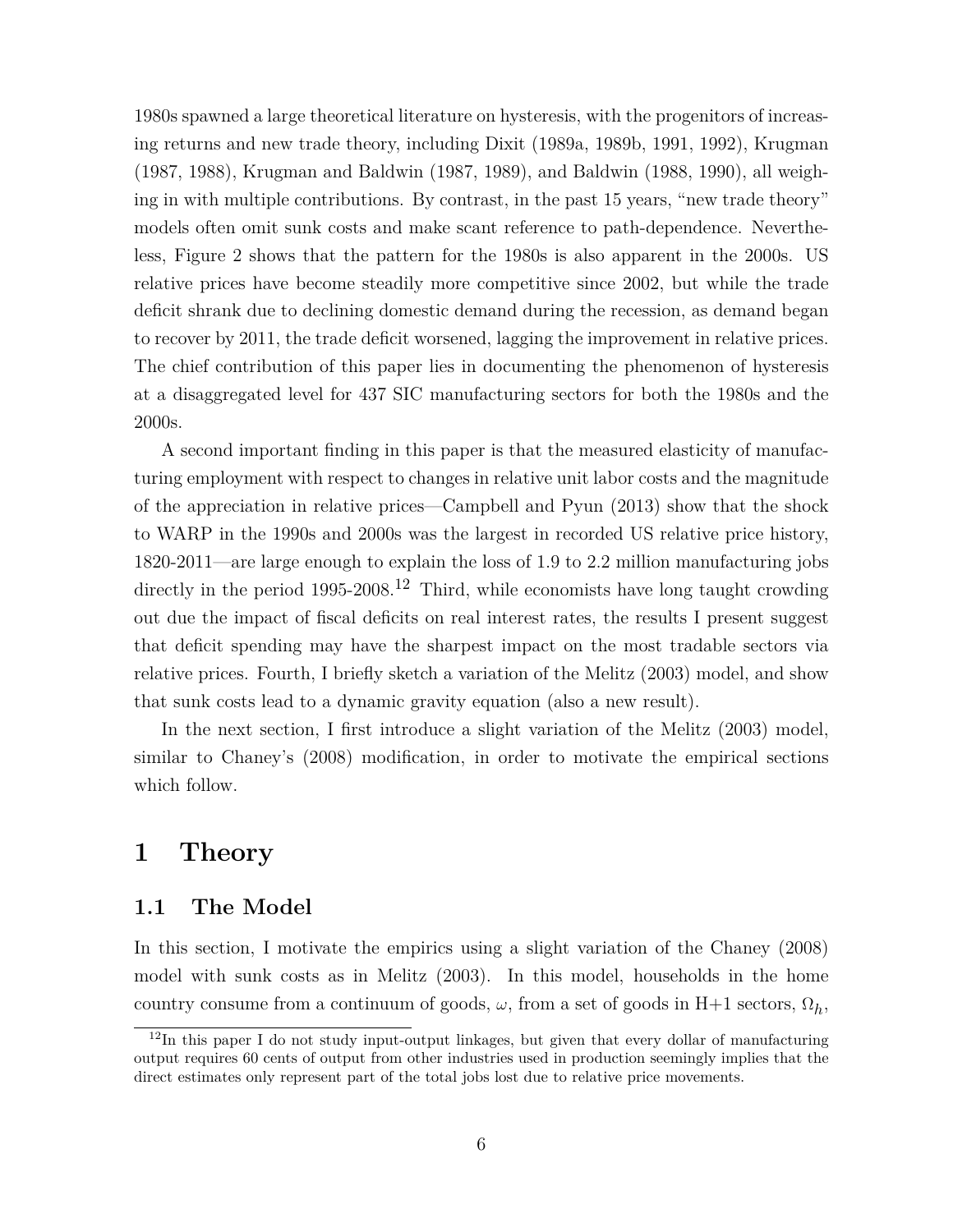determined in equilibrium. There is a freely traded homogenous numeraire good *q*0 as in Chaney (2008), with one unit of labor producing w units of the good.

$$
U_t = q_{0t}^{\mu_0} \prod_{h=1}^{H} \left( \int_{\Omega_h} q_h(\omega) \frac{(\sigma_h - 1)}{\sigma_h} d\omega \right)^{\frac{\sigma_h \mu_h}{(\sigma_h - 1)}}, \sigma_h > 1 \forall h.
$$
 (1.1)

Each period this leads to the solution for variety  $\omega$ , with total income in the home country, *Y*<sub>*t*</sub>, and the CES price index  $P_{ht} = (\int_{\omega \in \Omega_h} p_h(\omega)_t^{(1-\sigma_h)}$  $\int_t^1 e^{-\theta} h^j d\omega$ 1  $\overline{(\sigma_h-1)}$ :

$$
q_h(\omega)_t = \frac{\mu_h Y_t p_h(\omega)_t^{-\sigma_h}}{P_{ht}^{1-\sigma_h}}.\tag{1.2}
$$

Firms maximize profits each period after paying a sunk fixed cost to receive a productivity draw (output per unit of labor  $\varphi$ ) and begin producing for the home market, and then choose whether to pay a sunk entry cost to enter the foreign market (for simplicity I assume there are only two countries). Profits per period for an existing firm from sales at home are thus<sup>[13](#page-7-0)</sup>

$$
\Pi_h(\omega)_t = q_h(\omega)_t p_h(\omega)_t - \frac{q_h(\omega)_t w_t}{\varphi_h(\omega)} - f_{ht} w_t,
$$
\n(1.3)

where p is price, q is output sold at home, w is the wage,  $\tau$  is an iceberg trade cost, f is the per-period overhead cost and  $\varphi_h(\omega)$  is the output per unit of labor, supplied inelastically by households. Firms have an exogenous probability of death *δ*, yet otherwise will always choose to stay in a market they have previously entered, as expected profits are strictly positive going forward. Maximizing profits, firms choose prices marked up over marginal  $\cosh p_h(\omega)_t^*$  (denotes the price of exports)

$$
p_h(\omega)_t = \frac{\sigma_h}{\sigma_h - 1} \frac{w_t}{\varphi_h(\omega)}, \quad p_h(\omega)_t^* = \frac{\sigma_h}{\sigma_h - 1} \frac{w_t \tau_t}{\varphi_h(\omega)}.
$$
 (1.4)

A home firm which has previously paid to receive a productivity draw will pay a sunk fixed cost to export,  $f^x$ , if it is less than the expected discounted present value of

<span id="page-7-0"></span><sup>&</sup>lt;sup>13</sup>And similarly for exports:  $\Pi_h(\omega)_t^* = q_h(\omega)_t^* p_h(\omega)_t^* - \frac{q_h(\omega)_t^* w_t \tau_t}{\varphi_h(\omega)},$  where  $q^*$  and  $p^*$  denote quantities and prices of goods produced at home and sold abroad.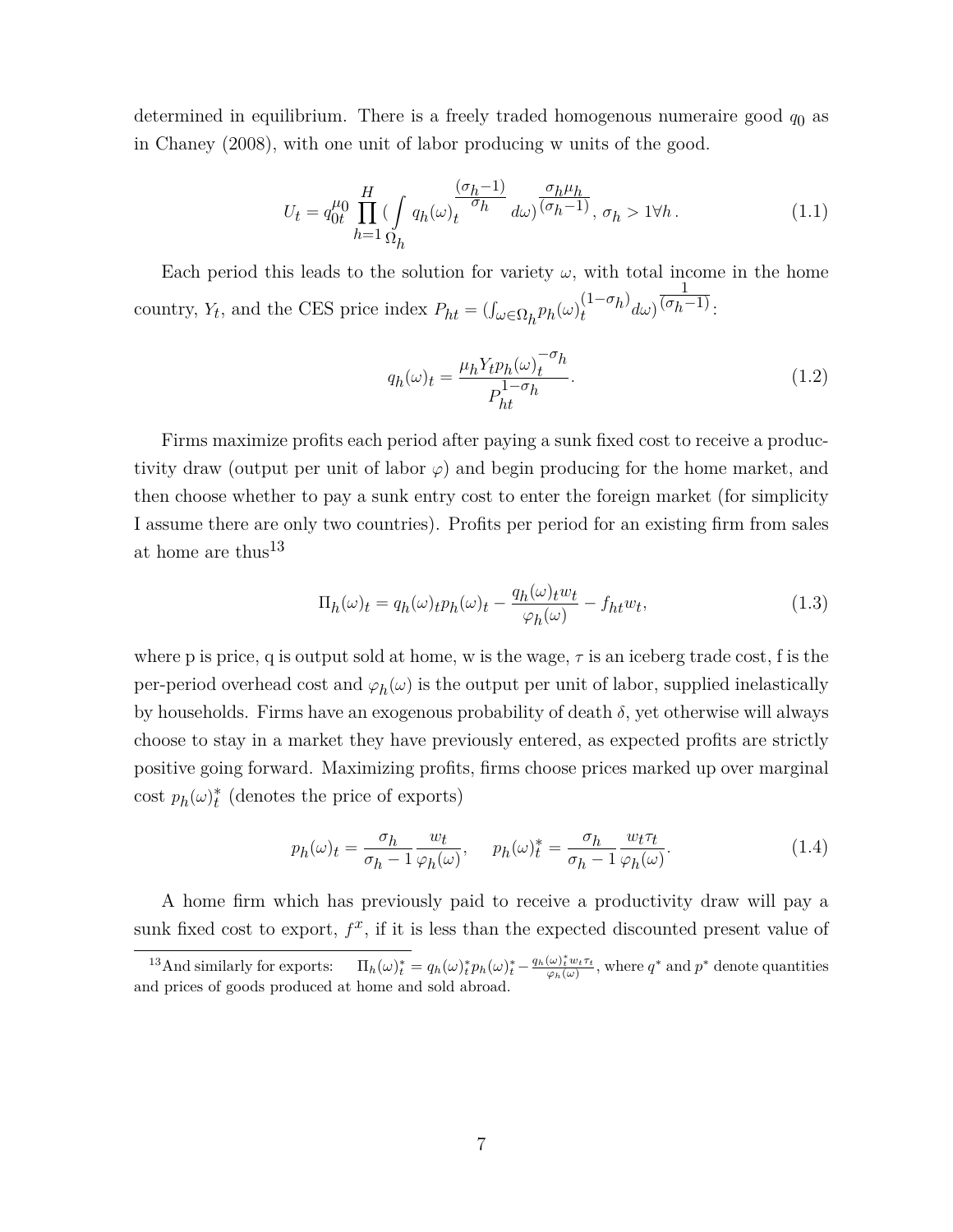future profits.<sup>[14](#page-8-0)</sup>

<span id="page-8-2"></span><span id="page-8-1"></span>
$$
For eigen Entry: E_t\Pi(\omega)_{PV,t}^* = E_t \sum_{s=0}^{\infty} (1-\delta)^s \Pi(\omega)_{t+s}^* - f_{ht}^x w_t \ge 0.
$$
 (1.5)

The baseline empirical approach in the next section will be to use relative price indices to explain the behavior of sectoral manufacturing employment. Thus, we can write sectoral labor demand as:

$$
L_{ht} = \underbrace{\int_{\omega \in \Omega} \frac{q_h(\omega)_t}{\varphi_h(\omega)_t}}_{\text{Home Production}} + \underbrace{\int_{\omega \in \Omega^*} \frac{q_h^*(\omega)_t}{\varphi_h(\omega)_t}}_{\text{Export Production}} + \underbrace{\frac{M_{ht}^e(f_{ht}^e + f_{ht}^x p_{ht}^x)}{\text{Entry}}} + \underbrace{\sum_{s=0}^{\infty} M_{h,t-s}^e (1-\delta)^s f_{ht} p_{h,t,-s}}_{\text{Overhead}}
$$
(1.6)

Here  $M_{ht}^e$  is the mass of potential entrants at time t,  $p_{ht}^x = 1 - G(\bar{\varphi}_x)$  is the share of new firms in sector h with productivity greater than the cutoff productivity for exporting,  $\bar{\varphi}_x$ , and  $p_{h,t-s} = 1-G(\bar{\varphi}_{f,t,-s})$  is the share of continuing firms with productivity greater than the maximum cutoff for continuing to produce for the home market,  $\bar{\varphi}_{f,t,-s}$ , in between years t-s and t. The mass of entrants in Chaney (2008) is assumed to be exogenous, and based on country factors (proportional to output).

The cutoff productivity for entering into the export market at time t can be derived from equation [\(1.5\)](#page-8-1) assuming that firms know the productivity distribution when they decide to invest to receive a productivity draw, and then have perfect foresight of market conditions for the upcoming period when they decide to invest. However, firms make their investment decisions using rules-of-thumb, taking the form of simple expectations about a future they believe will be like today, conditioned on not receiving a "death" draw with probability *δ*. Thus the cutoff productivity for exporting is

$$
\bar{\varphi}_{xt} = \left(\frac{P_{ht}^{*(1-\sigma_h)} w_t^{\sigma_h}}{\mu_h Y_t^*} \lambda_0 \delta f_{h,t}^x\right)^{\frac{1}{\sigma_h - 1}} \tau_t,\tag{1.7}
$$

where  $\lambda_0 = \frac{\sigma_h^{\sigma_h}}{(\sigma_h - 1)^{\sigma_h}}$  $\frac{\sigma_h}{(\sigma_h-1)^\sigma h^{-1}}$ .

When wages, trade costs, or the sunk fixed costs of exporting rise, or the foreign market either becomes more competitive or has a fall in demand in sector h, the cutoff productivity for exporting will be higher, which means that fewer firms will enter.

<span id="page-8-0"></span><sup>14</sup>Firms will pay a fixed cost to receive a productivity draw and enter the domestic market if the expected profits, home and abroad, are greater than the fixed cost of entry:  $E_t\Pi(\omega)_{tot,PV,t} =$  $E_t[\sum_{s=0}^{\infty} (1-\delta)^s \Pi(\omega)_{t+s} + \Pi(\omega)_{PV,t}^*] - f_{e,ht} w_t \ge 0.$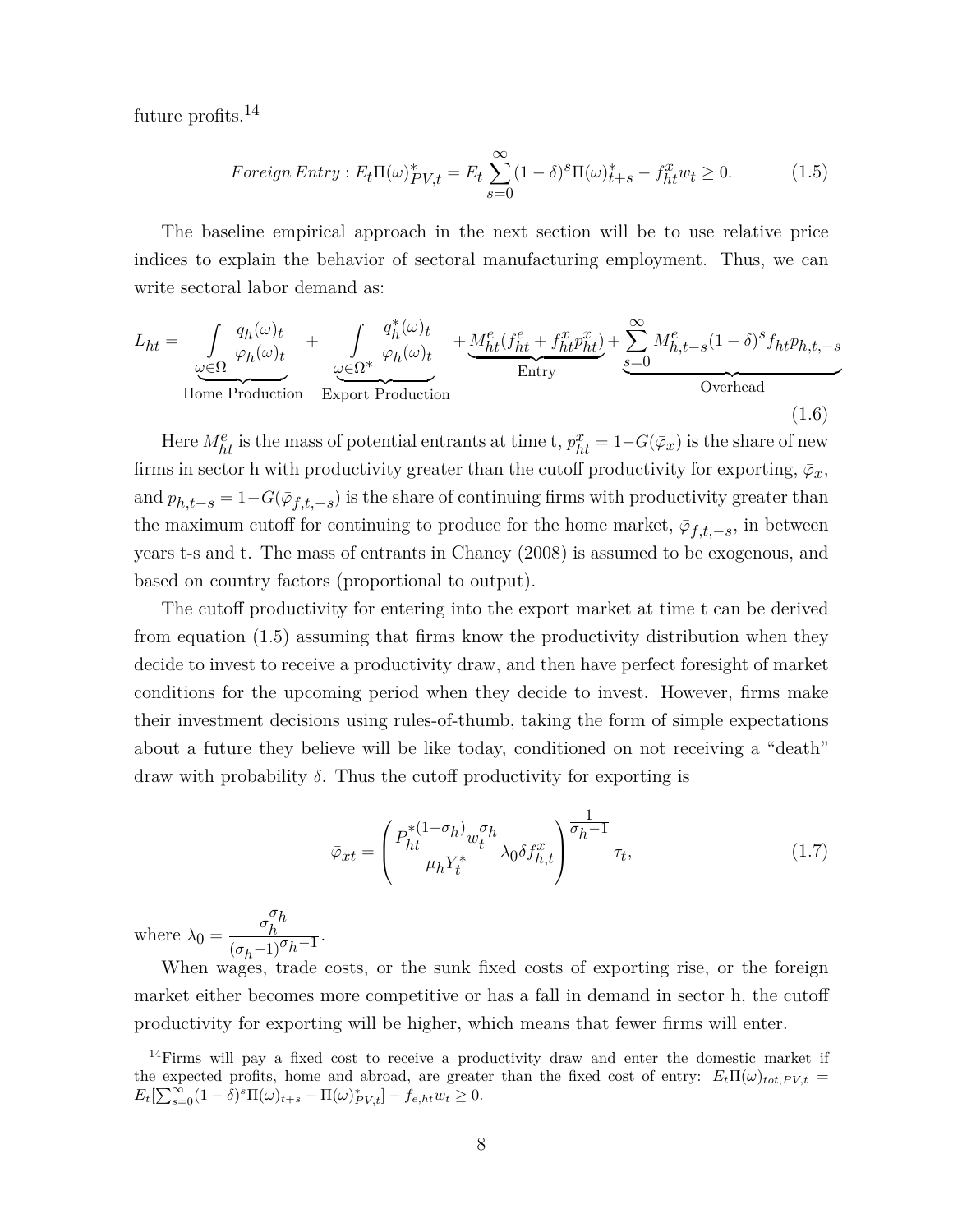<span id="page-9-2"></span>Additionally, existing firms will exit and stop producing if revenue fails to cover perperiod fixed costs. The cutoff productivity for staying in business for purely domestic firms is  $15$ 

$$
\bar{\varphi}_{ft} = \left(\frac{P_{ht}^{(1-\sigma)}w_t^{\sigma}h}{\mu_h Y_t} \lambda_0 f_{ht}\right)^{\frac{1}{\sigma_h - 1}}.\tag{1.8}
$$

This equation tells us that when labor costs or fixed costs rise, or when the domestic market becomes more competitive or domestic demand in sector h shrinks, fewer firms will be around to employ labor in overhead activities. To the extent that it is the case that more productive firms export (as it is in this model), relative price appreciations, denoted by a rise in wages, or a rise in domestic vs. foreign GDP, would imply that import-competing industries might be more adversely affected than relatively exportintensive industries along the extensive margin, since industries with many firms that do not export may have a more difficult time covering the fixed overhead costs.

The first term in the sectoral labor demand equation [\(1.6\)](#page-8-2) is the total labor requirement for home production. Plugging in the solutions from above and integrating assuming Pareto-distributed productivity with parameter  $\gamma_h$  (the Pareto distribution is  $G(\varphi) = 1 - \varphi^{-\gamma}h$ , where I assume  $\gamma_h > \sigma_h - 1$ , the first term becomes

$$
\frac{\sum_{s=0}^{\infty} \mu_{h,t} Y_t M_{h,t-s}^e \rho^s w_t^{-\sigma_h} \lambda_1 \bar{\varphi}_{mh,t-s}^{(\sigma_h - 1 - \gamma_h)}{\sum_{s=0}^{\infty} \rho^s (M_{h,t-s}^e w_t^{(1 - \sigma_h)} \lambda_2 \bar{\varphi}_{mh,t-s}^{\sigma_h - 1 - \gamma_h} + M_{h,t-s}^{*e} (w_t^* \tau_{ht}^*)^{(1 - \sigma_h)} \lambda_2 \bar{\varphi}_{mxh,t-s}^{* (\sigma_h - 1 - \gamma_h)},\tag{1.9}
$$

where  $\lambda_1$  and  $\lambda_2$  are parameters<sup>[16](#page-9-1)</sup>,  $\rho = 1 - \delta$  for brevity,  $\bar{\varphi}_{mh,t,-s}$  is the maximum cutoff productivity to remain in the market for a firm that entered s periods previously in the intervening years, and variables with an asterisk denote foreign variables. Thus *ϕ*¯ ∗ *mxh,t,*−*s* is the maximum cutoff productivity for a foreign firm that entered s periods previously to export and remain producing during the intervening years, and variables with an asterisk denote foreign variables. The denominator of this equation is the solution to  $P_{ht}^{1-\sigma_h}$ . Thus, along the intensive margin, labor demand for domestic production depends positively on domestic sectoral demand  $(\mu_{ht} Y_t)$ , negatively on domestic wages, and positively on importing trade costs,  $\tau_{ht}^*$ . The extensive margin operates via current and lagged cutoff productivities, which negatively impact home sectoral labor demand. Higher home wages, a more competitive home market, higher fixed costs or smaller do-

<span id="page-9-1"></span><span id="page-9-0"></span>
$$
{}^{15}\text{The constraint for staying in business for firms which also export is } \bar{\varphi}_{fxt} = \left(\frac{\mu_h Y_t}{P_{ht}^{(1-\sigma_h)}} + \frac{\mu_h^* Y_t^* \tau_t}{P_{ht}^{*(1-\sigma_h)}}\right)^{\frac{-1}{\sigma_h - 1}} \left(\lambda_0 w_t^{\sigma_h} f_{ht}\right)^{\frac{1}{\sigma_h - 1}}.
$$
\n
$$
{}^{16}\lambda_1 = \frac{(\sigma_h/(\sigma_h - 1)^{-\sigma_h})}{\gamma_h - (\sigma_h - 1)} \text{ and } \lambda_2 = \frac{1}{\gamma_h - (\sigma_h - 1)}
$$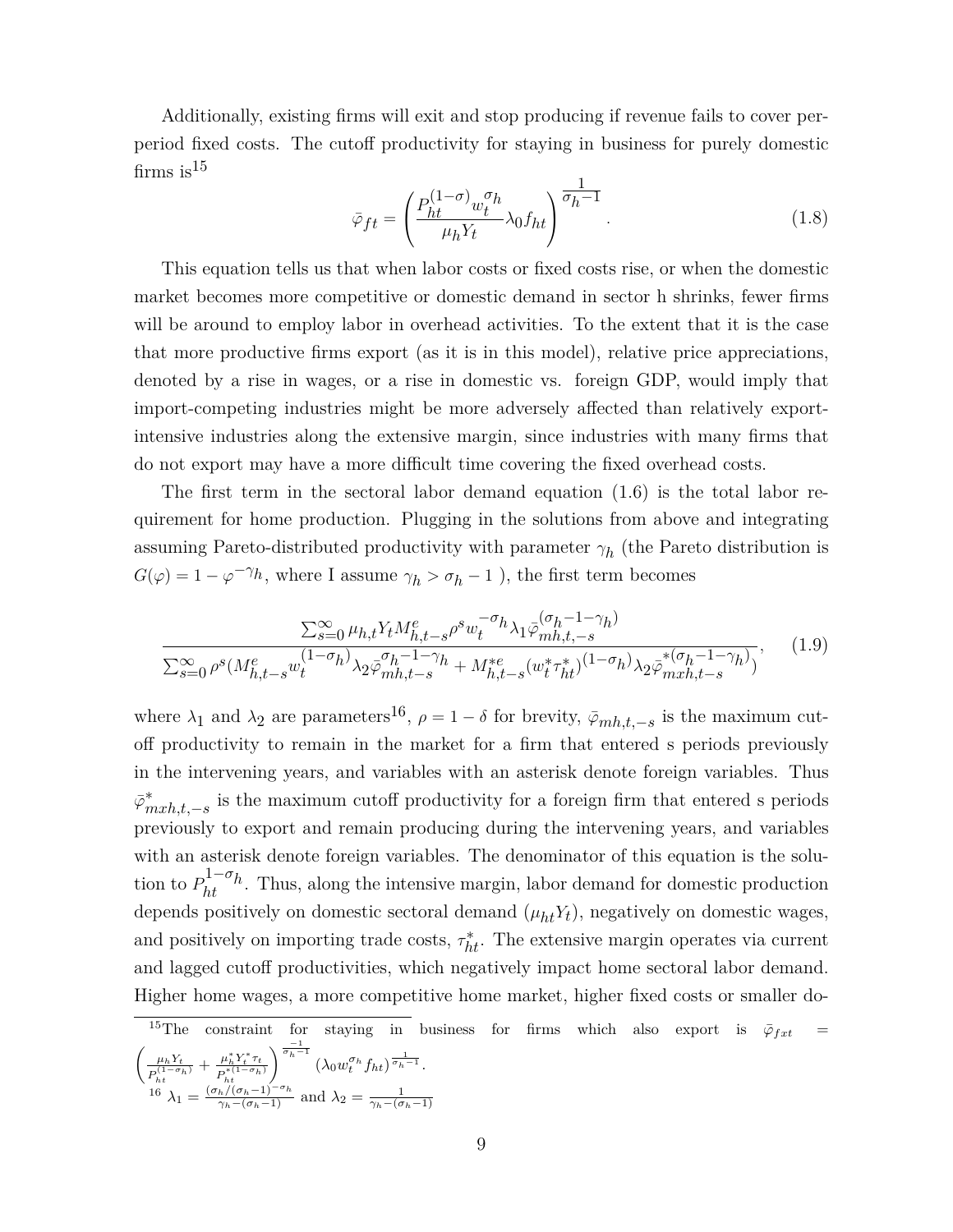mestic demand will all potentially trigger firm exits (via equation [1.8\)](#page-9-2), which will not necessarily be reversed immediately when these variables return to previous levels. The sole discordant note is that, due to the CES preferences, which serve as a modeling convenience rather than as a statement about the way the world operates, growing productivity in a sector will not imply decreased labor demand as both intuition and data would suggest.

The second term on the right-hand side of equation [\(1.6\)](#page-8-2) is analagous, as labor devoted to production for exports will be a positive function of foreign demand along the intensive margin, and a negative function of home wages and trade costs for exporting. Additionally, there can be movements along the extensive margin, which will depend on the cutoff productivity for existing firms, equation [\(1.8\)](#page-9-2). If wages, fixed overhead costs  $(f<sub>ht</sub>)$ , iceberg trade costs, or more foreign firms enter, the cutoff productivity for making a profit will rise, and some existing firms will be forced out of the market:

<span id="page-10-0"></span>
$$
\frac{\sum_{s=0}^{\infty} \mu_{h,t}^{*} Y_{t}^{*} M_{h,t-s}^{* e} \rho^{s} w_{t}^{*(-\sigma_{h})} \tau_{t}^{1-\sigma_{h}} \lambda_{1} \bar{\varphi}_{m h,t-s}^{\sigma_{h}-1-\gamma_{h}}}{\sum_{s=0}^{\infty} \rho^{s} M_{h,t-s}^{e} (w_{t} \tau_{ht})^{(1-\sigma_{h})} \lambda_{2} \bar{\varphi}_{m h,t-s}^{\sigma_{h}-1-\gamma_{h}} + \sum_{s=0}^{\infty} \rho^{s} M_{h,t-s}^{* e} w_{t}^{*(1-\sigma_{h})} \lambda_{2} \bar{\varphi}_{m h,t-s}^{*(\sigma_{h}-1-\gamma_{h})}}.
$$
\n(1.10)

While there is no explicit "exchange rate" in this model, one could proxy it in several ways. One is to stipulate that both wages and output are denomenated in local dollars, and to then treat an exchange rate appreciation as local wages and output rising relative to foreign. A second approach, used by Eichengreen *et. al.* (2011), is to proxy exchange rate movements using the iceberg trade costs. Either would yield the needed result. Also note that since either of these methods imply a constant elasticity of changes in employment in exporting or given movements in wages or iceberg trade costs, that sectors with higher shares of either imports or exports will theoretically see a larger response to movements in exchange rates.

#### **1.2 Implications**

#### *Proposition 1: Trade is a Function of History*

To simplify matters, the fixed overhead costs will now be set to 0. Total exports in industry h at time t are the sum of exports of each cohort of past entrants, where I borrow Chaney's assumption that the mass of entrants in industry h at time t is  $\alpha_{ht} Y_t$ :

$$
X_{ht} = \sum_{s=0}^{\infty} (1 - \delta)^s \alpha_h Y_{t-s} \int_{\bar{\varphi}_{t-s}}^{\infty} x_{h,t}(\varphi) \mu(\varphi) d\varphi.
$$
 (1.11)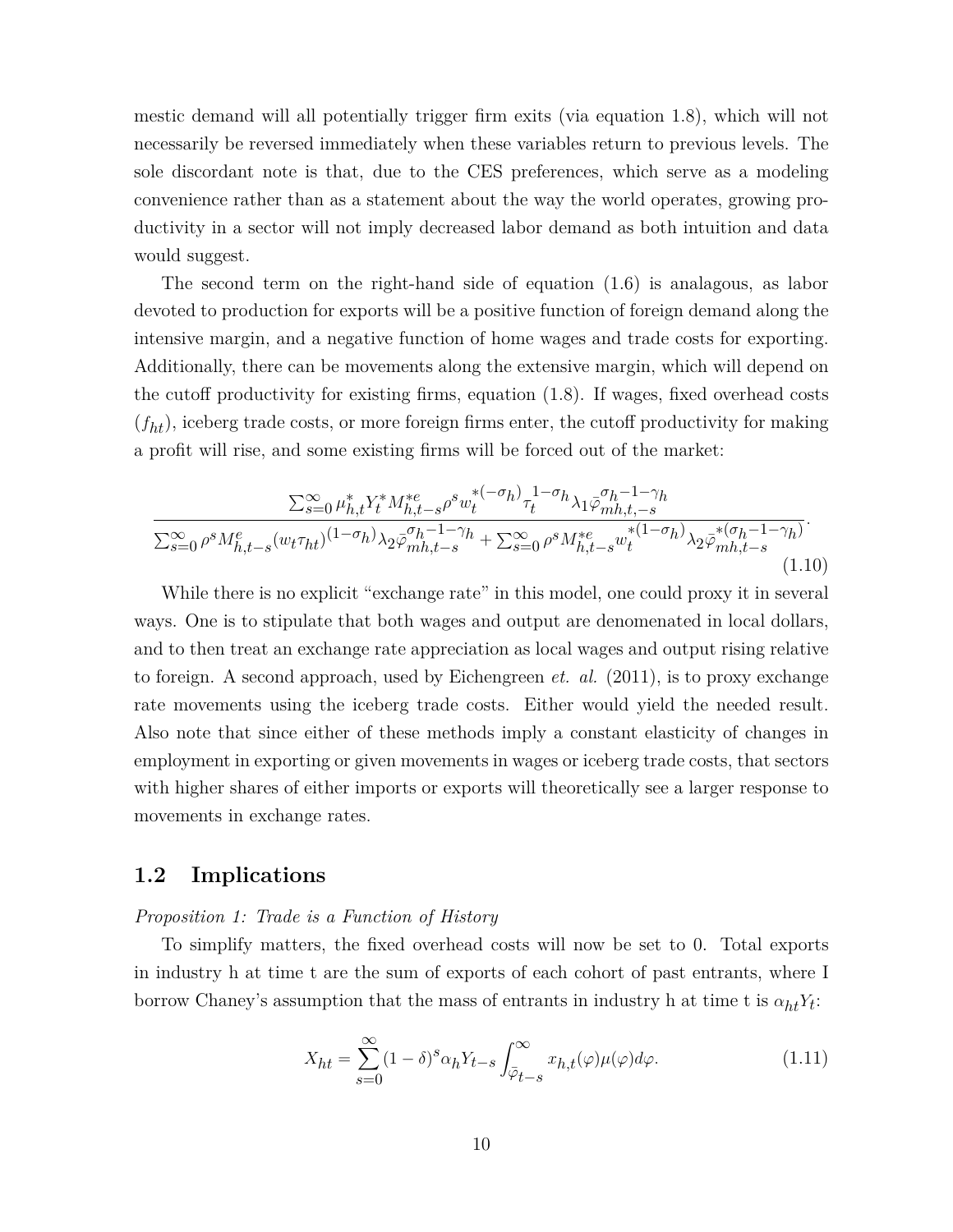<span id="page-11-0"></span>Substituting in the solutions for  $x = pq$ , plugging in the pricing rules, assuming Pareto-distributed productivity and integrating, I arrive at a dynamic gravity equation:

$$
X_{ht} = \frac{\mu_h^* Y_t^* (w_t \tau_t)^{1 - \sigma_h}}{P_t^{* (1 - \sigma_h)}} \lambda_3 \sum_{s=0}^t (1 - \delta)^s (\alpha_h Y_{t-s}) \left( \frac{P_{h, t-s}^{* (1 - \sigma)} w_{t-s}^{\sigma_h}}{\mu_{h, t-s} Y_{t-s}^*} \lambda_0 \delta f_{h, t-s}^x \tau_{t-s}^{\sigma_h - 1} \right) \frac{-\gamma_h + \sigma_h - 1}{\sigma_h - 1},
$$
\n(1.12)

where  $\lambda_3 = \frac{\gamma_h}{\gamma_h - \sigma_i}$ *γh*−*σh*+1 *σ* 1−*σh*  $\frac{\sigma_h}{(\sigma_h-1)^{1-\sigma_h}}$ , and where  $P_t^{1-\sigma}$  $t^{1-\sigma}$  is the denominator of equation [\(1.10\)](#page-10-0).

The key underlying insight of this equation is that trade today depends on the history of trade costs, both entry and iceberg, in addition to market sizes and contemporaneous variables. Even with the simplifying assumptions, this equation is still fairly complex, so for purposes of clarity, I have summarized the sign of the impact of key variables on exports (foreign variables denoted by an \*) at time t:

$$
X_t = f(\underbrace{Y_t}_{+}, \underbrace{Y_{t-s}}_{+}, \underbrace{Y_t^*, Y_{t-s}^*}_{+}, \underbrace{w_t}_{-}, \underbrace{w_{t-s}}_{-}, \underbrace{\tau_t}_{-}, \underbrace{\tau_{t-s}}_{-}, \underbrace{f_{ht}^x}_{-}, \underbrace{f_{h,t-s}^x}_{-}), s > 0. \tag{1.13}
$$

Note that if we were in a one-period world, then, as in Chaney (2008), the elasticity of substitution would not magnify the impact of iceberg trade costs, but that with multiple periods of firm entry, this result would no longer follow. How general is this dynamic gravity formulation? In the Additional Appendix (not for publication), I prove that similar transition dynamics arise when moving from autarky to free trade for assumptions similar to those for key models in the new trade theory canon, including Krugman (1980) and Melitz (2003). Recent related research includes Burstein and Melitz (2011), who provide impulse response functions for shocks to trade costs, and Bergin and Lin (2012), who focus on the dynamic impact of future shocks. The large aforementioned literature on hysteresis from the 1980s carried the same core insight, that trade shocks can have lagged effects, as in equation [\(1.12\)](#page-11-0). This paper is the first to show that the logic of sunk entry costs naturally leads to a "dynamic gravity" equation which can be derived explicitly.

Empirically, incumbent firms dominate most sectors in terms of market share, which means that the current trade relationship could be determined, in part, by historical factors as emphasized by Campbell (2010), Eichengreen and Irwin (1998), and Head, Mayer and Ries (2010).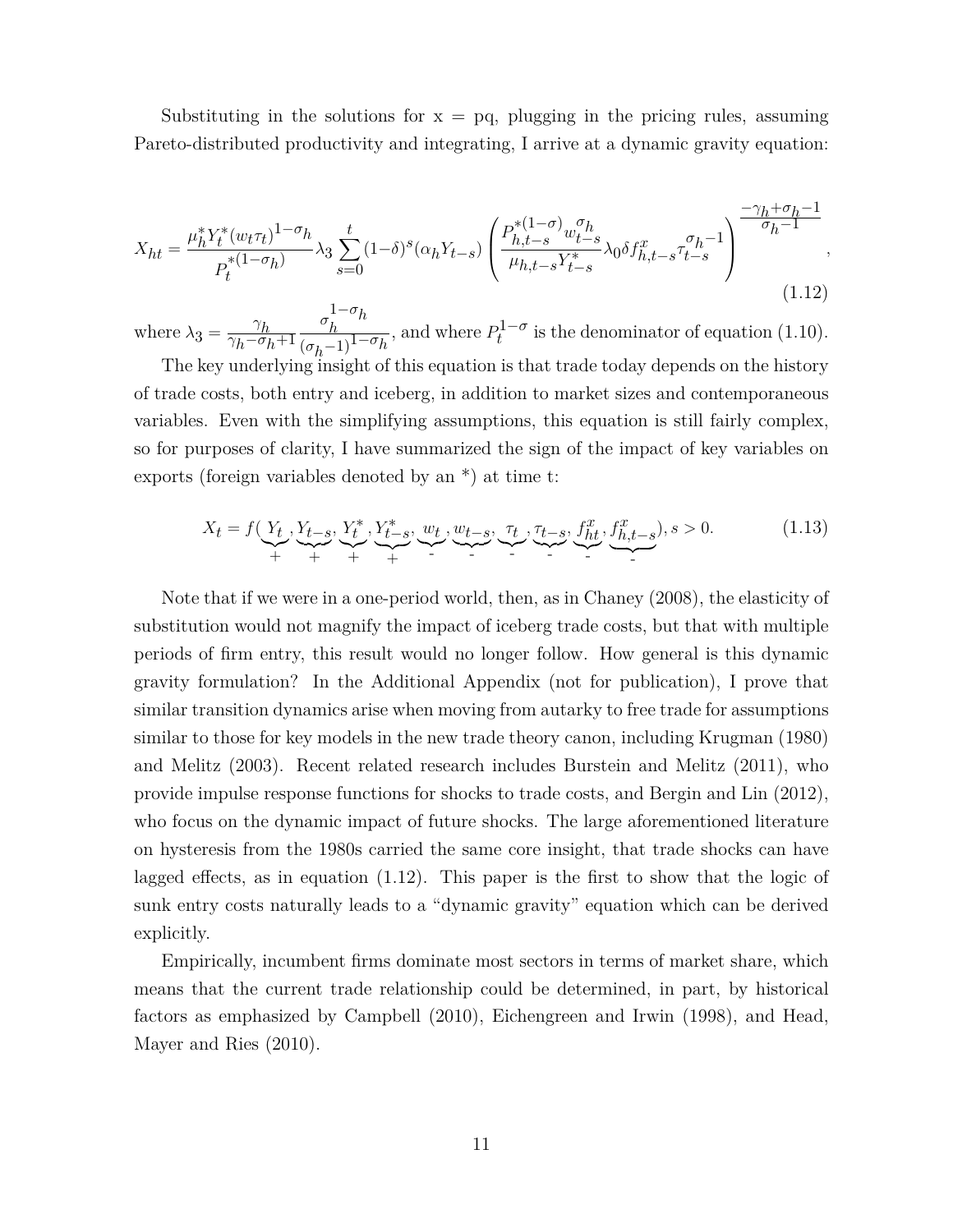*Corollary to Proposition 1: The Real Wage is a Function of Historical Market Access*

A key insight from New Trade Theory is that the real wage is a function of market access. Krugman (1992) argues that new trade theory can help explain higher wages in the northern manufacturing belt of the US, Redding and Venables (2004) argue that market access can explain cross-country variation in per capita income, and Meissner and Liu (2012) show that market access can help explain high living standards in northwest Europe in the early 20th century. An important corollary is that sunk costs imply that the real wage is also a function of historical market access. This follows from the dynamic gravity equation, as utility is increasing in the number of varieties and the extensive margin increases over time after a decline in trade costs. Figure [20](#page-44-0) in the Appendix is a chloropleth map of per capita income by county, which can be compared to the distribution of import-competing manufacturing in Figure [21.](#page-44-0) It is immediately obvious that both are highly correlated with access to sea-navigable waterways – and that the US north was still much richer than the south in 1979. I posit that this owes more to the past history of trade costs than it does to low shipping costs on Lake Erie today.

#### *Proposition 2: Government Spending Implies Dynamic Crowding Out*

Matching the US experience of the 1980s and 2000s, the basic logic of sunk fixed costs implies that government spending, which takes resources from the private sector in this simple model, can cause dynamic crowding out. In the Mathematical Appendix, I show that government spending can cause dynamic crowding out for the autarkic case, and derive an expression for the transition dynamics whereby it takes private agents time to adjust to a cut in government spending. The extension for the symmetric two-country case is trivial.

# **2 Estimating the Impact of Exchange Rate Movements on US Manufacturing**

For exchange rate movements to impact manufacturing employment, a necessary condition is that exchange rates affect trade. Figure [3](#page-13-0) shows that when the dollar fell from 1972 to 1979, the entire distribution of log changes in US exports disaggregated by both sector and destination country is significantly larger than the distribution of changes in log imports. When the dollar spiked in the mid-1980s, the distribution of log changes in imports then shifted far to the right of the distribution of exports, with the median log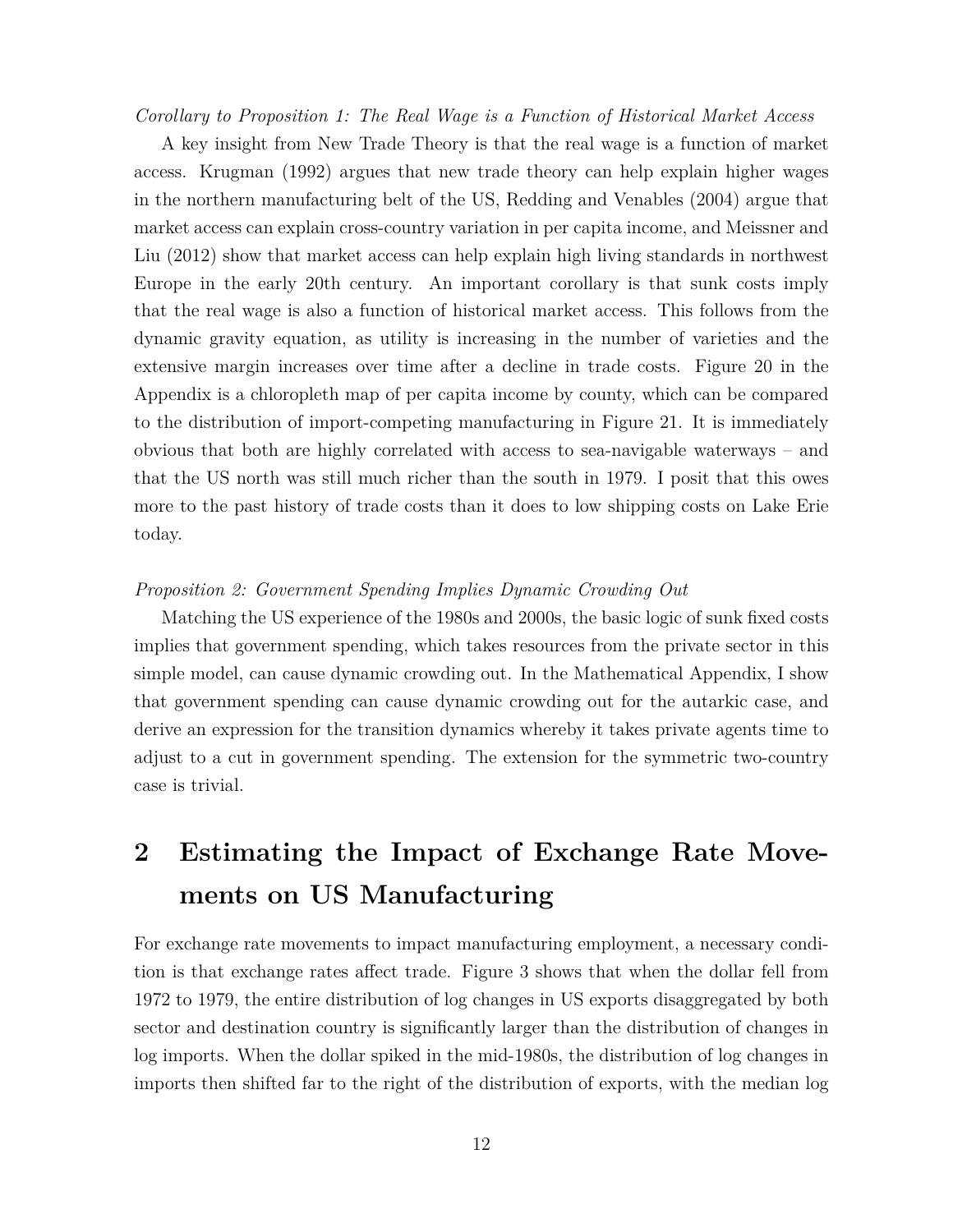change in imports close to one vs. slightly greater than zero for exports, corresponding to a 72% increase in imports relative to exports. The same pattern holds up over the period of dollar weakness from 1986 to 1996, and dollar strength from 1996 to 2005.[17](#page-13-1)

<span id="page-13-0"></span>

Figure 3: Distribution of Changes in Trade, by Sector and Country Source: Trade data for 452 SIC sectors and roughly 200 countries are from Comtrade

The core research design in this paper is to test whether sectors with higher initial levels of openness do worse when the dollar appreciates relative to how the same sectors do when real exchange rates are low. "Openness" is defined using the average of the share of exports in shipments and the share of imports in domestic consumption (where domestic consumption  $=$  shipments  $+$  imports  $-$  exports). The four panels of Figure [4](#page-14-0) confirm that during periods of sharp dollar appreciation, sectors with higher initial trade shares were disproportionately harmed. During periods of dollar depreciation, there was no meaningful difference in performance, but the previous period's losses appeared to be

<span id="page-13-1"></span><sup>&</sup>lt;sup>17</sup>In the Additional Appendix I present the results from a panel vector error correction model which also indicates that lagged changes in real exchange rates affect the level of trade flows.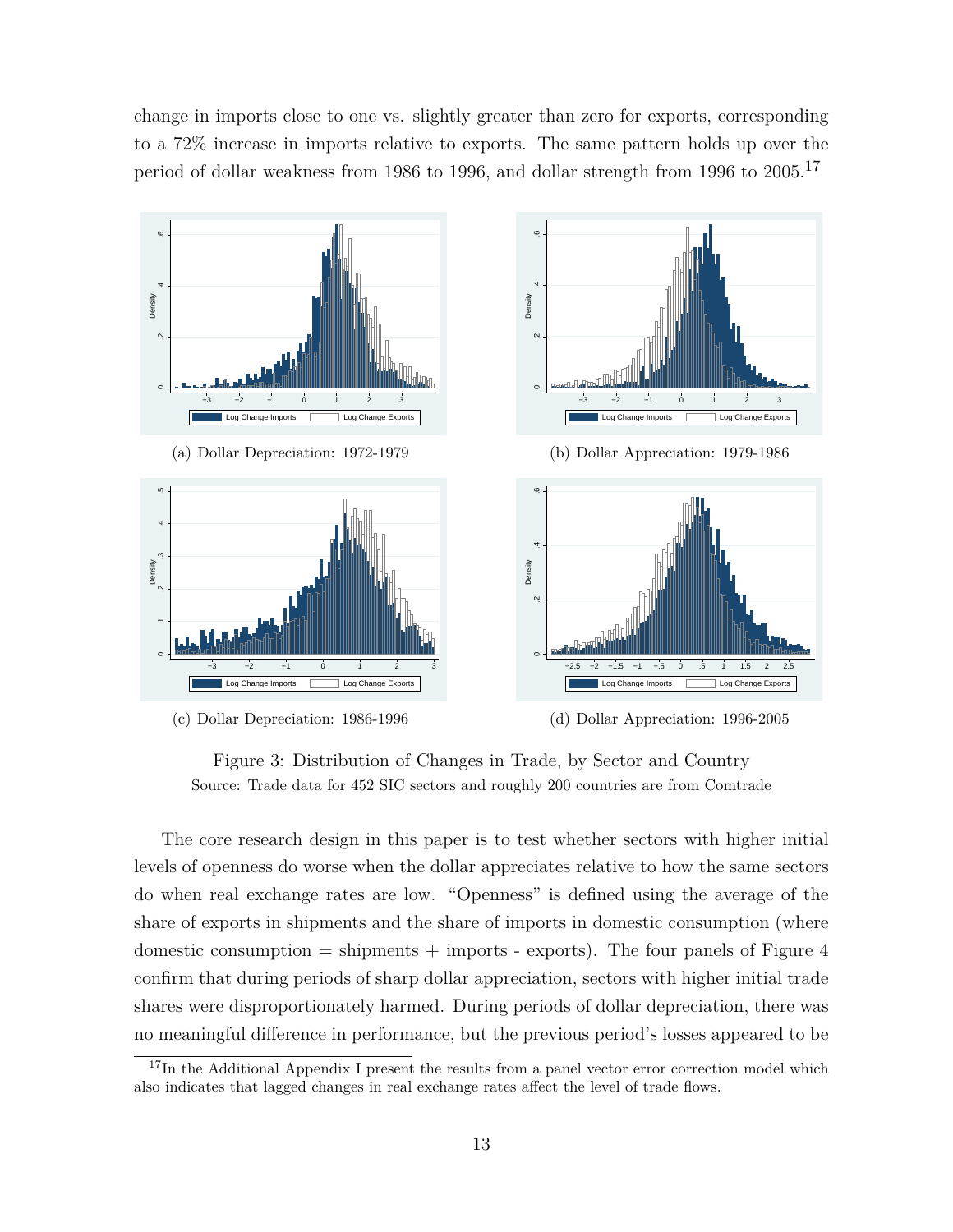locked in. Openness predicts employment declines over the period 1979-1986, but there is no relationship between openness in 1979 and employment growth over the period 1986-1996 (Figure [5\)](#page-15-0). Note that these periods all end at similar points in the business cycle, which effectively controls for the fact that some manufacturing sectors are much more cyclical than others. These results become slightly stronger when controlling for domestic sectoral demand growth, productivity growth, lagged capital-per-worker ratios, changes in tariffs, and sectoral changes in the cost of insurance and freight. They are also robust to running a quantile regression to reduce the significance of outliers (see the Additional Appendix).

<span id="page-14-0"></span>

Figure 4: Manufacturing Employment vs. Openness Source: Annual Survey of Manufactures, BEA

The magnitude of the slope for each period of appreciation is large and economically significant. The slope in the 1979-1986 period is -.79 with a standard error clustered on the 2-digit SIC level of .25, which implies that for every 10% increase in trade an industry had in 1979, it approximately lost an additional 7.9% of manufacturing employ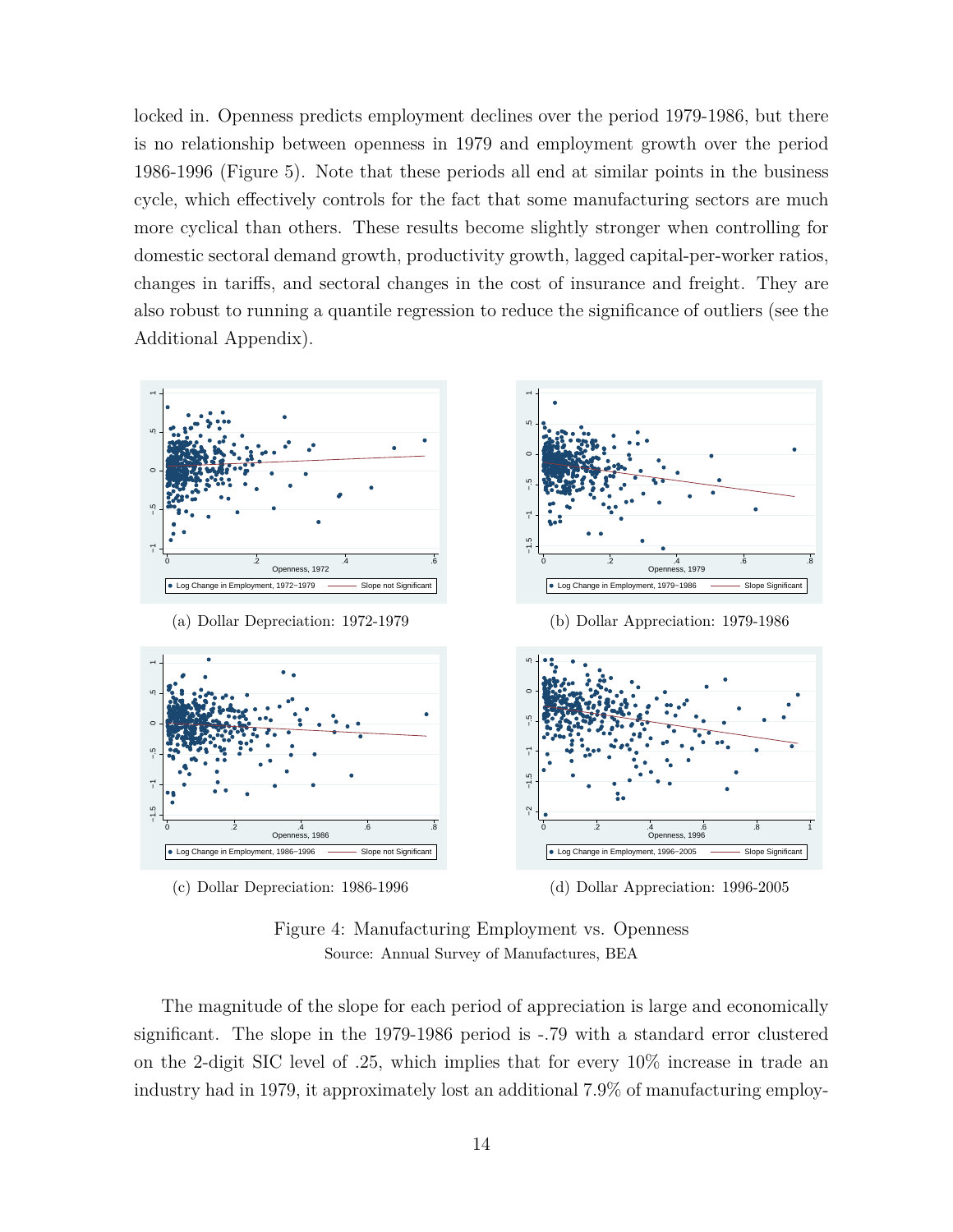ment during that period, when the Federal Reserve's broad trade-weighted dollar index appreciated 45.4%. Figure [5](#page-15-0) shows that import exposure in 1979 is uncorrelated with employment growth from 1986 to 1996, suggesting that the losses experienced by the more open sectors in the mid-1980s persisted into the 1990s. The slope for the 1996-2005 period is similarly large, at -.65, with a clustered standard error of just .19. However, since the mean amount of trade was much larger in the late 1990s than in the 1980s, the later period accounted for a much larger overall decline in employment.

<span id="page-15-0"></span>

Figure 5: Hysteresis: No Rebound after Collapse Source: Annual Survey of Manufactures, BEA

Since 2005, the dollar has continued to fall, and in 2011 was close to its long-run average. From 2005 to 2007, when the dollar was still fairly elevated (as measured by weighted average relative prices), there was again a statistically significant relationship between initial openness (in 2005) and employment losses, even though overall manufacturing employment was roughly flat. From 2007 to 2008, when the dollar fell, the relationship disappeared. From 2009 to 2011, as the dollar declined further, there was also no statistically significant relationship (using NAICS data through 2011). In these later years, of course, there were many factors other than exchange rate movements which were likely to have a large impact on manufacturing, but the fact that there appears to have been no rebound in these sectors in 2007-2008 or in 2009-2011 suggests that the employment losses in the high-dollar years had been locked in, just as they had been after the dollar appreciated in the 1980s.

Figure [6](#page-16-0) displays the difference-in-difference research design graphically, plotting the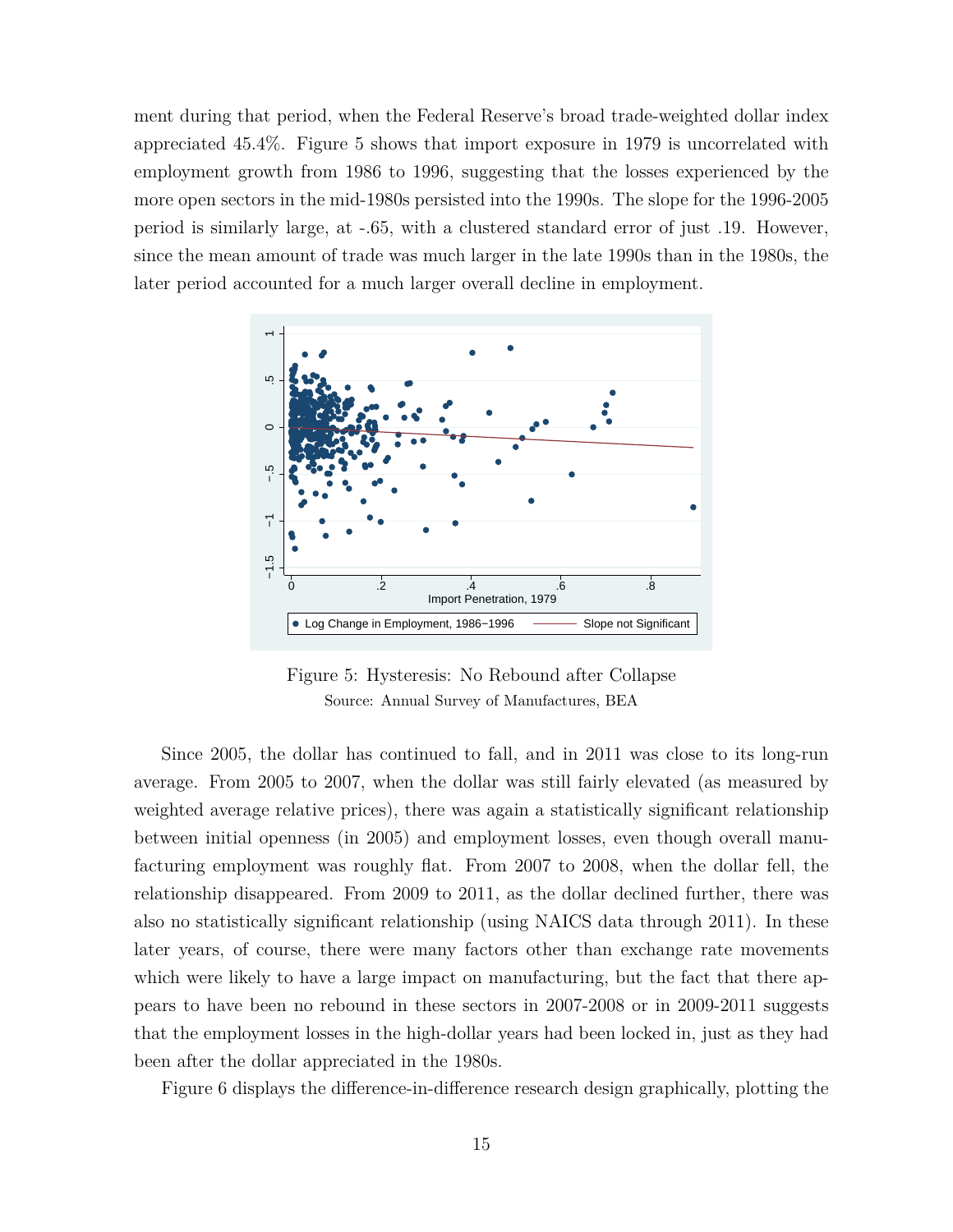<span id="page-16-0"></span>

Figure 6: Employment Growth by Degree of Tradability in 1972 (SIC)\*



Figure 7: Employment Growth by Degree of Tradability in 1989 (NAICs)\*

\*Notes: Employment is indexed to 1979 in Figure [6](#page-16-0) and to 1996 in Figure [7,](#page-16-0) and is updated with residuals from a regression controlling for demand, productivity, and year fixed effects. Employment data are from the Annual Survey of Manufactures, and WARULC is from Campbell and Pyun (2013).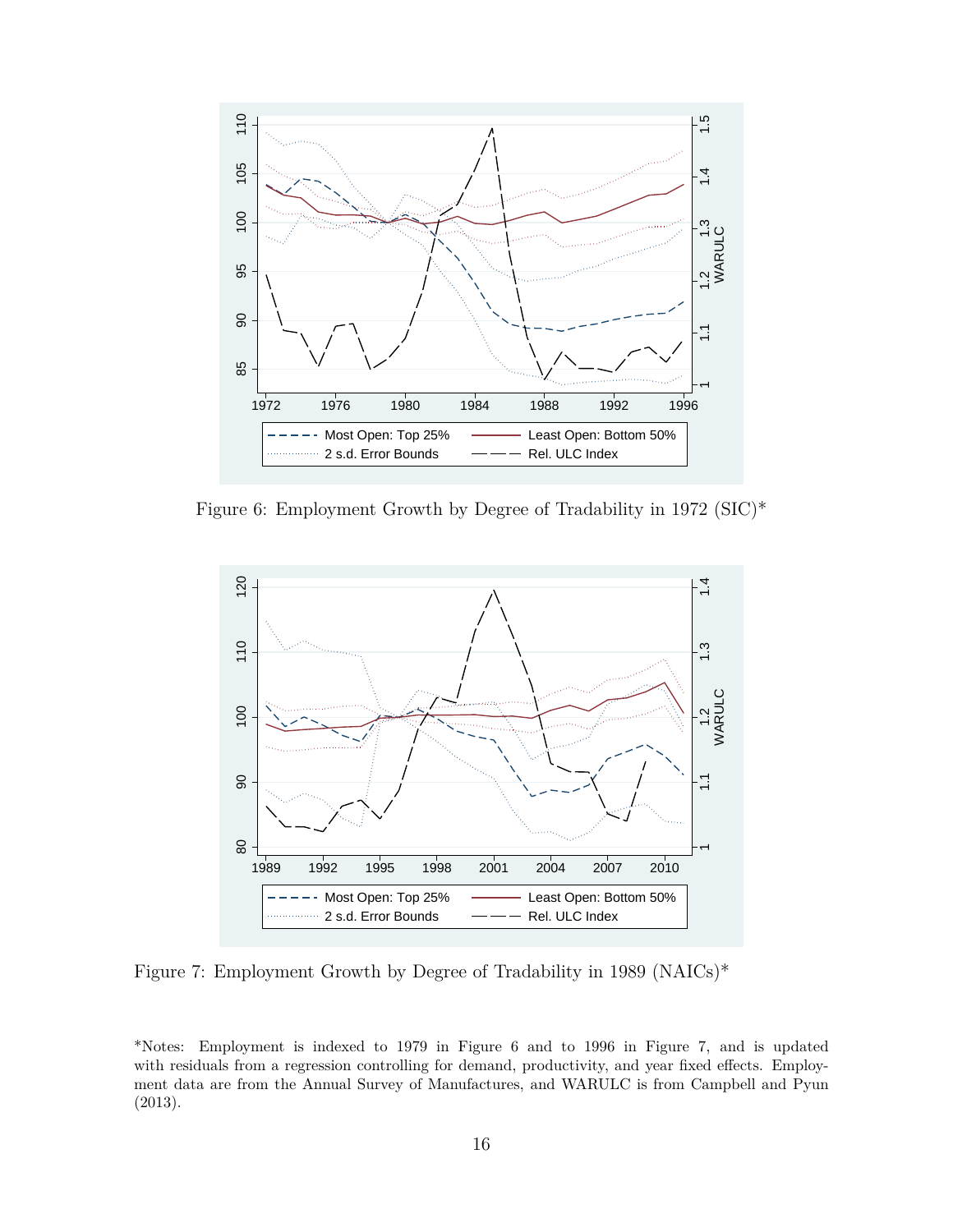evolution of employment indices by fixed categories of tradability in 1972 vs. the main measure of the real exchange rate I use, Weighted Average Relative Unit Labor Costs (WARULC). The employment index for each sector is given a base year value of 100 in 1979, and then the changes in the employment indices not due to changes in demand or shipments, or to general movements in all sectors by year, are plotted over time with error bounds. Comparing the top 25% of sectors by openness as of 1972 vs. the bottom 50%, there was no statistically significant difference in employment growth during the 1970s, but when the dollar appreciated in the 1980s, the more open sectors lost roughly 10% of their employment relative to other sectors. Yet, after the dollar fell in the late 1980s, this differential impact seems to have decayed very modestly. The appreciation in the late 1990s and early 2000s (Figure [7\)](#page-16-0) suggests a similar story – steep losses in the early 2000s which then reverted to previous levels only gradually. While the magnitudes appear smaller here, this is in part a function of the fact that both of these categories of industries contain a large variation in their respective degrees of openness.

#### **2.1 Data**

Data on employment, shipments, value-added, wages, investment, and capital, and the prices of shipments, materials, and energy all come from the BEA's Annual Survey of Manufactures, via the NBER-CES Manufacturing Industry Database for the 4-digit SIC data from 1958 to 2009, and directly from the BEA for the NAICS version of the same variables spanning 1989-2011. Trade data from 1991-2011 are from Comtrade WITS when available, and these data were augmented with trade and the cost of insurance and freight data from Feenstra, Romalis, and Schott (2002) from 1972-2005. Sectoral tariff data for 1974-2005 come from Schott (2008) via Feenstra, Romalis, and Schott (2002). Data on intermediate imports are from the BEA's Input/Output tables for the year 1997. The classification of broad industrial sectors by markups is borrowed from Campa and Goldberg (2001).[18](#page-17-0)

The main measure of the real exchange rate used in this paper is the Weighted Average Relative Unit Labor Cost (WARULC) index from Campbell and Pyun (2013), plotted in Figure [8](#page-18-0) vs. the IMF's RULC index.<sup>[19](#page-17-1)</sup> The IMF's index suggests a steady

<span id="page-17-0"></span><sup>&</sup>lt;sup>18</sup>The Campa-Goldberg classification of low markup industries at the 2-digit SIC level includes primary metal products, fabricated metal products, transportation equipment, food and kindred products, textile mill products, apparel and mill products, lumber and wood products, furniture and fixtures, paper and allied products, petroleum and coal products, and leather and leather products.

<span id="page-17-1"></span><sup>&</sup>lt;sup>19</sup>Specifically, the WARULC index from Campbell and Pyun is computed as  $I_{US,t}^{WARULC}$  =  $\prod_{i=1} \left( \frac{ULC_{US,t}}{ULC_{i,t}} \right)^{\omega_{i,t}}$ , where  $ULC_{i,t} = \frac{w_{i,t}}{e_{i,t}}$  $\frac{w_{i,t}}{e_{i,t}}$  /  $\frac{Y_{i,t}}{PPP_i}$  $\frac{r_{i,t}}{PPP_{i,t}}$ , and where  $w_{i,t}$  are manufacturing wages of country i at time t,  $e_{i,t}$  is the local currency price of a dollar, and  $Y_{i,t}$  is manufacturing production, converted to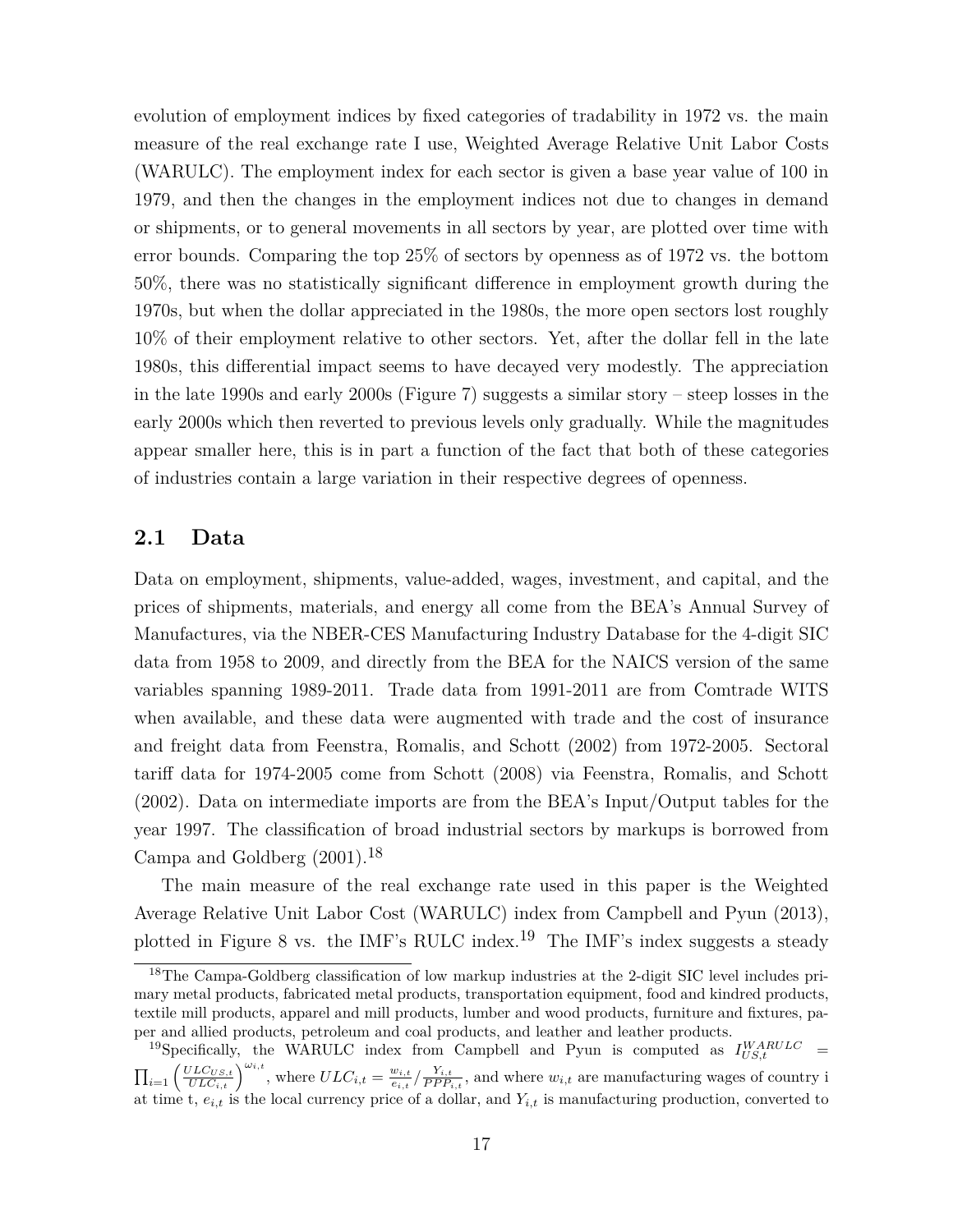<span id="page-18-0"></span>

Figure 8: WARULC vs. IMF RULC Index Sources: Campbell and Pyun (2013) and the IMF

depreciation of US unit labor costs over the period, a feature largely corrected by the multiple benchmarking used in the construction of WARULC (in the IMF's measure, manufacturing value-added is deflated using country-specific deflators alone), and also by the inclusion of China and different indexing method. Panel (a) of Figure [9](#page-20-0) shows the distribution of openness by sector in 1997, and Panel (b) demonstrates the rise in import penetration and export share versus WARULC. In 1974, manufacturing trade was roughly balanced and unit labor costs for US manufacturing were on average about 10% higher than ULCs of US trading partners, but after the dollar's appreciation in the mid-1980s left US relative ULCs an additional 40% higher, manufacturing imports became twice as large as exports.

The summary statistics for the most relevant variables in select years are reported in Table [1.](#page-19-0) Openness increased from about 7% in 1972 to 24% in 2001 and 27.9% by 2005. It can be seen that labor costs are a large, but declining, share of value-added over the period, declining from 42.6% of value-added to just 32%. Chinese import penetration increased from almost nothing in the 1980s to 12.4% by 2005. The average applied tariff was about 8.2% in 1974, and fell to just 2.4% by 2005. By contrast, the cost of insurance and freight was about 9.6% of customs costs in 1974, and was still 9.8% in 2005. The last two entries in Table [1,](#page-19-0) capital-per-worker and the 5-factor TFP index, also come

dollars at PPP (which equals one for the US). The key difference here is that the ULCs are actual unit labor costs rather than indices of unit labor costs.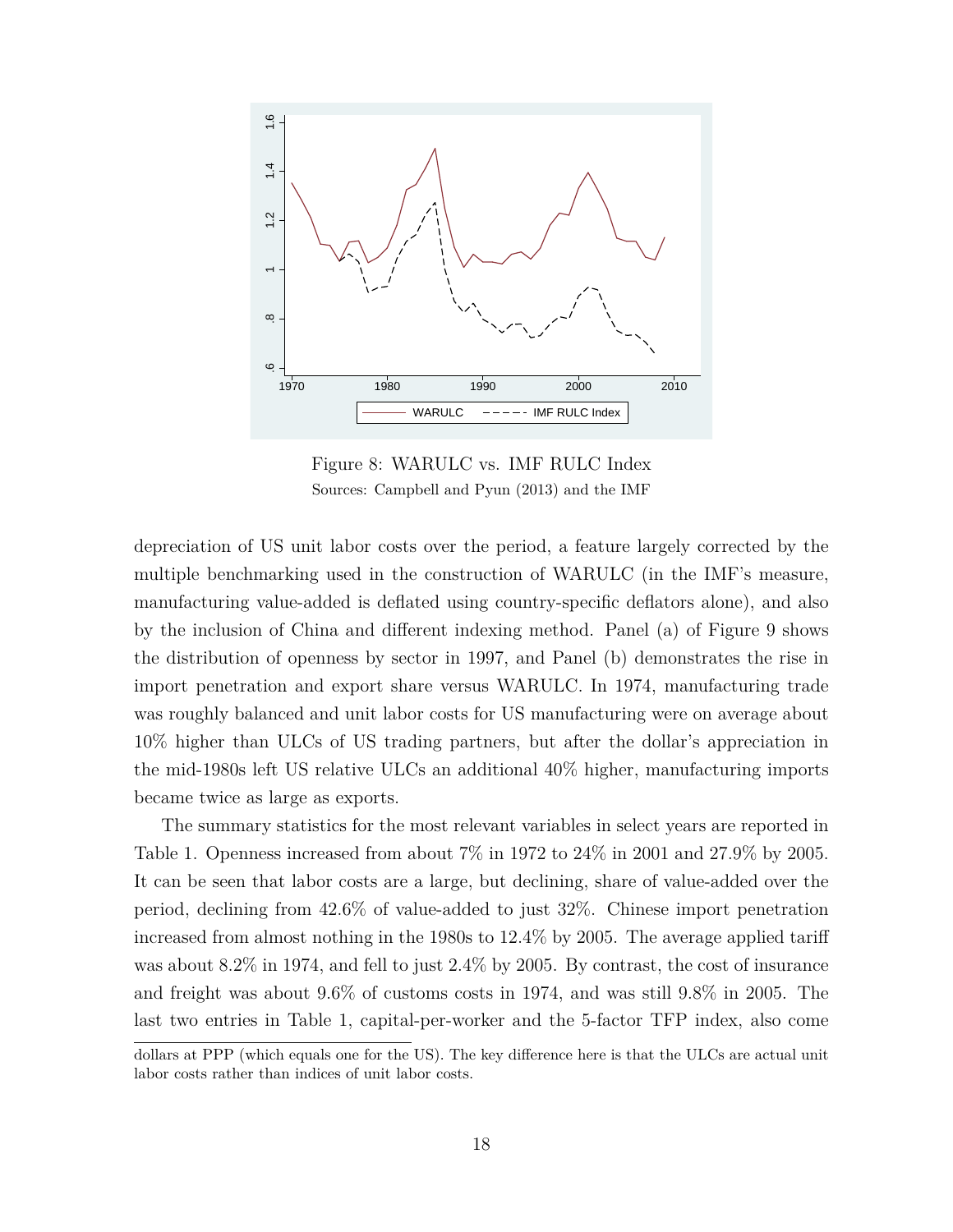<span id="page-19-0"></span>

|                                 | (1)       | (2)       | $\overline{(3)}$ | (4)      | (5)       |
|---------------------------------|-----------|-----------|------------------|----------|-----------|
|                                 | 1974      | 1985      | 1993             | 2001     | 2005      |
| Openness                        | 0.0862    | $0.115\,$ | 0.174            | 0.238    | 0.279     |
|                                 | (0.112)   | (0.119)   | (0.174)          | (0.241)  | (0.265)   |
| Value Added, Millions           | 1099.3    | 2273.4    | 3475.4           | 4551.3   | 5443.2    |
|                                 | (1687.9)  | (3429.0)  | (5497.0)         | (8030.1) | (10989.7) |
| Hourly Wages, Prod. Workers     | 4.366     | 9.572     | 11.99            | 15.10    | 17.48     |
|                                 | (1.008)   | (2.782)   | (3.354)          | (4.145)  | (4.739)   |
| Payroll/Value-Added             | 0.426     | 0.413     | 0.373            | 0.364    | 0.320     |
|                                 | (0.115)   | (0.112)   | (0.118)          | (0.120)  | (0.115)   |
| Investment/Value-Added          | 0.0669    | 0.0750    | 0.0622           | 0.0647   | 0.0502    |
|                                 | (0.0427)  | (0.0752)  | (0.0654)         | (0.0426) | (0.0298)  |
| Energy Costs/Value-Added        | 0.0405    | 0.0729    | 0.0488           | 0.0491   | 0.0468    |
|                                 | (0.0596)  | (0.128)   | (0.0856)         | (0.0689) | (0.0663)  |
| Materials Costs/Value-Added     | 1.234     | 1.327     | 1.119            | 1.147    | 1.118     |
|                                 | (0.954)   | (1.408)   | (0.716)          | (0.700)  | (0.678)   |
| Chinese Import Penetration      | 0.000181  | 0.00285   | 0.0256           | 0.0808   | 0.124     |
|                                 | (0.00143) | (0.00893) | (0.115)          | (0.545)  | (0.628)   |
| Shipments per Worker, (1000s)   | 61.43     | 143.1     | 197.6            | 267.6    | 374.9     |
|                                 | (60.72)   | (151.5)   | (165.6)          | (278.9)  | (477.7)   |
| Duties %                        | 0.0831    | 0.0553    | 0.0505           | 0.0306   | 0.0242    |
|                                 | (0.0709)  | (0.0564)  | (0.108)          | (0.0420) | (0.0317)  |
| Ins., Freight Costs $%$         | 0.0747    | 0.0736    | 0.0969           | 0.0913   | 0.0956    |
|                                 | (0.0668)  | (0.0750)  | (0.0471)         | (0.0494) | (0.0555)  |
| $K/L$ , (1000s)                 | 51.04     | 78.01     | 84.43            | 115.3    | 145.3     |
|                                 | (56.95)   | (89.27)   | (90.95)          | (130.7)  | (160.8)   |
| 5-factor TFP index $1987=1.000$ | 0.974     | 0.974     | 1.018            | 1.078    | 1.216     |
|                                 | (0.214)   | (0.0818)  | (0.131)          | (1.444)  | (2.585)   |

Table 1: Data Summary for Select Years

 $\overline{\hspace{1cm}}$  Mean coefficients; sd in parentheses.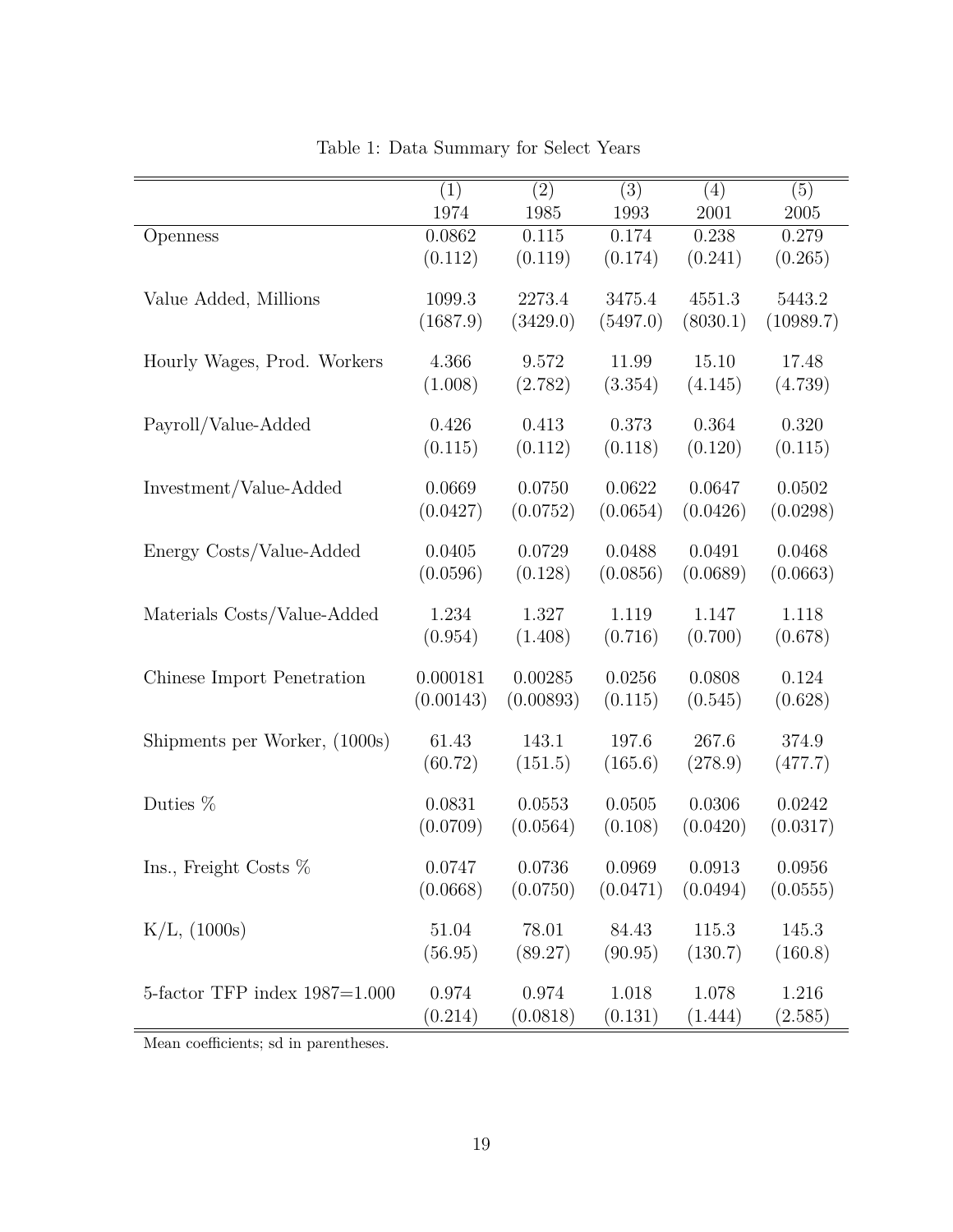<span id="page-20-0"></span>

Figure 9: Trade Growth and the Distribution of Openness in 1997 Sources: BEA, Comtrade, and Campbell and Pyun (2013)

from the NBER-CES manufacturing data set. The details of their creation are described in Bartelsman and Gray (1996).

## **2.2 Empirics**

The first empirical approach is to compare how employment in relatively more open sectors does when unit labor costs in the US are relatively high compared to when these costs at home are close to a weighted average of trading partners. Figure [10](#page-21-0) displays the results from regressing the log change in employment on lagged relative openness by year, controlling for demand growth and shipments-per-production worker.[20](#page-20-1) The annual coefficients are plotted in blue vs. WARULC, along with two standard deviation upper and lower error bounds (errors clustered at the 2-digit SIC level). The results suggest a strong correlation between the level of relative unit labor costs and the annual coefficient on lagged openness.[21](#page-20-2)

Figures [6,](#page-16-0) [7,](#page-16-0) and [10](#page-21-0) suggest a functional form for the relationship between relative unit labor costs and the evolution of sectoral manufacturing employment. When unit

<span id="page-20-1"></span><sup>&</sup>lt;sup>20</sup>This regression is  $ln(L_{ht}/L_{h,t-1}) = \alpha_t + \beta_0 Rel.Openness_{h,t-1} + \beta_2 ln(D_{h,t}/D_{h,t-1}) +$  $\beta_3 ln((TFP)_{h,t}/(TFP)_{h,t-1} + \epsilon_{ht}, h = 1, ..., 353, for each year = 1973, ..., 2009$ .

<span id="page-20-2"></span> $^{21}$ The one period that appears to be slightly anomalous is 2005-2007. One explanation may be that during this period, the WARULC index implies lower relative prices than either WARP or the Balassa-Samuelson adjusted WARP index from Campbell and Pyun (2013), even though the three series are broadly similar and yield similar results on the whole (although WARULC does well predicting the decline in 2002). Nonlinearities in the impact of relative price misalignment are also possible, as large overvaluations relative to China may have trumped mild undervaluation relative to Canada and Europe during this period.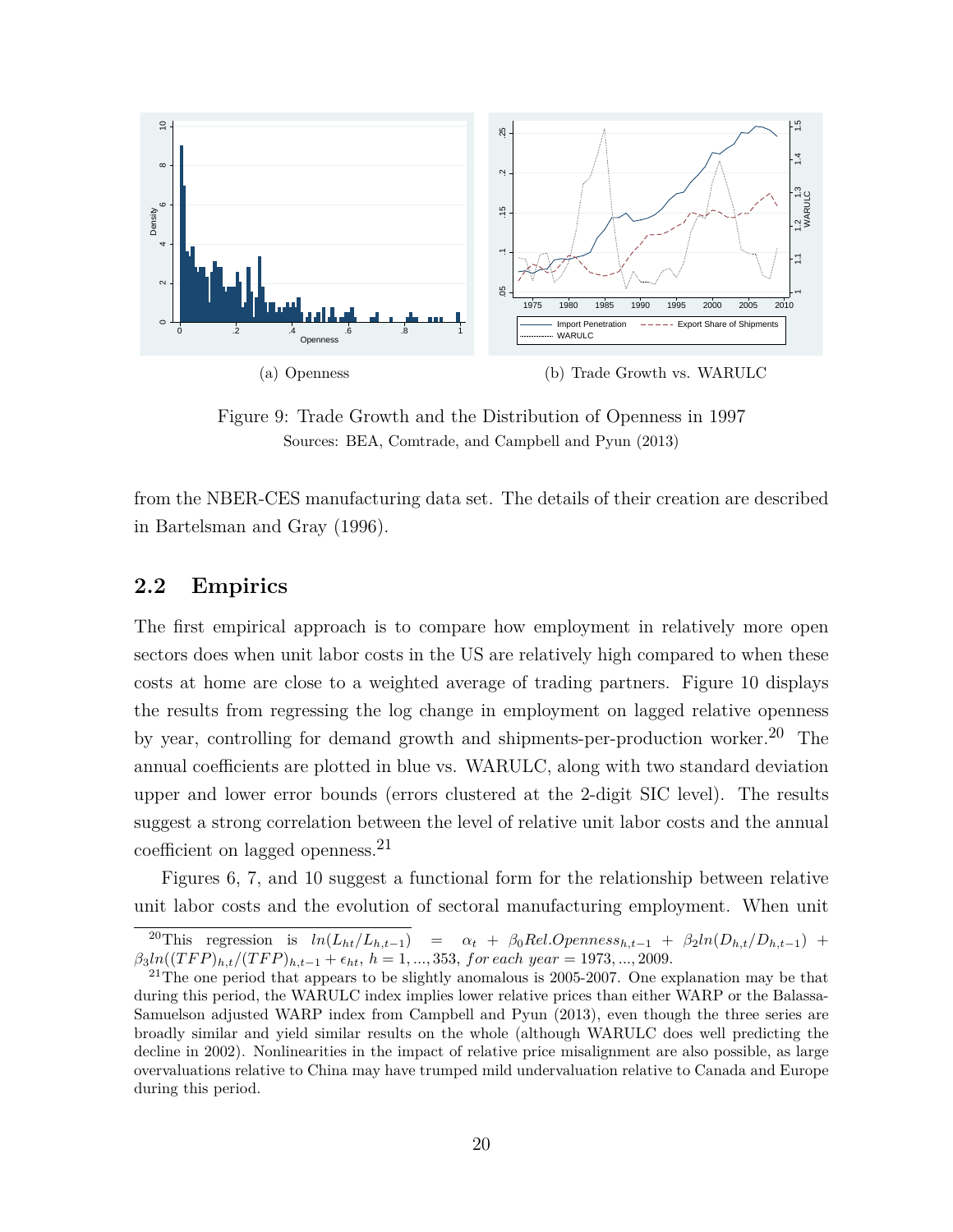<span id="page-21-0"></span>

Figure 10: Impact of Relative Openness by Year

Notes: Real interest rate data are from FRED, WARULC is from Campbell and Pyun (2013), and the coefficients on relative openness are from annual regressions of log changes in employment on changes in demand and productivity with standard errors clustered at the 2-digit SIC level.

labor costs are higher in the US relative to trading partners, more open sectors lose employment. When the level of WARULC is close to one, there does not appear to be a differential change in jobs for more open sectors. This makes intuitive sense, as when unit labor costs are roughly the same at home and abroad, there is no large advantage of foreign firms over domestic firms, nor would there be a reason for domestic firm to incur the costs of moving production abroad, and so we should not expect differential employment changes in more open sectors.

The next step is to pool the data and run a panel regression of the log change in employment on lagged relative openness, while including controls from equation [\(1.6\)](#page-8-2), for instance sectoral demand, changes in trade costs and changes in relative prices in addition to other intuitive controls such as productivity in terms of value-added-perproduction worker by sector.

$$
ln(L_{ht}/L_{h,t-1}) = \alpha_t + \beta_0 Rel. Openness_{h,t-1} + \beta_1(ln(WARULC) * Rel. Openness)_{h,t-1} +
$$
\n(2.1)

$$
\beta_2ln(D_{h,t}/D_{h,t-1})+\beta_3ln((TFP)_{h,t}/(TFP)_{h,t-1}+\textstyle\sum_{i=4}^n\beta_iC_{i,t}+\alpha_h+\nu_t+\epsilon_{ht},
$$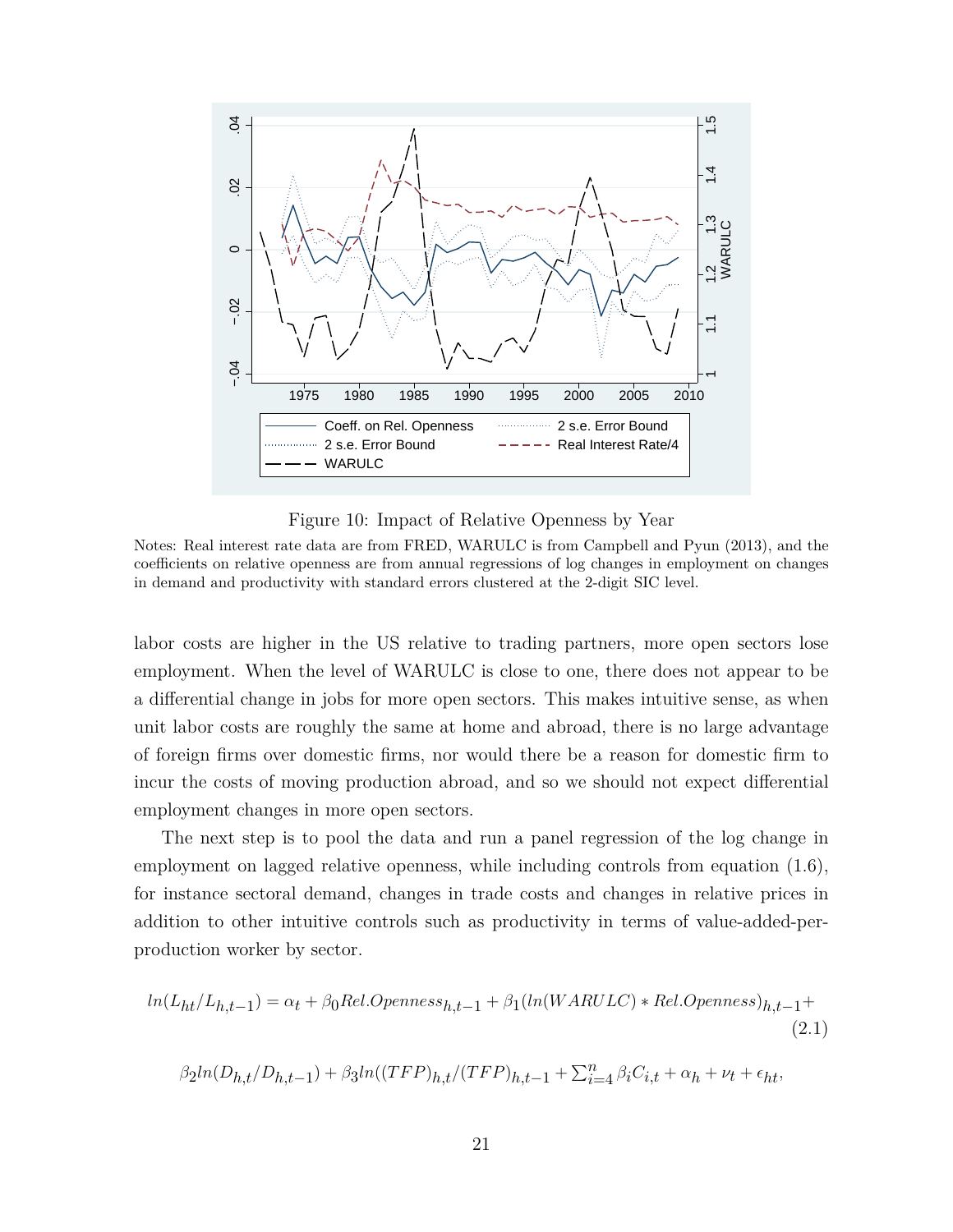$$
\forall h = 1, ..., 353, t = 1973, ..., 2009,
$$

where  $L_{ht}$  is employment in sector h at time t,  $D_{h,t}$  is real sectoral demand,  $(TFP)_{h,t}$  is a measure of TFP (I use 4 and 5-factor measures of productivity in addition to valueadded or shipments divided by production worker or total employment), and the Cs are various other controls. Each regression also includes sectoral fixed effects  $\alpha_h$ , year fixed effects  $\nu_t$ , and standard errors clustered at the industry level, and is weighted on initial period value-added. The results do not appear to be sensitive to the choice of weights, as qualitatively similar results attain when weighting by average value-added, employment, or shipments, although the key coefficient is the largest when weighting by employment or when not weighting. Additionally, one gets very similar results by simply using openness rather than relative openness.<sup>[22](#page-22-0)</sup>

In addition, the optimality of using the level of WARULC as the functional form can also be tested vs. an alternative specification using changes in weighted average relative unit labor costs. The most intuitive alternative would be to include log changes interacted with openness and a dummy variable for appreciations, and a second control for log changes interacted with openness and a dummy for depreciations (following Klein, Schuh, and Triest, 2003). This flexible specification allows different impacts for appreciations and depreciations.

Table [2,](#page-23-0) column (1) shows that appreciations in relative unit labor costs are associated with a decline in employment for more open sectors, but that depreciations are not. Column (2) uses the log of the level of WARULC instead as a control, and has a higher R-squared than column (1) despite one less control. Column (3) includes controls for productivity, demand, capital-per-worker and capital-per-worker interacted with the real interest rate, defined as the interest rate on 30-year mortgages less the Core CPI, and lagged log changes in wages and the price of shipments. Once again, appreciations are associated with employment declines for more open sectors, but depreciations are not significantly correlated with job gains. In column (4), I also include the log of the level of WARULC interacted with relative openness, and find that the appreciation and depreciation variables lose significance. I then use the level of WARULC for the remainder of the paper. Since the level of WARULC impacts the log change, this specification by itself implies hysteresis.

<span id="page-22-0"></span> $22$ These controls, and others, are contained in the Additional Appendix. For instance, the results would not change significantly using a geometric rather than an arithmetic average of export share and import penetration as a measure of openness. Also, changes in import penetration and export share also predict changes in employment—a necessary condition for lagged relative openness interaction with the real exchange rate to predict innovations in employment.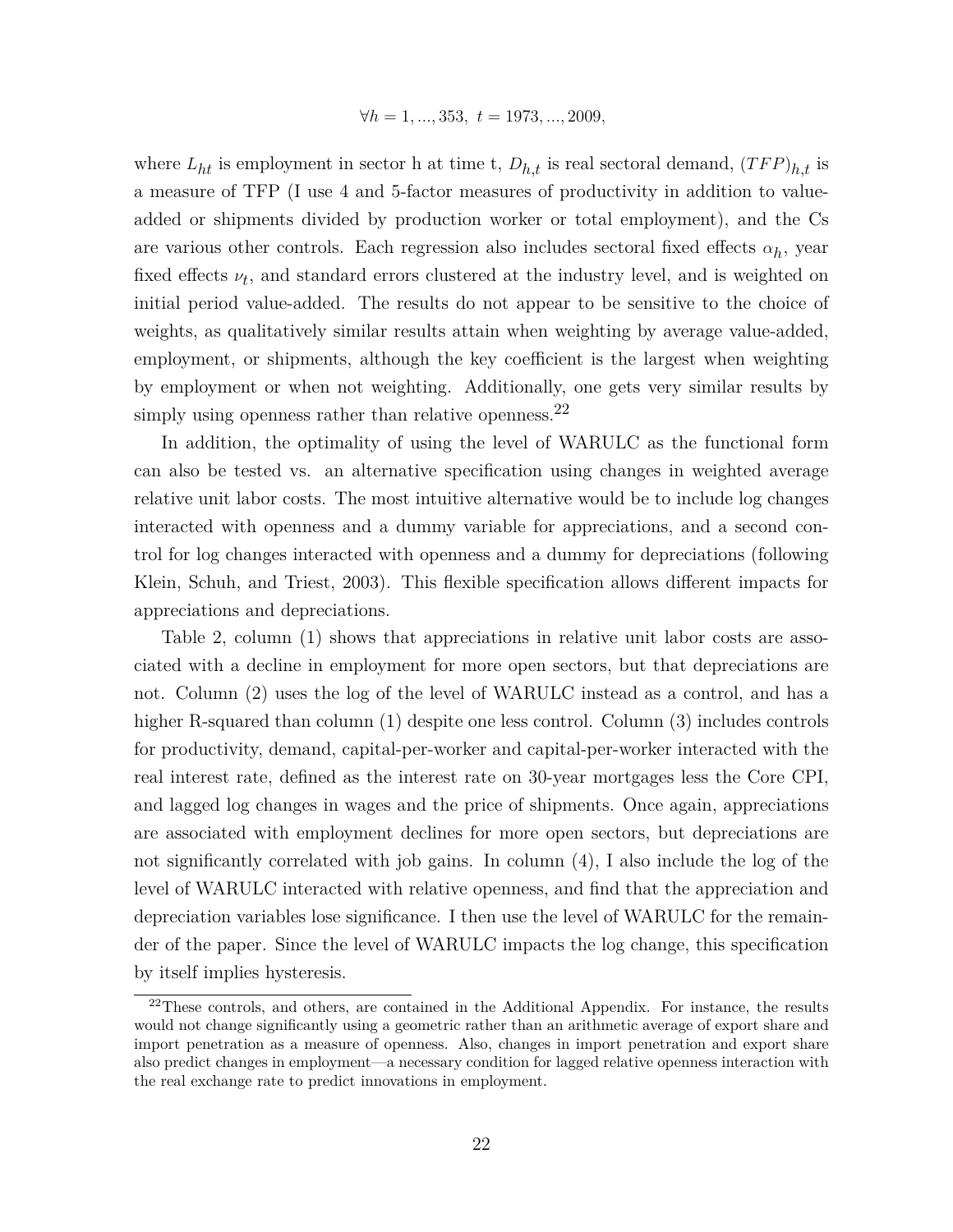<span id="page-23-0"></span>

|                                                              | $\overline{(1)}$ | $\overline{(2)}$ | $\overline{(3)}$ | $\overline{(4)}$ |
|--------------------------------------------------------------|------------------|------------------|------------------|------------------|
|                                                              | $ln\Delta$ L     | $ln\Delta$ L     | $ln\Delta$ L     | $ln\Delta$ L     |
| L.Relative Openness                                          | $-0.0096***$     | $-0.0048$        | $-0.0091**$      | $-0.0036$        |
|                                                              | (0.0036)         | (0.0034)         | (0.0044)         | (0.0041)         |
|                                                              |                  |                  |                  |                  |
| L.Rel.Open <sup>*</sup> ln $\Delta$ WARULC <sup>*</sup> Pos. | $-0.090**$       |                  | $-0.20*$         | $-0.098$         |
|                                                              | (0.042)          |                  | (0.11)           | (0.11)           |
| L.Rel.Open*ln $\Delta$ WARULC*Neg.                           | $-0.0057$        |                  | 0.011            | 0.0012           |
|                                                              | (0.030)          |                  | (0.038)          | (0.038)          |
|                                                              |                  |                  |                  |                  |
| $L\ln(WARULC)*Rel.$ Openness                                 |                  | $-0.057***$      |                  | $-0.068***$      |
|                                                              |                  | (0.011)          |                  | (0.0076)         |
|                                                              |                  |                  |                  |                  |
| $ln \Delta$ VA-per-Production Worker                         |                  |                  | $-0.21***$       | $-0.21***$       |
|                                                              |                  |                  | (0.027)          | (0.027)          |
| $ln \Delta$ Demand                                           |                  |                  | $0.44***$        | $0.45***$        |
|                                                              |                  |                  | (0.051)          | (0.050)          |
|                                                              |                  |                  |                  |                  |
| L.K/L                                                        |                  |                  | $0.046*$         | $0.047**$        |
|                                                              |                  |                  | (0.024)          | (0.023)          |
|                                                              |                  |                  |                  |                  |
| $L(K/L)^*$ Real Interest Rate                                |                  |                  | $-0.19$          | $-0.31$          |
|                                                              |                  |                  | (0.29)           | (0.30)           |
| $L \cdot ln \Delta$ Wages                                    |                  |                  | 0.021            | 0.018            |
|                                                              |                  |                  | (0.020)          | (0.019)          |
|                                                              |                  |                  |                  |                  |
| $L \cdot ln \Delta$ Price of Shipments                       |                  |                  | $0.038***$       | $0.036***$       |
|                                                              |                  |                  | (0.0088)         | (0.0090)         |
| Industries                                                   | 353              | 353              | 353              | 353              |
| Observations                                                 | 12963            | 12963            | 12963            | 12963            |
| Within R-squared                                             | 0.23             | 0.23             | 0.52             | 0.53             |
| Between R-squared                                            | 0.047            | 0.051            | 0.35             | 0.34             |
| Overall R-squared                                            | 0.16             | 0.17             | 0.49             | 0.49             |

Table 2: Exchange Rates, Openness, and Manufacturing Employment

Standard errors clustered on 4-digit SIC industries in parentheses.  $*p < 0.1$ ,  $** p < 0.05$ , \*\*\* $p < 0.01$  . All regressions are weighted by initial sectoral value-added, and include 4-digit SIC industry and year fixed effects over the period 1973-2009. The dependent variable is the log change in sectoral manufacturing employment. Tariff and CIF data span 1974-2005.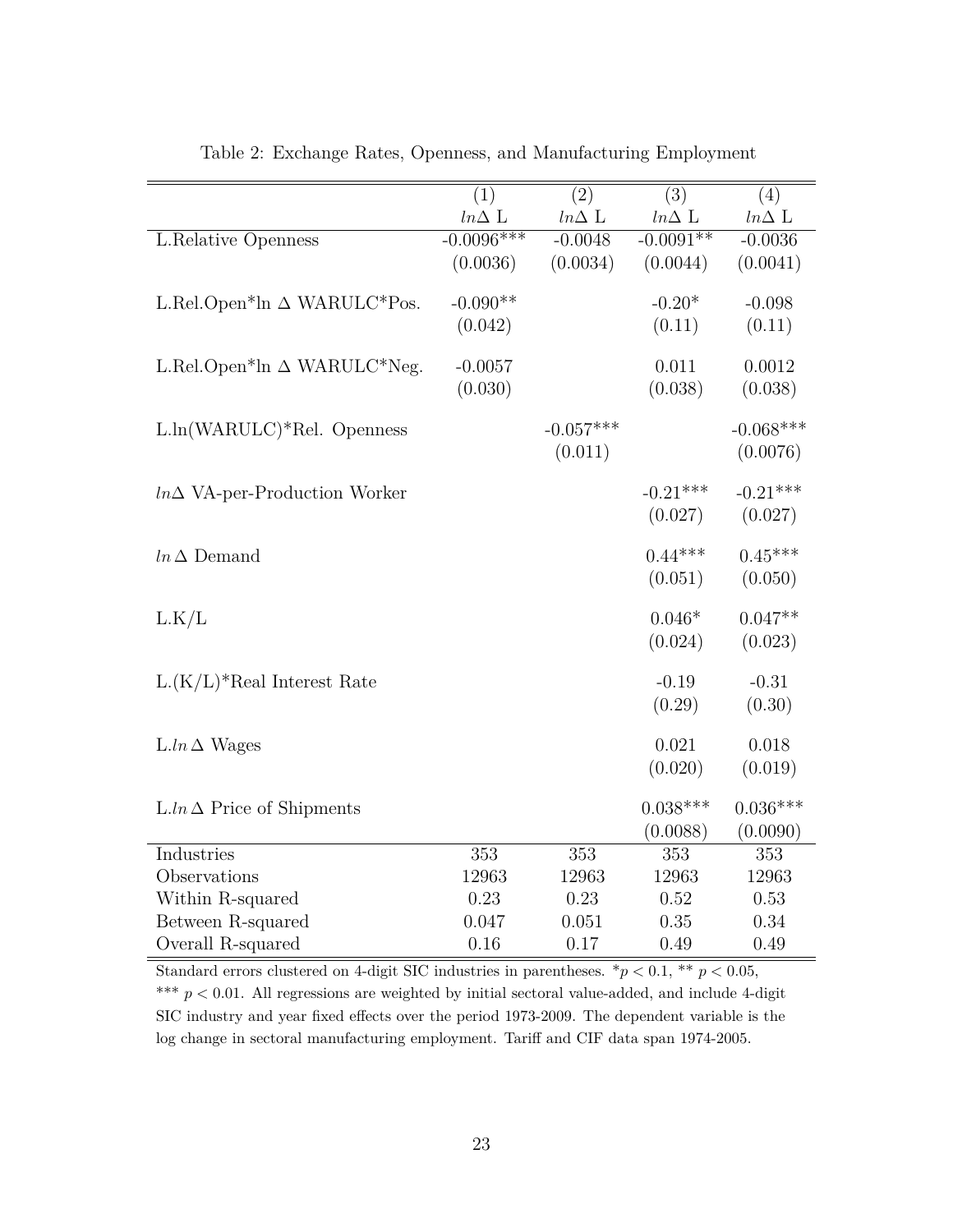<span id="page-24-0"></span>

|                                    | $\overline{(1)}$ | $\overline{(2)}$ | $\overline{(3)}$ | (4)          |
|------------------------------------|------------------|------------------|------------------|--------------|
|                                    | $ln\Delta$ L     | $ln\Delta$ L     | $ln\Delta$ L     | $ln\Delta$ L |
| L.ln(WARULC)*Rel.Open.             | $-0.082***$      | $-0.082***$      | $-0.071***$      | $-0.091***$  |
|                                    | (0.014)          | (0.010)          | (0.011)          | (0.013)      |
| Low Markup $*$ L.ln(WARULC)        | 0.022            | $-0.029**$       | 0.016            | 0.0094       |
|                                    | (0.020)          | (0.012)          | (0.011)          | (0.021)      |
| Imported Inputs*L.ln(WARULC)       | 0.079            | $-0.22**$        | $-0.11$          | $0.13\,$     |
|                                    | (0.16)           | (0.11)           | (0.11)           | (0.17)       |
| $L \ln \Delta$ Price of Energy     | $0.042**$        | $0.024*$         | 0.0053           | $0.033*$     |
|                                    | (0.016)          | (0.014)          | (0.013)          | (0.019)      |
| $L.ln \Delta PE^*(E/S)$            | $-0.36**$        | $-0.52***$       | $-0.19$          | $-0.16$      |
|                                    | (0.15)           | (0.15)           | (0.14)           | (0.15)       |
| $ln\Delta$ TFP (5 factor)          |                  | $-0.13***$       | $-0.26***$       | $-0.11$      |
|                                    |                  | (0.041)          | (0.027)          | (0.079)      |
| $L \ln \Delta$ Price of Materials  |                  | $0.16***$        | $0.088**$        | $0.11**$     |
|                                    |                  | (0.030)          | (0.035)          | (0.044)      |
| $L \ln \Delta$ Price of Investment |                  | $0.13***$        | $0.081*$         | $-0.16$      |
|                                    |                  | (0.049)          | (0.049)          | (0.11)       |
| $L\ln \Delta PM^*(M/S)$            |                  | $-0.22***$       | $-0.14**$        | $-0.13*$     |
|                                    |                  | (0.046)          | (0.056)          | (0.068)      |
| $L.ln \Delta PI^*(I/S)$            |                  | 0.080            | $-0.27$          | $-1.23**$    |
|                                    |                  | (0.45)           | (0.50)           | (0.51)       |
| Change in Tariffs                  |                  |                  |                  | 0.00026      |
|                                    |                  |                  |                  | (0.0042)     |
| L.Rel.Openness*RIR                 |                  |                  |                  | $0.0088**$   |
|                                    |                  |                  |                  | (0.0041)     |
| Observations                       | 12963            | 12963            | 12963            | 10165        |
| Overall R-squared                  | 0.49             | 0.43             |                  | 0.39         |

Table 3: Exchange Rates, Openness, and Manufacturing Employment

Standard errors clustered on 4-digit SIC sectors in parentheses.  $*p < 0.1, **p < 0.05, **p < 0.01$ . Column (3) minimizes the sum of absolute deviations, the others are OLS. The other regressions are weighted by initial sectoral value-added, and all regressions include 4-digit SIC industry and year fixed effects over the period 1973-2009. The dependent variable is the log change in sectoral manufacturing employment. Tariff and CIF data (included in column (4) but omitted for space) span 1974-2005. The coefficients on shipments per production worker in column (1), and the other controls from the previous table are omitted for space.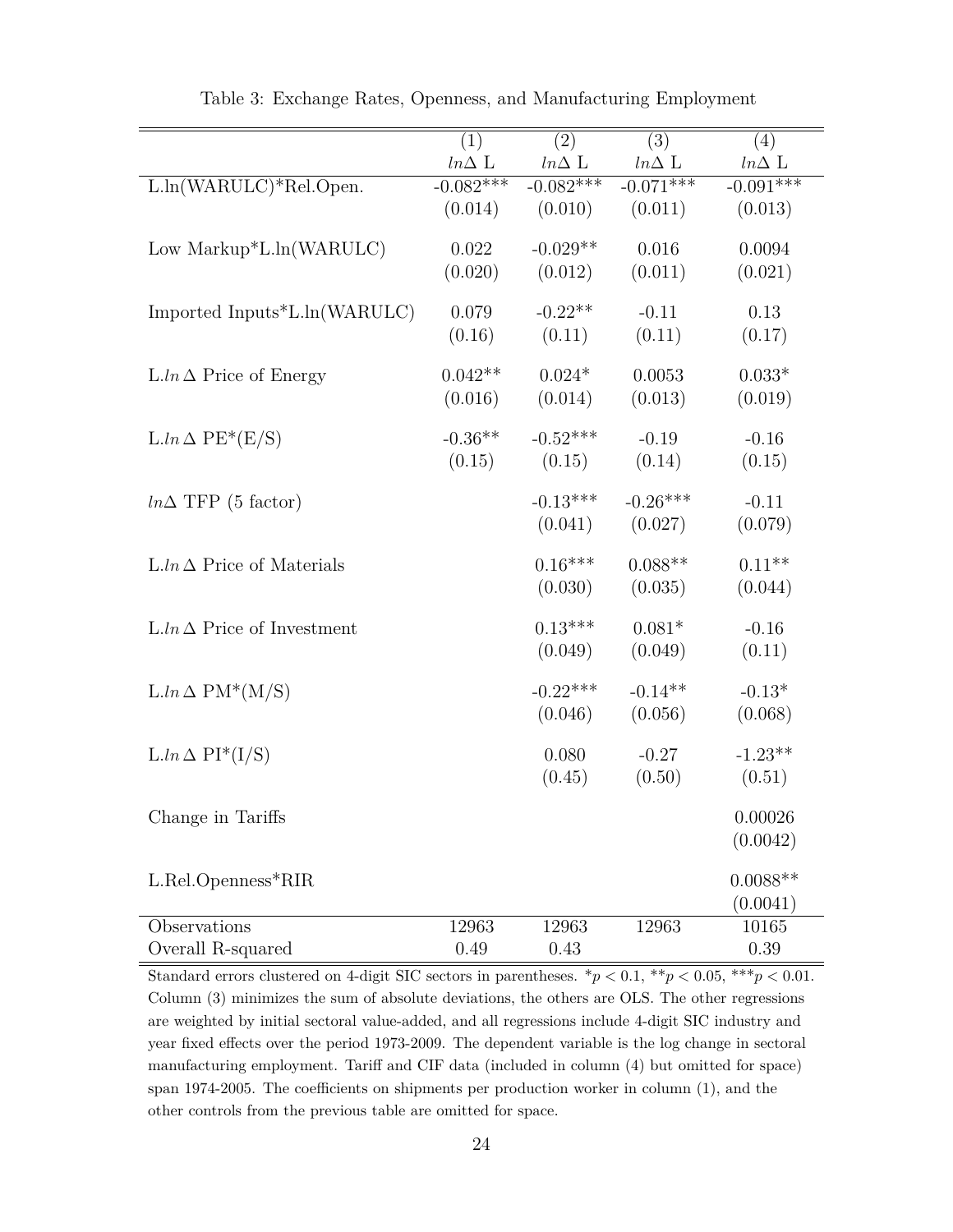The results in this table include 353 sectors with complete, balanced data, and exclude all sectors in the 2-digit SIC category publishing, which is not classified as manufacturing in NAICS. The results are robust to including both publishing and the unbalanced sectors, for a total of 448 industries. The coefficient of -.082 suggests that in 1985, when US ULCs were 50% (or 1.5, for a log value of .4) above a weighted average of ULCs of US trading partners, an industry with an openness twice that of the average industry would have lost an additional 6.5% of employment from 1985-1986 ( $=\exp(-.083*1.4*2)$ -1) as compared with a completely closed industry, and 3.2% more than an industry with average openness. Over the entire 1982-1986 period, this industry would have lost a cumulative 23% of employment relative to a closed industry, and 11% more than an industry with average openness.

The further robustness checks provided in Table [3](#page-24-0) include all the controls from Table [2,](#page-23-0) but the results are suppressed due to space constraints. Column (1) adds controls for low-markup industries (as used by Campa and Goldberg, 2003) interacted with the level of WARULC, and shares of intermediate imports interacted with WARULC. Neither are consistently significant across specifications, and are not significant in column (1). This regression also includes lagged log changes in the price of energy, and this variable interacted with energy costs as a share of shipments lagged one period (lagging one period seems to work better for all price movements). Column (2) includes lagged log changes in the price of investment and in materials costs, and these input price changes interacted with the input share of shipments. Column (3) runs a regression with the same variables, only it minimizes the sum of absolute deviations, which is much less sensitive to outliers. Minimizing the sum of absolute deviations is arguably preferable to OLS, since the latter arbitrarily assigns more weight to outliers. For that reason, all the results in this paper are robust to minimizing the sum of absolute deviations. Column (4) includes controls for lagged changes in tariffs and changes in the cost of insurance and freight (results omitted due to space constraints), but neither of these controls are significant. Lastly, it also includes a control for relative openness interacted with the real interest rate, defined as the rate on 30-year mortgages minus the core CPI. This coefficient is fairly large and significant at 95%, as industries which are more capital intensive do comparatively worse when real interest rates are higher, although the significance disappears in some specifications.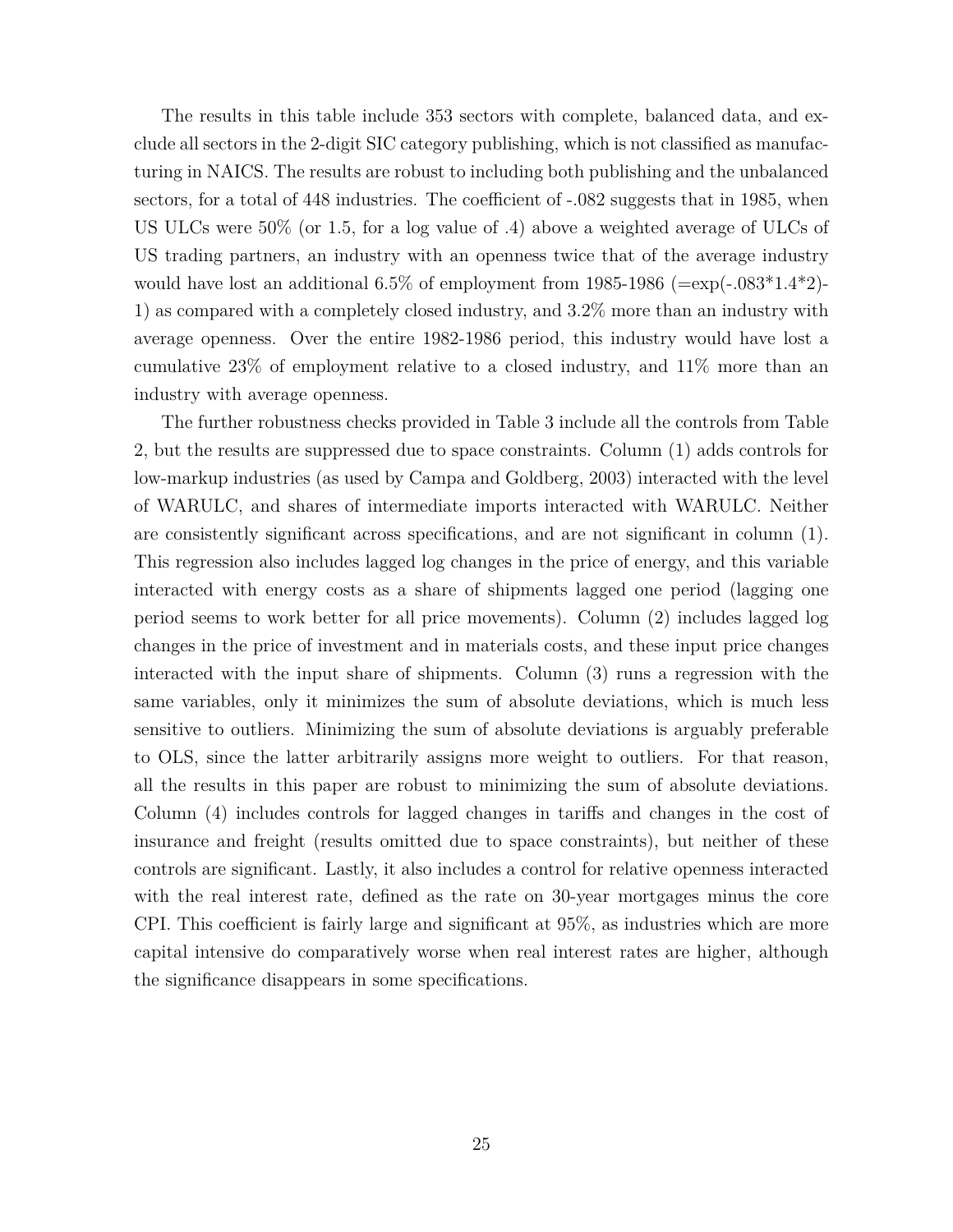### **2.3 Relative Difference-in-Difference**

A second empirical approach is to use international data to create an additional dimension to the difference-in-difference estimation above, and ask whether more open manufacturing sectors in the US tend to lose more jobs when the currency appreciates relative to the same sectors in other large manufacturing countries. Figure [11](#page-28-0) displays the idea graphically. From 1979 to 1986 and from 1995 to 2002, the 3-digit ISIC sectors which were more open tended to experience larger declines in employment in the US, but there was no such relation in other major economies.<sup>[23](#page-26-0)</sup> This indicates that the job losses in the US in the early 2000s were not simply due to a flood of Chinese imports, but rather must be something specific to the US in that period. From the perspective of economic geography, Canada should have been just as exposed to Chinese import competition as the US. But from 1999 to 2004, a period when the Canadian dollar was weak relative to its American counterpart, Canadian manufacturing employment actually *increased* even as American manufacturing employment collapsed.<sup>[24](#page-26-1)</sup> As Canadian unit labor costs have increased sharply relative to trading partners including the US since 2004, Canadian manufacturing has lost more than twice as many manufacturing jobs as the US as a share of 2004 employment.

<span id="page-26-2"></span>Thus, we now estimate:

$$
ln(\frac{L_{US,h,t}}{L_{US,h,t-1}}) - ln(\frac{L_{G5,h,t}}{L_{G5,h,t-1}}) = \alpha_t + \beta_1((WARULC - 1) * Openness)_{h,t-1} + (2.2)
$$

$$
\beta_2(ln(\frac{D_{US,h,t}}{D_{US,h,t-1}}) - ln(\frac{D_{G5,h,t}}{D_{G5,h,t-1}})) + \beta_3(ln(\frac{(S/L)_{US,h,t}}{(S/L)_{US,h,t-1}}) - (ln(\frac{(S/L)_{G5,h,t}}{(S/L)_{G5,h,t-1}})) + \alpha_h + \beta_3 (ln(\frac{(S/L)_{US,h,t}}{D_{US,h,t-1}}) - (ln(\frac{(S/L)_{G5,h,t}}{(S/L)_{G5,h,t-1}})) + \alpha_h + \beta_3 (ln(\frac{(S/L)_{US,h,t}}{D_{US,h,t-1}}) - (ln(\frac{(S/L)_{US,h,t}}{(S/L)_{G5,h,t-1}})) + \alpha_h + \beta_4 (ln(\frac{(S/L)_{US,h,t}}{D_{US,h,t-1}}) - (ln(\frac{(S/L)_{US,h,t}}{(S/L)_{US,h,t-1}})) + \alpha_h + \beta_5 (ln(\frac{(S/L)_{US,h,t}}{D_{US,h,t-1}}) - (ln(\frac{(S/L)_{US,h,t}}{(S/L)_{US,h,t-1}})) + \alpha_h + \beta_6 (ln(\frac{(S/L)_{US,h,t}}{D_{US,h,t-1}}) - (ln(\frac{(S/L)_{US,h,t}}{(S/L)_{US,h,t-1}})) + \alpha_h + \beta_7 (ln(\frac{(S/L)_{US,h,t}}{D_{US,h,t-1}}) - (ln(\frac{(S/L)_{US,h,t}}{(S/L)_{US,h,t-1}})) + \alpha_h + \beta_7 (ln(\frac{(S/L)_{US,h,t}}{D_{US,h,t-1}}) - (ln(\frac{(S/L)_{US,h,t}}{(S/L)_{US,h,t-1}})) + \alpha_h + \beta_7 (ln(\frac{(S/L)_{US,h,t}}{D_{US,h,t-1}}) - (ln(\frac{(S/L)_{US,h,t}}{(S/L)_{US,h,t-1}})) + \alpha_h + \beta_7 (ln(\frac{(S/L)_{US,h,t}}{D_{US,h,t-1}}) - (ln(\frac{(S/L)_{US,h,t}}{D_{US,h,t-1}}) - (ln(\frac{(S/L)_{US,h,t}}{D_{US,h,t-1}}) - (ln(\frac{(S/L)_{US,h,t}}{D_{US,h,t-1}}) - (ln(\frac{(S/L)_{US,h,t}}{D_{US,h,t-1}}) - (ln(\frac{(S/L)_{US,h,t}}{D_{US,h,t-1}}) - (ln(\frac{(S/L)_{US,h,t}}{D_{US,h,t-1}}) - (ln(\frac{(S/L)_{US,h,t
$$

$$
\forall h = 1, ..., 29, t = 1978, ... 1995, 1998, ..., 2003,
$$

$$
G5 = (Canada, France, Germany, Italy, UK).
$$

The dependent variable is now the log change in sectoral US employment minus the average log change in employment in Canada, France, Germany, Italy and the UK. The data are 3-digit ISIC Rev. 2 data from UNIDOs, which does not report data for the US for 1996. The first column in Table [4](#page-27-0) runs the difference-in-difference regression using just US data as in previous tables. It demonstrates that the main results are not due

<span id="page-26-0"></span><sup>&</sup>lt;sup>23</sup>In the Additional Appendix, I also show that there is no correlation between openness and employment for years when the dollar was weak.

<span id="page-26-1"></span> $^{24}$ Canadian manufacturing employment also increased over the 1990-2004 period, suggesting that Canada was not more exposed to trade competition with China despite the lack of a threat of returning to Smoot-Hawley level tariffs as there was in the US.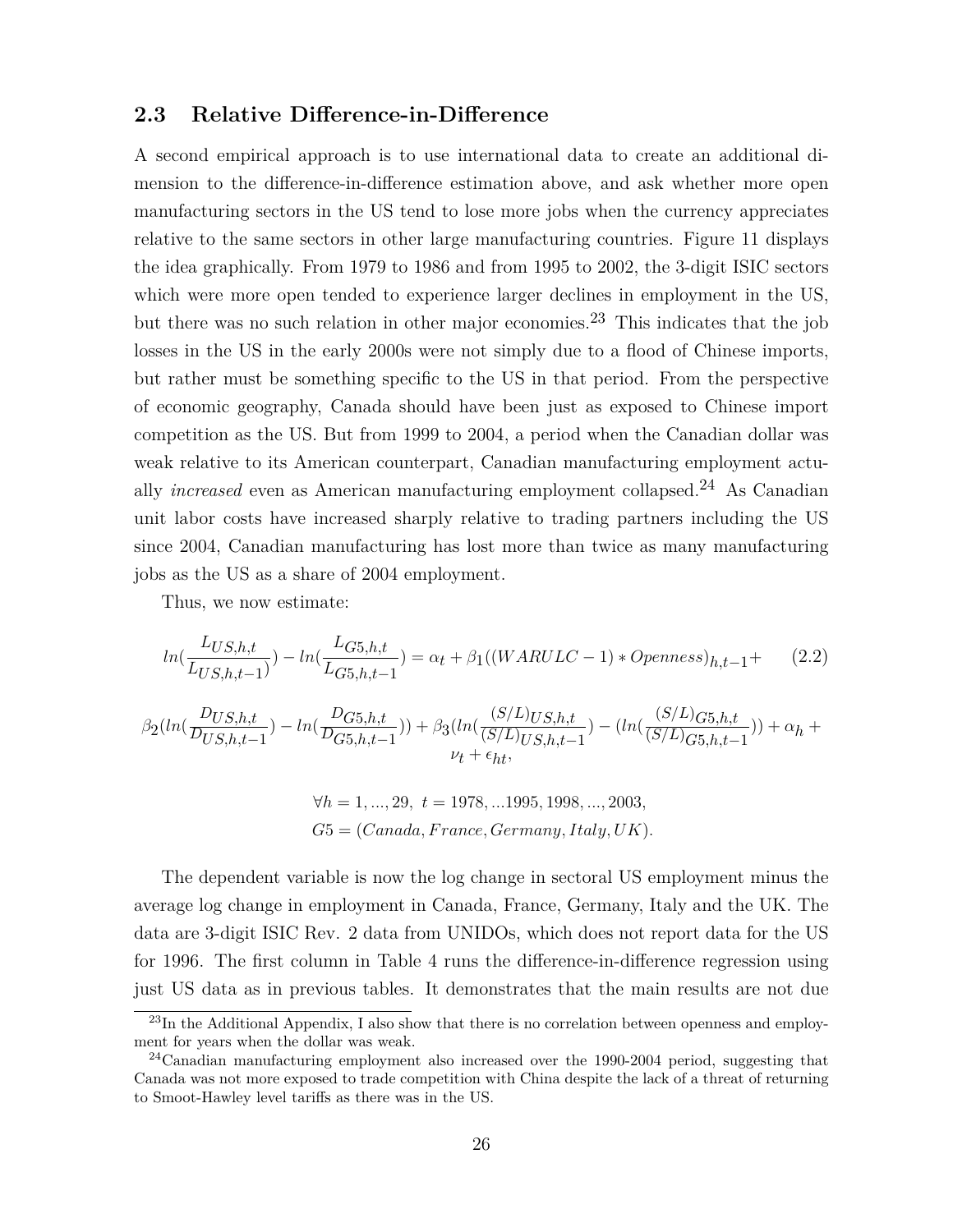<span id="page-27-0"></span>

|                                | (1)            | (2)                       |
|--------------------------------|----------------|---------------------------|
|                                | $\ln \Delta$ L | $\ln \Delta L$ (Relative) |
| L.Openness                     | $0.062**$      | $0.092**$                 |
|                                | (0.029)        | (0.046)                   |
| $L.Openness*(WARULC-1)$        | $-0.49***$     | $-0.63***$                |
|                                | (0.059)        | (0.10)                    |
| $\ln \Delta(Y/L)$              | $-0.90***$     |                           |
|                                | (0.041)        |                           |
| In $\Delta$ Demand             | $0.89***$      |                           |
|                                | (0.041)        |                           |
|                                |                |                           |
| $\ln \Delta(Y/L)$ (Relative)   |                | $-0.52***$                |
|                                |                | (0.064)                   |
| $\ln \Delta$ Demand (Relative) |                | $0.58***$                 |
|                                |                |                           |
|                                |                | (0.058)                   |
| Observations                   | 606            | 606                       |

Table 4: Difference-in-Difference Relative to Other Major Economies

Clustered standard errors in parentheses.  $*p < 0.1$ ,  $**$   $p < 0.05$ ,  $***$   $p < 0.01$ . Both quantile regressions include year and 3-digit ISIC industry fixed effects for 29 ISIC Rev. 2 sectors over the periods 19771995 and 1998-2003. The dependent variable in column 1 is the log change in sectoral manufacturing employment. In column 2, the dependent variable is the log change in manufacturing employment relative to the log change in employment in the same sector in other major economies.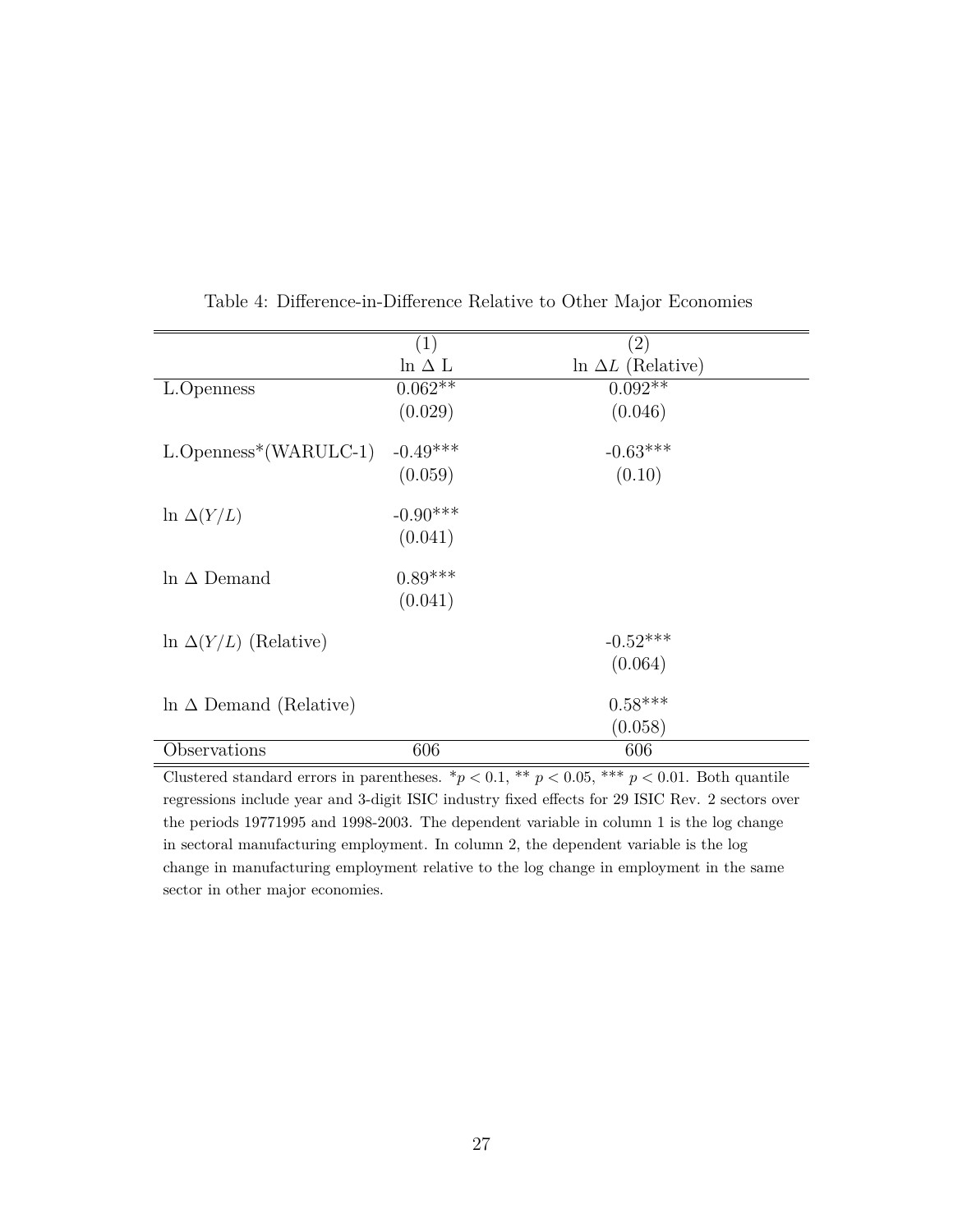<span id="page-28-0"></span>

Figure 11: Employment Growth vs. Lagged Openness

Source: UNIDOs (3-digit ISIC manufacturing sectors). Other major economies include Canada, France, Germany, Italy, and the UK.

to any specific factors related to the construction of the SIC dataset used previously, and shows that the results are robust to lumping sectors into broader categories. In the second column, I estimate the relative difference-in-difference regression in equation [\(2.2\)](#page-26-2) with standard errors clustered at the industry level, and year and industry dummies in a quantile regression minimizing the sum of absolute deviations. Here, the magnitude of the results even increases compared to column (1), although the estimate also becomes less precise.

# **2.4 Defense Spending, the Budget, and the Crowding Out of Tradable Sectors**

In the Mathematical Appendix, I show that government spending can lead to dynamic crowding out of more tradable sectors. Although the mechanism is not fully spelled out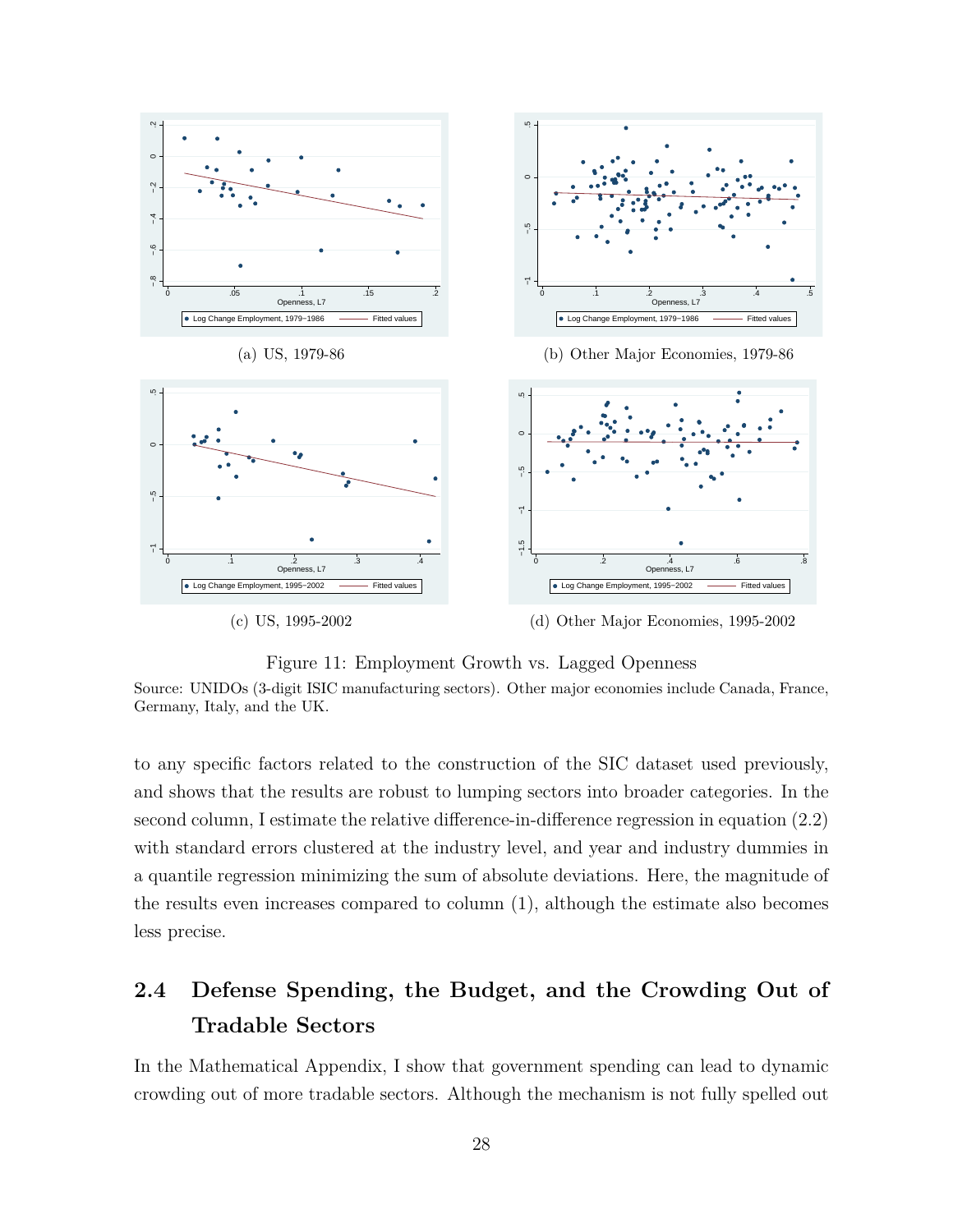in this simple model, a larger government deficit can affect the tradables sector in at least three ways. First, even in a closed economy setting, higher government spending could induce more resource allocation to service sectors. Secondly, larger government deficits can lead to higher real interest rates, which can cause currency appreciation. Thirdly, a larger supply of US Treasuries may induce foreign purchases, given that there is a globally limited supply of very safe, positive-yielding assets whose value appreciates during recessions and financial crises. Additionally, higher interest rates could have a direct effect on more-tradable sectors if these sectors are also more sensitive to interest rate movements, although this does not appear to be the case on average.

In this section, I estimate reduced-form regressions using changes in defense spending and the budget deficit ex-automatic stabilizers to predict differential changes in employment in more tradable sectors. The benefit of this research design is that the changes in defense spending and budget posture hinged on the outcomes of presidential elections, and thus are arguably exogenous.

Figure [12\(](#page-29-0)a) shows that defense spending as a share of GDP increased dramatically after the US election of 1980, and then increased again after the election in 2000. Changes in the US budget deficit appear to be related to changes in WARULC (Figure [12\(](#page-29-0)b)), although the correlation with other measures of the real exchange rate, such as WARP or the Fed's index is even more pronounced.

<span id="page-29-0"></span>



(b) Structural Budget Deficit vs. WARULC

Figure 12: Defense Spending, the Structural Budget Deficit, and RULCs Sources: FRED and CBO

In Table [5](#page-30-0) column (1), I regress lagged relative openness interacted with log changes in defense spending over GDP (divided by ten to normalize the coefficient). Once again, I get a negative, statistically significant coefficient, which implies that in 1985, when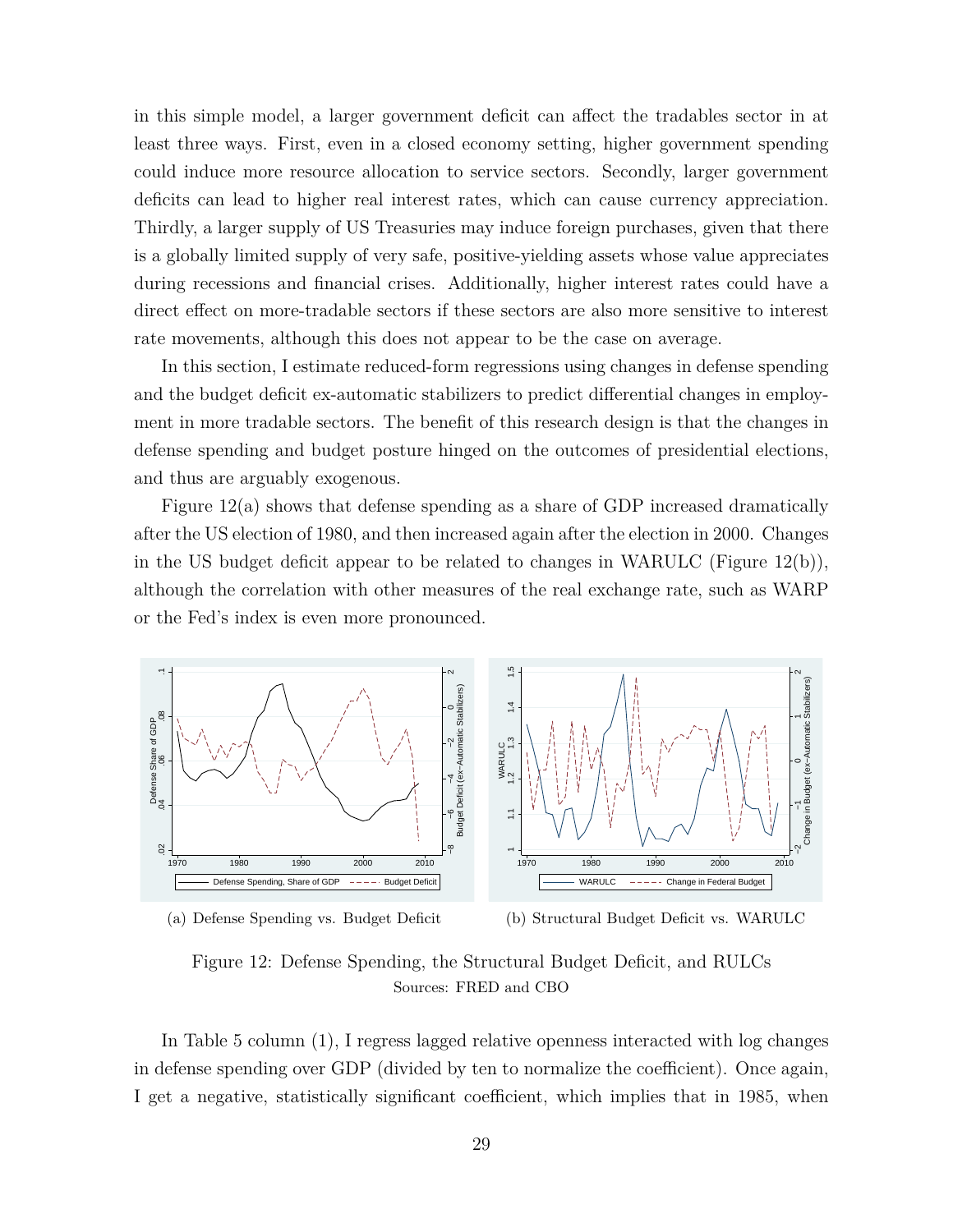<span id="page-30-0"></span>

|                                                              | (1)          | (2)          | (3)          | (4)          |
|--------------------------------------------------------------|--------------|--------------|--------------|--------------|
|                                                              | $ln\Delta$ L | $ln\Delta$ L | $ln\Delta$ L | $ln\Delta$ L |
| L1.Relative Openness                                         | $-0.011***$  | $-0.0096***$ | $-0.012***$  | $-0.0079***$ |
|                                                              | (0.0040)     | (0.0037)     | (0.0043)     | (0.0020)     |
| $ln \Delta$ VA-per-Production Worker                         | $-0.21***$   | $-0.21***$   | $-0.21***$   | $-0.30***$   |
|                                                              | (0.025)      | (0.024)      | (0.025)      | (0.016)      |
| $ln \Delta$ Demand                                           | $0.45***$    | $0.45***$    | $0.45***$    | $0.60***$    |
|                                                              | (0.047)      | (0.046)      | (0.046)      | (0.016)      |
| L(K/L)                                                       | $-0.0072$    | $-0.0089$    | $-0.016$     | $-0.0095$    |
|                                                              | (0.022)      | (0.022)      | (0.023)      | (0.012)      |
| $L(K/L)^*L$ . Real Interest Rate                             | $-0.54*$     | $-0.58*$     | $-0.45$      | $-0.034$     |
|                                                              | (0.32)       | (0.31)       | (0.32)       | (0.33)       |
| $L \cdot ln \Delta$ Price of Shipments                       | $0.033***$   | $0.032***$   | $0.035***$   | $0.021**$    |
|                                                              | (0.011)      | (0.011)      | (0.011)      | (0.0090)     |
| $L \cdot ln \Delta$ Price of Materials                       | $0.13***$    | $0.13***$    | $0.12***$    | $0.077***$   |
|                                                              | (0.034)      | (0.033)      | (0.033)      | (0.028)      |
| $L \cdot ln \Delta PI^*(I/S)$                                | $-0.94**$    | $-0.90*$     | $-1.06**$    | $-0.50$      |
|                                                              | (0.47)       | (0.47)       | (0.44)       | (0.46)       |
| $L.ln \Delta PE*(E/S)$                                       | $-0.41**$    | $-0.42**$    | $-0.41**$    | $-0.29*$     |
|                                                              | (0.17)       | (0.17)       | (0.16)       | (0.15)       |
| L.Rel.Open* $ln \Delta$ (Defense/GDP)                        | $-1.18***$   |              |              |              |
|                                                              | (0.15)       |              |              |              |
| L.Rel.Open* $ln \Delta$ (Defense/Ship.)                      |              | $-1.17***$   |              |              |
|                                                              |              | (0.17)       |              |              |
| L.1. Rel.Open <sup><math>*\Delta</math></sup> Struct. Budget |              |              | $0.63***$    | $0.37***$    |
|                                                              |              |              | (0.23)       | (0.088)      |
| Observation                                                  | 14864        | 14864        | 14864        | 14864        |
| Overall R-squared                                            | 0.47         | 0.47         | 0.46         |              |

Table 5: Government Spending and Crowding Out

Clustered standard errors in parentheses.  $*p < 0.1$ ,  $**$   $p < 0.05$ ,  $***$   $p < 0.01$ . The first three regressions are weighted by initial sectoral value-added, and include 4-digit SIC industry and year fixed effects over the period 1973-2009. The fourth column minimizes the sum of absolute deviations, and includes clustered errors and year and industry dummies. The dependent variable is the log change in sectoral manufacturing employment. Lagged log changes in the price of investment and materials have been omitted to save space.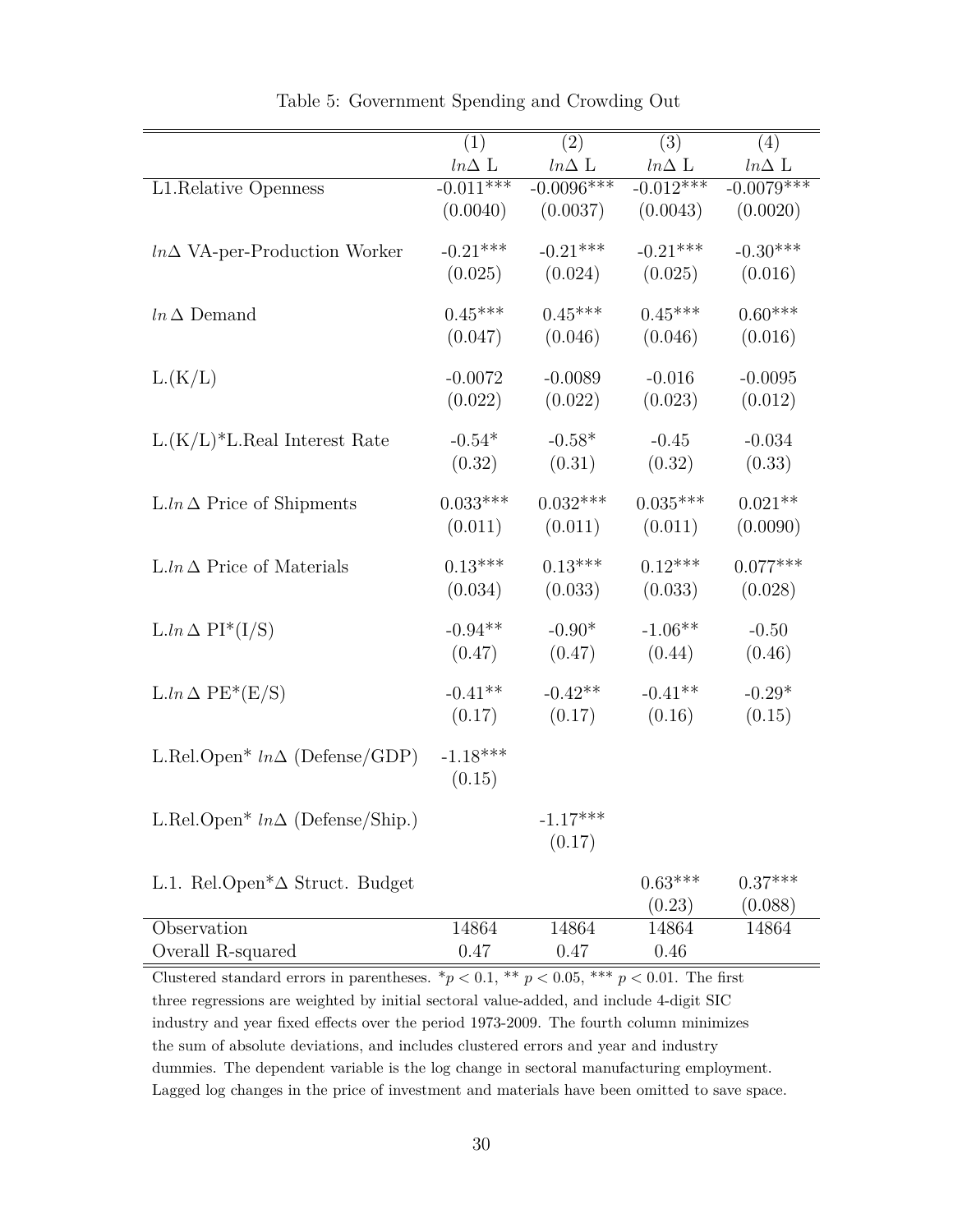defense spending as a share of GDP increased by 10%, a sector with a relative openness of twice the average would have experienced a decline in employment by two percent relative to a closed sector. This effect is not driven by GDP as the denominator, since if we deflate defense spending with total manufacturing shipments instead, as in column (2), the results only get stronger. In column (3), I use the interaction of relative openness with changes in the budget deficit ex-automatic stabilizers and find that increases in the budget balance are also good for relatively more tradables sectors. This result is not driven by outliers, as it is robust to minimizing the sum of absolute values as in column  $(4).$ 

#### **2.5 Impact Using Alternative Measures of Relative Prices**

There are many measures of "the" real exchange rate. Figure [13](#page-32-0) compares several stateof-the-art measures of relative prices which use PWT v8.0 data and methodology to more commonly used measures provided by the Federal Reserve Board and IMF. Indexing the IMF's RULC series to begin at the same level as the WARULC index in 1975, the IMF's index implies that US ULC's were nearly 40% lower than trading partners by the 2000s, which sounds implausible. I have also plotted an updated version of Fahle *et al.*'s (2008) Weighted Average Relative Prices (WARP) using PWT v8.0, and Balassa-Samuelson Adjusted Weighted Average Relative Prices (BSWARP) described in Campbell (2013b). The Federal Reserve's CPI-based Broad Trade-Weighted Real Exchange Index, plotted in yellow, also implies a steady dollar depreciation over the period. The three "weighted average relative" indices all yield broadly similar results, although there are certainly differences in the details and in the implied degree of overvaluation. One of the major differences, the more negative overall slope of WARULC, is due to the declining share of labor income in manufacturing in the US relative to many other developed countries, which appears to be a broad-based phenomenon in manufacturing not caused by outsized changes in a small number of sectors.

As argued in Campbell (2013b), unit labor cost-based relative price measures are not necessarily *a priori* better measures of competitiveness than Balassa-Samuelson Adjusted Weighted Average Relative Price (BSWARP) indices. This is because manufacturing requires many more inputs, including nontraded inputs, than just labor, as labor costs fell to just 16% of shipment revenue by 2007. Thus broader measures of prices may be just as appropriate to gauge competitiveness as ULC indices.

In Table [6,](#page-33-0) I show that the results hold for all three of the "weighted average relative" exchange rate indices. The first column illustrates the results using Weighted Average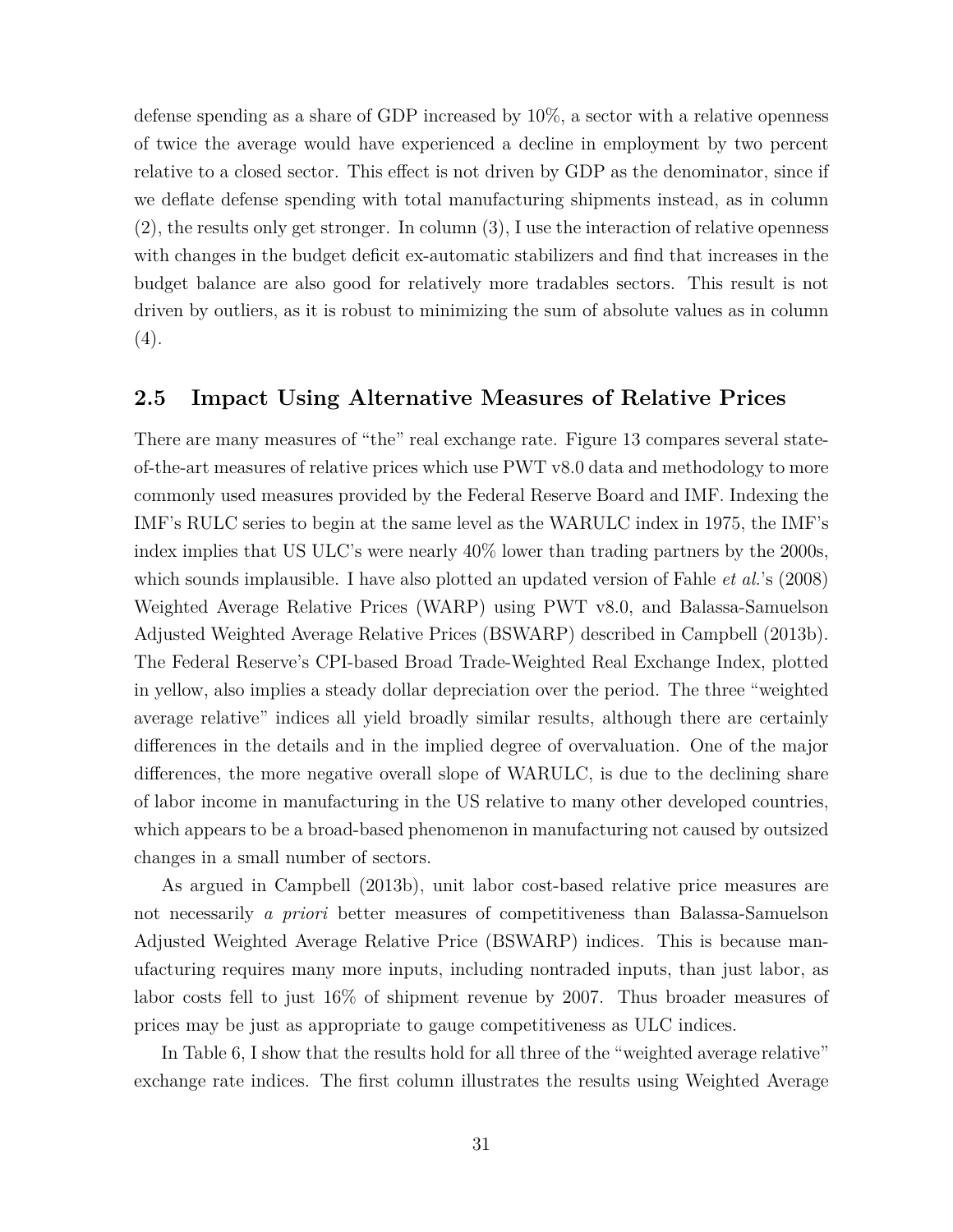<span id="page-32-0"></span>

Figure 13: Comparing Various Exchange Rate Measures Source: Campbell and Pyun, 2013 and the IMF

Relative Prices (WARP) for the manufacturing sector as a whole. In column (2), I use the lagged log of the WARP index, and in column (3) I use the log of the BSWARP index. In each case, the results are little-changed.

Additionally, in column (4), I use sector-specific trade weights, with the difference being only that the trade weights are simply imports plus exports at the sectoral level, as complete unit labor cost data, including for manufacturing PPP, and only available internationally for manufacturing as a whole. Sectoral real exchange rates may *a priori* seem like a vast improvement over using real exchange rates for the manufacturing sector as a whole, and, indeed, the "between" R-squared nearly doubles, while the overall R-squared also increases, providing further evidence that relative prices affect manufacturing employment. However, the magnitude is much smaller in part because the variance of the sector-specific exchange rate is much higher. Estimating with this index implies more jobs lost in periods when the overall WARULC index is low, but also implies fewer jobs lost when relative prices are high.<sup>[25](#page-32-1)</sup>

<span id="page-32-1"></span><sup>&</sup>lt;sup>25</sup>While using either the overall WARULC or the sectoral version yields broadly similar results, there are subtle complications with the sectoral version of WARULC which are reasons why one may prefer the overall WARULC index. The wider dispersion of sectoral WARULC values, ranging from .52 to 6.35 (over six times higher than trading partners) implies movements in the dollar will lead to proportionally smaller changes in these high-WARULC indices relative to the difference between the high-value WARULC sectors and the low-value WARULC sectors. Thus the sectoral WARULC index will tend to predict a more constant rate of job losses, while the overall WARULC index will not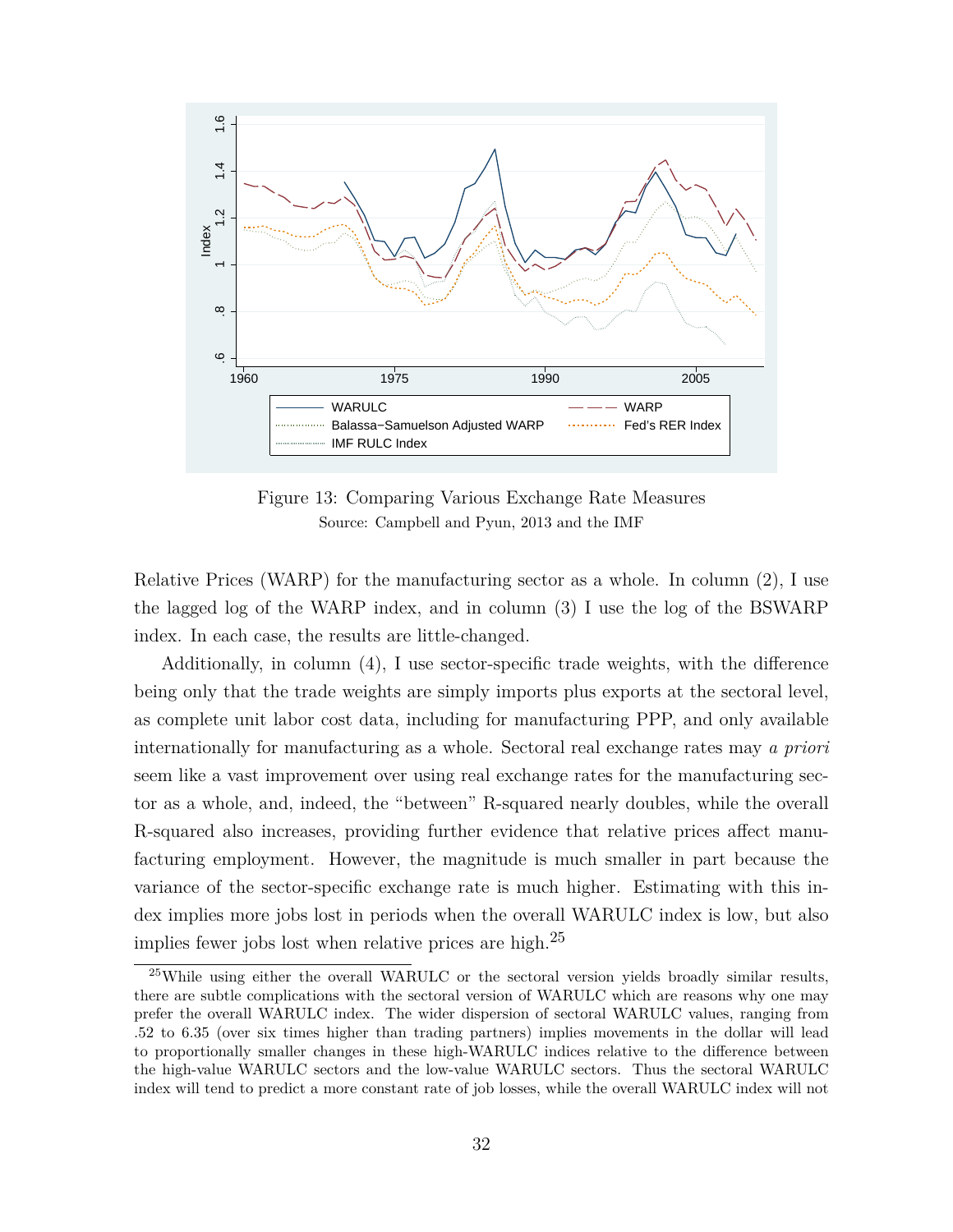<span id="page-33-0"></span>

|                                        | (1)          | (2)          | (3)          | (4)          |
|----------------------------------------|--------------|--------------|--------------|--------------|
|                                        | $ln\Delta$ L | $ln\Delta$ L | $ln\Delta$ L | $ln\Delta$ L |
| L.Relative Openness                    | $-0.0041$    | $-0.0092*$   | $-0.017***$  | $-0.0035$    |
|                                        | (0.0041)     | (0.0054)     | (0.0060)     | (0.0041)     |
|                                        | $-0.21***$   | $-0.21***$   | $-0.21***$   | $-0.21***$   |
| $ln \Delta$ VA-per-Prod. Worker        |              |              |              |              |
|                                        | (0.025)      | (0.025)      | (0.024)      | (0.025)      |
| $ln \Delta$ Demand                     | $0.46***$    | $0.45***$    | $0.46***$    | $0.45***$    |
|                                        | (0.045)      | (0.046)      | (0.046)      | (0.047)      |
|                                        |              |              |              |              |
| L(K/L)                                 | $-0.016$     | 0.0019       | 0.0043       | $-0.010$     |
|                                        | (0.023)      | (0.019)      | (0.018)      | (0.022)      |
| $L(K/L)^*L$ . Real Interest Rate       | $-0.52*$     | $-0.51*$     | $-0.52*$     | $-0.46$      |
|                                        | (0.29)       | (0.30)       | (0.30)       | (0.30)       |
|                                        |              |              |              |              |
| $L \cdot ln \Delta$ Price of Shipments | $0.028***$   | $0.025**$    | $0.024**$    | $0.032***$   |
|                                        | (0.010)      | (0.011)      | (0.011)      | (0.012)      |
|                                        |              |              |              |              |
| $L.ln \Delta PI^*(I/S)$                | $-1.19***$   | $-1.11***$   | $-1.10***$   | $-0.84**$    |
|                                        | (0.41)       | (0.39)       | (0.38)       | (0.42)       |
| $L\ln(WARULC)*Rel.$ Openness           | $-0.074***$  |              |              |              |
|                                        | (0.014)      |              |              |              |
|                                        |              |              |              |              |
| $L. Rel. Openness*ln(WARP)$            |              | $-0.071***$  |              |              |
|                                        |              | (0.010)      |              |              |
|                                        |              |              |              |              |
| $L. Rel. Openness*ln(BSWARP)$          |              |              | $-0.078***$  |              |
|                                        |              |              | (0.011)      |              |
| L.ln(Sectoral WARULC)                  |              |              |              | 0.013        |
|                                        |              |              |              | (0.0083)     |
|                                        |              |              |              |              |
| L.Rel.Openness*ln(Sectoral WARULC)     |              |              |              | $-0.033***$  |
|                                        |              |              |              | (0.0077)     |
| Industries                             | 437          | 437          | 437          | 437          |
| Observations                           | 14864        | 14864        | 14864        | 14861        |
| Overall R-squared                      | 0.47         | 0.47         | 0.47         | 0.48         |

Table 6: Comparing Various Measures of Relative Prices

Clustered standard errors in parentheses.  $*p < 0.1$ ,  $** p < 0.05$ ,  $*** p < 0.01$ . All regressions are weighted by initial sectoral value-added, and include 4-digit SIC industry and year fixed effects over the period 1973-2009. The dependent variable is the log change in sectoral manufacturing employment. Lagged log changes in the price of investment has been omitted to save space.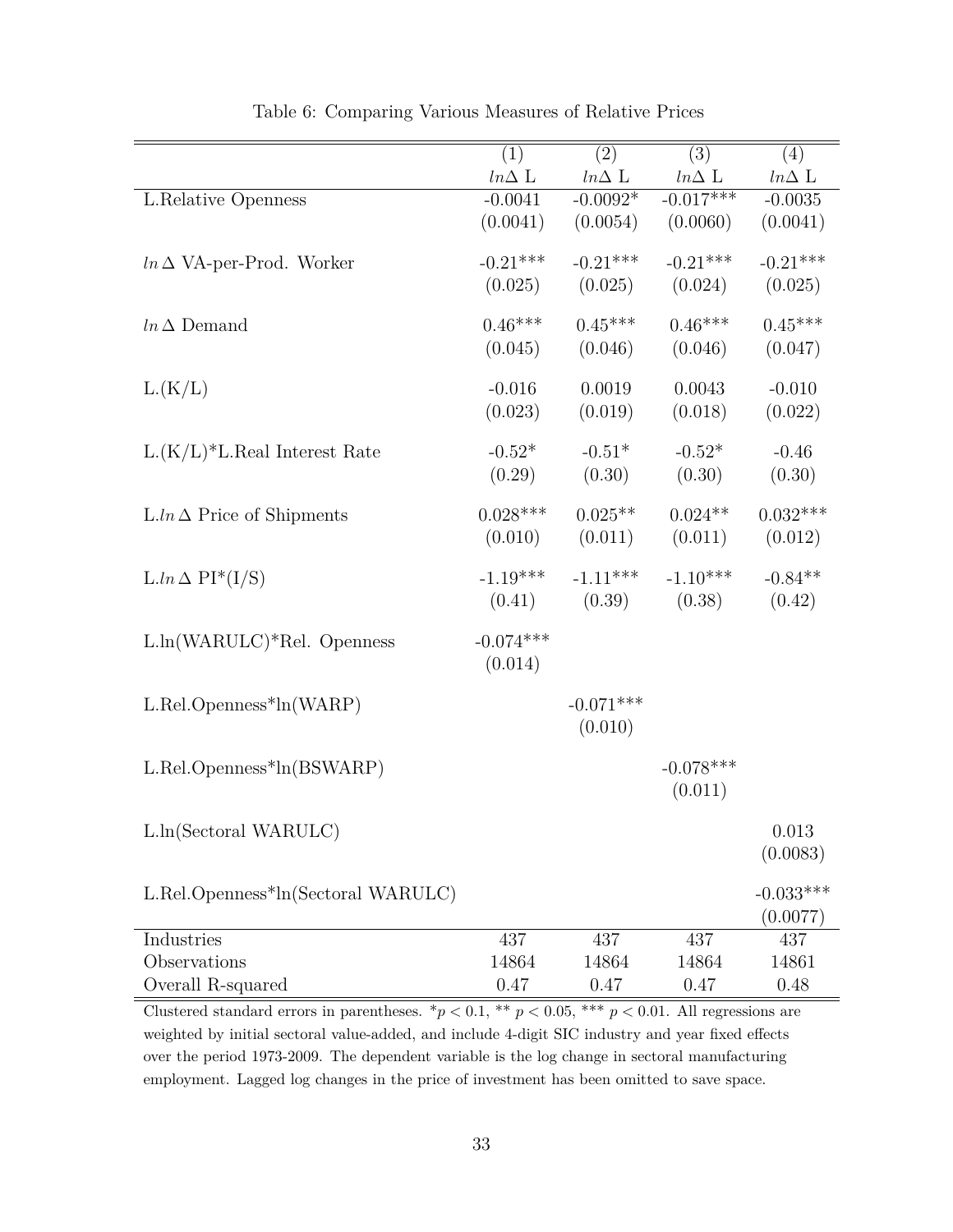#### **2.6 Alternative Explanatory Variables**

Movements in relative prices impact manufacturing employment, but if they were to only affect manufacturing employment and not other variables such as output and investment, this would imply that the previous results may be spurious. In this section, I test the impact of relative price movements on a multitude of other variables. In Table [7,](#page-35-0) I compare the impact of exchange rate movements on the employment of production workers in column (1) with the impact on non-production workers in column (2). The measured impact is a bit larger for production workers, but the difference is not statistically significant. Column (3) shows that the decline in the ratio of production workers to total workers is not significant. In column (4), I show that total pay per person for production workers falls slightly in more open sectors when real exchange rates rise, but that non-production worker wages were not significantly affected, nor was the ratio. I also find a slight negative impact on the hourly wages of production workers in column (6), a new result for this literature. The impact on wages is likely mitigated by compositional changes during periods of job destruction – low productivity workers, who likely also have low wages, are probably more likely to be laid off first. Even so, the relatively small impact on wages seems to suggest that trade is unlikely to be a major cause of the rise in inequality in pay within manufacturing as compared to institutional changes (see Levy and Temin, 2007). In addition, faster productivity growth in manufacturing is actually associated with a *reduction* in inequality.

In Table [8,](#page-36-0) I show that production hours per worker do increase modestly but significantly in more open sectors when relative prices are elevated, and that investment, value-added and shipments all fared worse. There was no significant impact on inventory or on the log change in prices.

predict any jobs lost when the overall unit labor costs are the same at home and abroad. The larger sectoral WARULC values also give rise to a multicollinearity issue for some sectors, as the interaction term between lagged relative openness and sectoral WARULC will not vary as much for high-index value sectors compared to lower-index value sectors. Additionally, there is incomplete ULC data for developing countries, which implies that some of the movements in the sectoral WARULC index may be spurious, as China's share of trade increased in certain sectors at the expense of countries, such as Thailand, with missing data. This is much less of a problem for the overall index.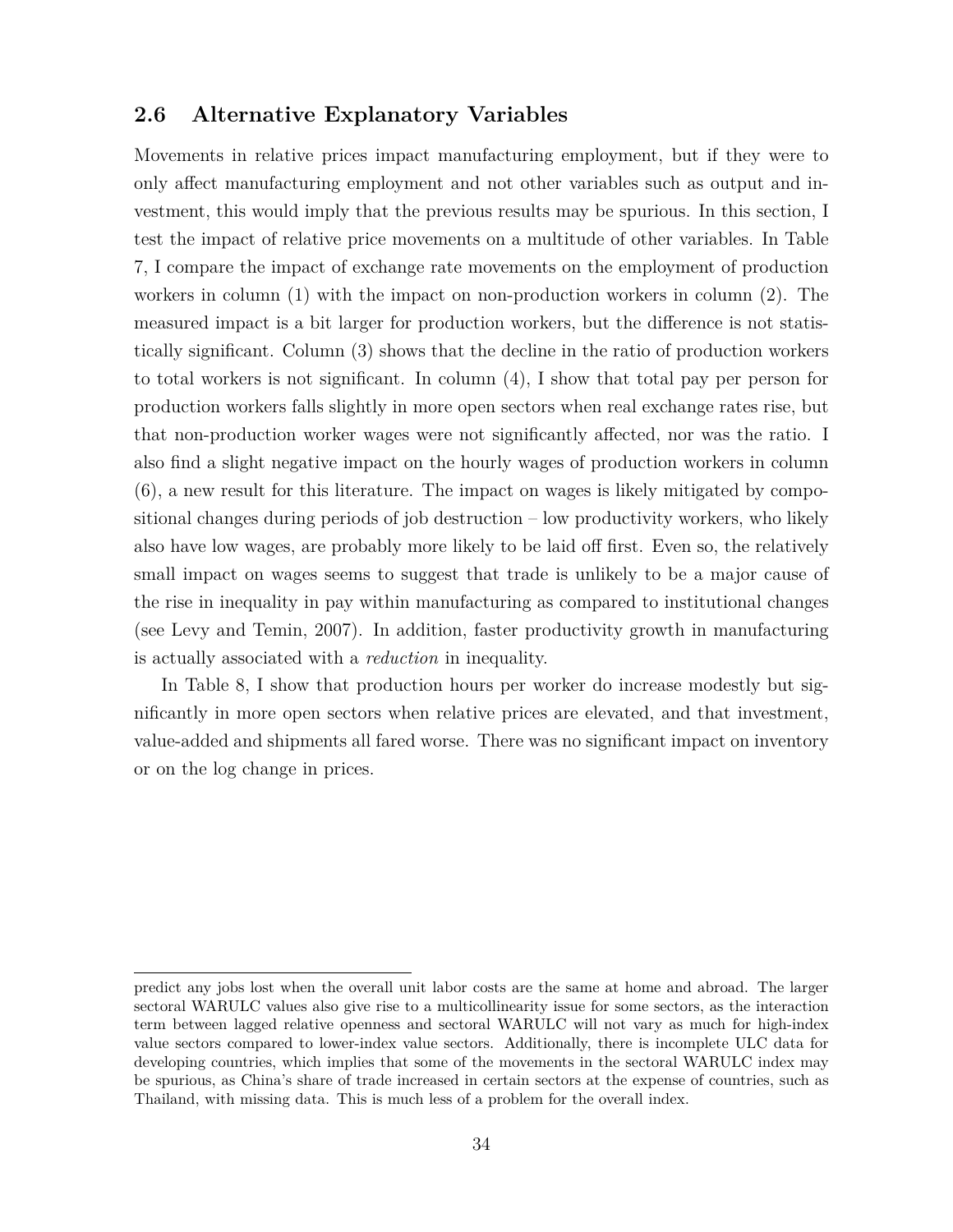|                                                                                                                                              |                | Employment                                |                                                |                                                | Wages                                   |                                                   |
|----------------------------------------------------------------------------------------------------------------------------------------------|----------------|-------------------------------------------|------------------------------------------------|------------------------------------------------|-----------------------------------------|---------------------------------------------------|
|                                                                                                                                              | $ln \Delta$ PW | $\ln \Delta$ non-PW<br>$\widehat{\infty}$ | $ln \Delta$ PW Share<br>$\widehat{\mathbb{C}}$ | $ln \Delta$ PW<br>$\left( \frac{1}{2} \right)$ | $\ln\Delta$ non-PW<br>$\widetilde{\Xi}$ | $ln \Delta$ PW hourly<br>$\widehat{\mathfrak{S}}$ |
| L1.Relative Openness                                                                                                                         | $-0.00256$     | (0.00377)                                 | 0.000350                                       | $0.00306***$                                   | $0.00284***$                            | $0.00370***$                                      |
|                                                                                                                                              | (0.00434)      | $-0.00121$                                | (0.00129)                                      | (0.00107)                                      | (0.00123)                               | (0.000995)                                        |
| L.ln(WARULC)*Rel.Open.                                                                                                                       | $-0.0886***$   | $-0.0810***$                              | (0.00306)                                      | $-0.0109***$                                   | (0.00474)                               | $-0.0169***$                                      |
|                                                                                                                                              | (0.0145)       | (0.0124)                                  | $-0.00406$                                     | (0.00376)                                      | $-0.00149$                              | (0.00384)                                         |
| $ln \Delta$ VA-per-Prod. Worker                                                                                                              | $-0.285***$    | $-0.0621***$                              | $0.0790***$                                    | $0.105***$                                     | (0.00938)                               | $0.0570***$                                       |
|                                                                                                                                              | (0.0287)       | (0.0216)                                  | (0.00972)                                      | (0.0106)                                       | 0.00852                                 | (0.00720)                                         |
| $ln \Delta$ Demand                                                                                                                           | $0.491***$     | $0.310***$                                | $0.0533***$                                    | $0.0281***$                                    | $0.0505***$                             | (0.00588)                                         |
|                                                                                                                                              | (0.0490)       | (0.0369)                                  | (0.00499)                                      | (0.00893)                                      | (0.00905)                               | 0.00850                                           |
| L.K/L                                                                                                                                        | $0.0716***$    | (0.0331)                                  | $0.0309**$                                     | $-0.0479***$                                   | $-0.0185**$                             | $0.0499***$                                       |
|                                                                                                                                              | (0.0164)       | $-0.0148$                                 | (0.0132)                                       | (0.0141)                                       | (0.00825)                               | (0.0175)                                          |
| $\text{L}.\text{(K/L)}{}^*\text{Real Interest Rate}$                                                                                         | 0.0386         | $-1.761***$                               | $0.619***$                                     | $-0.863***$                                    | $-0.489**$                              | $-1.090*$                                         |
|                                                                                                                                              | 0.301)         | (0.634)                                   | (0.177)                                        | (0.278)                                        | (0.231)                                 | (0.624)                                           |
| Observations                                                                                                                                 | 4864           | 14859                                     | 14864                                          | 14864                                          | 14856                                   | 14864                                             |
| Industries                                                                                                                                   | 437            | 437                                       | 437                                            | 437                                            | 437                                     | 437                                               |
| Within R-squared                                                                                                                             | <b>561</b>     | 0.194                                     | 0.133                                          | 0.350                                          | 0.120                                   | 0.307                                             |
| Between R-squared                                                                                                                            | .263           | 0.157                                     | 0.107                                          | 0.330                                          | 0.0511                                  | 0.325                                             |
| Overall R-squared                                                                                                                            | .512           | 0.211                                     | 0.109                                          | 0.233                                          | 0.161                                   | 0.211                                             |
| Clustered standard errors in parenthesis. $*_p$ < 0.1, $*_p$ < 0.05, $**_p$ < 0.01. All regressions weighted by initial sectoral value-added |                |                                           |                                                |                                                |                                         |                                                   |
| and include 4-digit SIC industry and year fixed effects over the period 1973-2009. The dependent variables are (1) production workers,       |                |                                           |                                                |                                                |                                         |                                                   |
| (2) non-production workers, (3) the share of production workers, (4) production worker pay, (5) non-production worker pay per person,        |                |                                           |                                                |                                                |                                         |                                                   |
| and (6) hourly production worker pay.                                                                                                        |                |                                           |                                                |                                                |                                         |                                                   |

<span id="page-35-0"></span>Table 7: Impact on Production and Non-Production Workers Table 7: Impact on Production and Non-Production Workers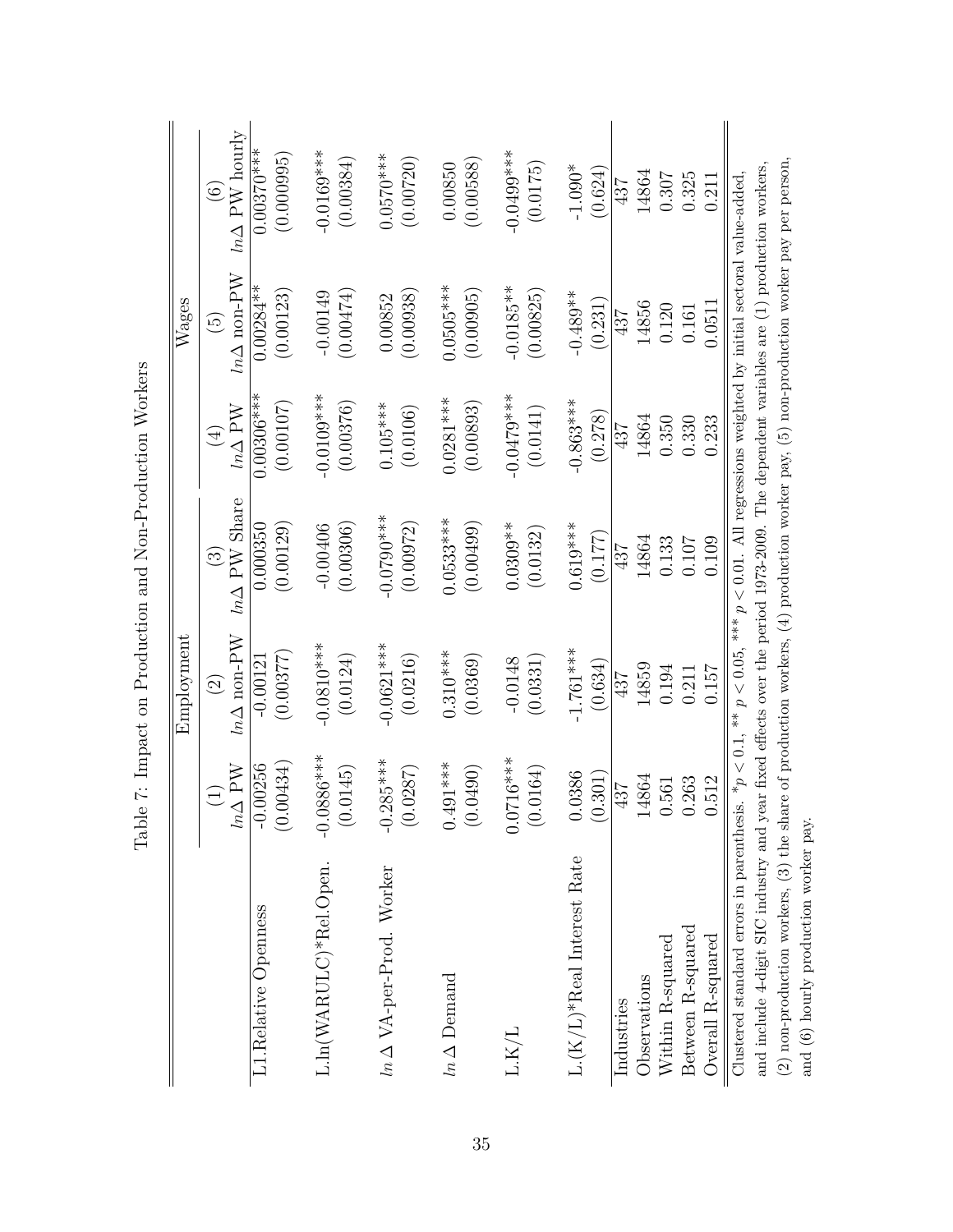|                                                                                                                                                                                                                                                           | $ln \Delta$ PW Hours     | $ln \Delta$ Investment<br>$\widehat{\odot}$ | $ln \Delta$ VA<br>$\odot$ | $ln \Delta$ Ship<br>$\bigoplus$ | $ln \Delta$ Inventory<br>$\widetilde{5}$ | $ln \Delta$ Prices<br>$\widehat{\odot}$ |
|-----------------------------------------------------------------------------------------------------------------------------------------------------------------------------------------------------------------------------------------------------------|--------------------------|---------------------------------------------|---------------------------|---------------------------------|------------------------------------------|-----------------------------------------|
| L.Relative Openness                                                                                                                                                                                                                                       | (0.00124)<br>$-0.00064$  | (0.00820)<br>0.00001                        | (0.00455)<br>$-0.00120$   | (0.00520)<br>0.000298           | (0.00422)<br>0.00438                     | $-0.0000144$<br>(0.00214)               |
| L.ln(WARULC)*Rel.Open.                                                                                                                                                                                                                                    | $0.00606**$<br>(0.00306) | $-0.144***$<br>(0.0312)                     | $-0.0921***$<br>(0.0153)  | $-0.0994***$<br>(0.0161)        | (0.0137)<br>$-0.0109$                    | (0.00483)<br>$-0.00449$                 |
| $ln \Delta$ VA-per-Prod. Worker                                                                                                                                                                                                                           | $0.0483***$<br>(0.00694) | $-0.0846*$<br>(0.0480)                      | $0.655***$<br>(0.0388)    | $0.113***$<br>(0.0419)          | $-0.757***$<br>(0.0330)                  | $-0.0613***$<br>(0.0170)                |
| $ln \Delta$ Demand                                                                                                                                                                                                                                        | $0.0196***$<br>(0.00522) | $0.594***$<br>(0.0742)                      | $0.439***$<br>(0.0471)    | $0.592***$<br>(0.0596)          | $-0.0397**$<br>(0.0186)                  | $-0.0435***$<br>(0.0126)                |
| ${\rm L.K/L}$                                                                                                                                                                                                                                             | (0.00571)<br>0.00202     | (0.137)<br>$-0.161$                         | (0.0368)<br>0.0262        | (0.0364)<br>$-0.0185$           | $-0.150***$<br>(0.0387)                  | $0.0695*$<br>(0.0374)                   |
| $L.(K/L)*Real Interest Rate$                                                                                                                                                                                                                              | (0.374)<br>0.227         | $-7.520***$<br>(1.868)                      | $-4.464***$<br>(0.989)    | $-5.046***$<br>(0.981)          | (1.223)<br>0.819                         | $-4.369***$<br>(0.889)                  |
| $L \cdot ln \Delta$ Price of Shipments                                                                                                                                                                                                                    | 0.000459<br>(0.00536)    | $0.230***$<br>(0.0440)                      | (0.0307)<br>0.0103        | 0.00686<br>(0.0237)             | 0.0431<br>0.0499                         |                                         |
| Industries                                                                                                                                                                                                                                                | 437                      | 437                                         | 437                       | 437                             | 426                                      | 426                                     |
| Observations                                                                                                                                                                                                                                              | 14864                    | 14864                                       | 14864                     | 14864                           | 11442                                    | 11442                                   |
| Within R-squared                                                                                                                                                                                                                                          | 0.133                    | 0.209                                       | 129.0                     | 0.644                           | 0.398                                    | $0.370\,$                               |
| Between R-squared                                                                                                                                                                                                                                         | 0.0824                   | 0.0237                                      | 0.163                     | 0.244                           | 0.110                                    | 0.179                                   |
| Overall R-squared                                                                                                                                                                                                                                         | 0.0787                   | 0.147                                       | 0.595                     | 0.580                           | 0.284                                    | 0.270                                   |
| Clustered standard errors in parentheses. $*_p$ < 0.1, $^{**}$ p < 0.05, $^{***}$ p < 0.01. All regressions weighted by initial sectoral<br>value-added, and include 4-digit SIC industry and year fixed effects over the period 1973-2009. The dependent |                          |                                             |                           |                                 |                                          |                                         |
| variables are log changes in $(1)$ production worker hours, $(2)$ investment, $(3)$ value-added, $(4)$ shipments, $(5)$ inventories, and $(6)$ prices.                                                                                                    |                          |                                             |                           |                                 |                                          |                                         |

<span id="page-36-0"></span>Table 8: Impact on Hours, Investment, VA, Shipments, Inventory and Prices Table 8: Impact on Hours, Investment, VA, Shipments, Inventory and Prices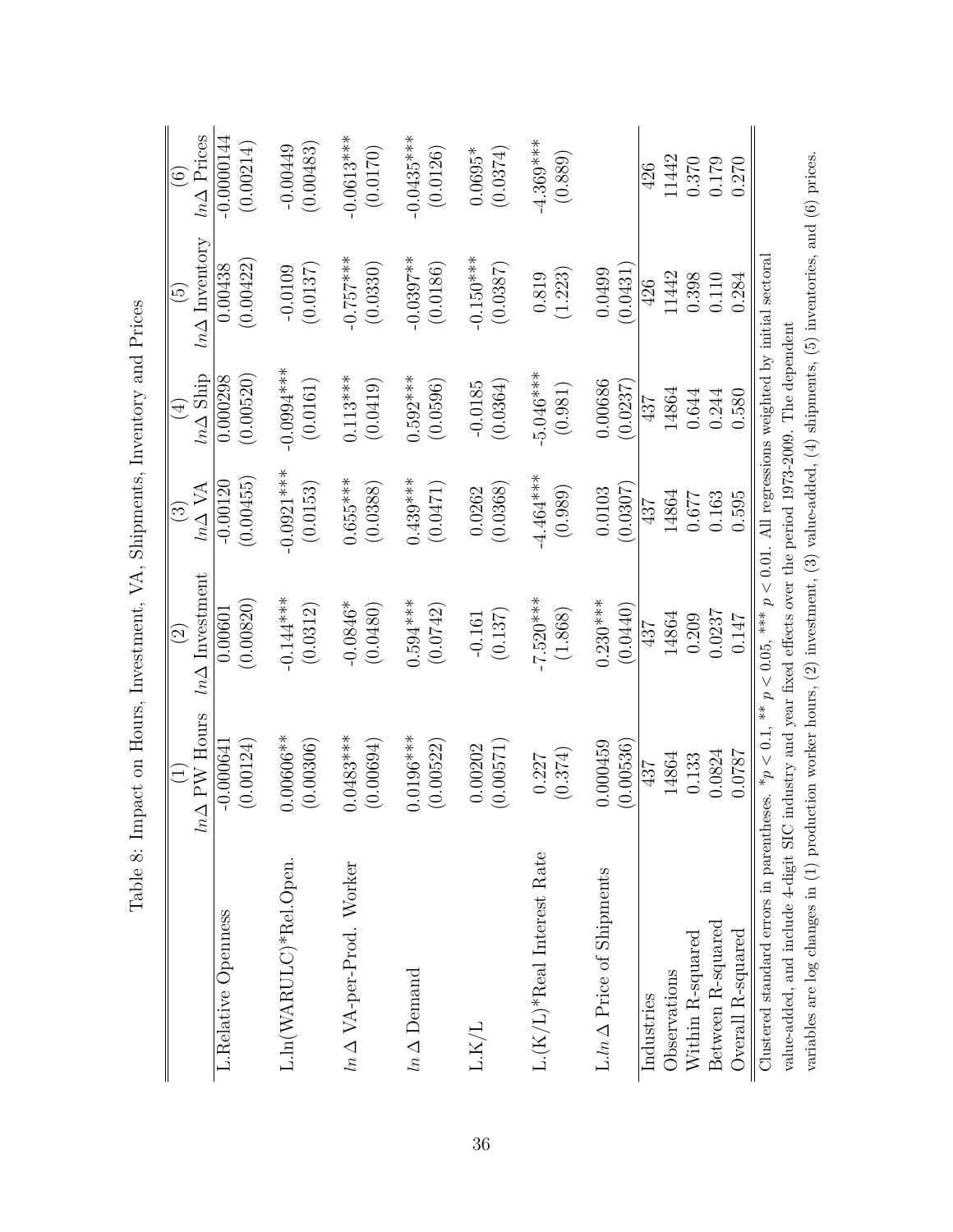In addition, I find an impact of exchange rate movements on job creation, job destruction, and TFP, but not on unit labor costs (the regression results for these variables are reported in the Additional Appendix). When unit labor costs in the US rise relative to trading partners, there is suppressed job creation, but the impact on job destruction is much larger. Since job creation varies much less than job destruction overall, this asymmetry is an important "fingerprint" of hysteresis. Nearly four good years of job creation are needed for every bad year of destruction. Lastly, while recent research (Elsby *et. al.*, 2013) has found that offshoring is partly responsible for the decline in the overall US share of income, I did not find a differential impact of exchange rate movements on the unit labor costs of more open sectors. In fact, there is a broad-based, steady decline in unit labor costs since 1958 which appears to be at best tangentially related to trade.

## **3 A Tale of Two Rising Powers: Japan vs. China**

As US trade with China has increased rapidly since 1980, regaining the level of trade the two countries shared in 1820s as a share of US GDP only in the early 2000s (Figure [14\)](#page-38-0), Chinese growth has become the center of focus for those wishing to explain the decline of US manufacturing. Similarly, in the 1980s many Americans blamed manufacturing job losses on Japan's rise, as imports from Japan displayed an astonishing increase from the 1950s to the mid-1980s, only slightly less dramatic than China's later rise. In the 1980s, it was widely thought that Japan's dominance owed to superior Japanese business practices such as *Kaizen* costing and *Kanban* scheduling, support from MITI, and innate features of Japanese culture. While these factors may have been important, it turns out that relative prices alone can largely explain Japan's ascent and then stagnation in the US market.

Japan is a particularly good case study since the yen was heavily managed and then appreciated substantially shortly after the full liberalization of Japanese capital markets. First, the yen was fixed until the early 1970s, when President Nixon, worried about what were very small trade deficits by recent standards, imposed a 10% tariff to force other countries, namely Japan and Germany, to revalue their currencies (Irwin, 2013). In the 1970s, the yen continued to be managed in a dirty float, with most controls on capital lifted in 1980. At that point the dollar began its appreciation for reasons unrelated to Japan. In 1984 Japan, under intense pressure from the US Treasury, added substantial additional liberalization measures in the Yen-Dollar Agreement (Frankel, 1990). As the dollar continued to soar in 1985, the Reagan Administration responded with the Plaza Accord, an agreement among major nations to reduce fiscal imbalances and intervene in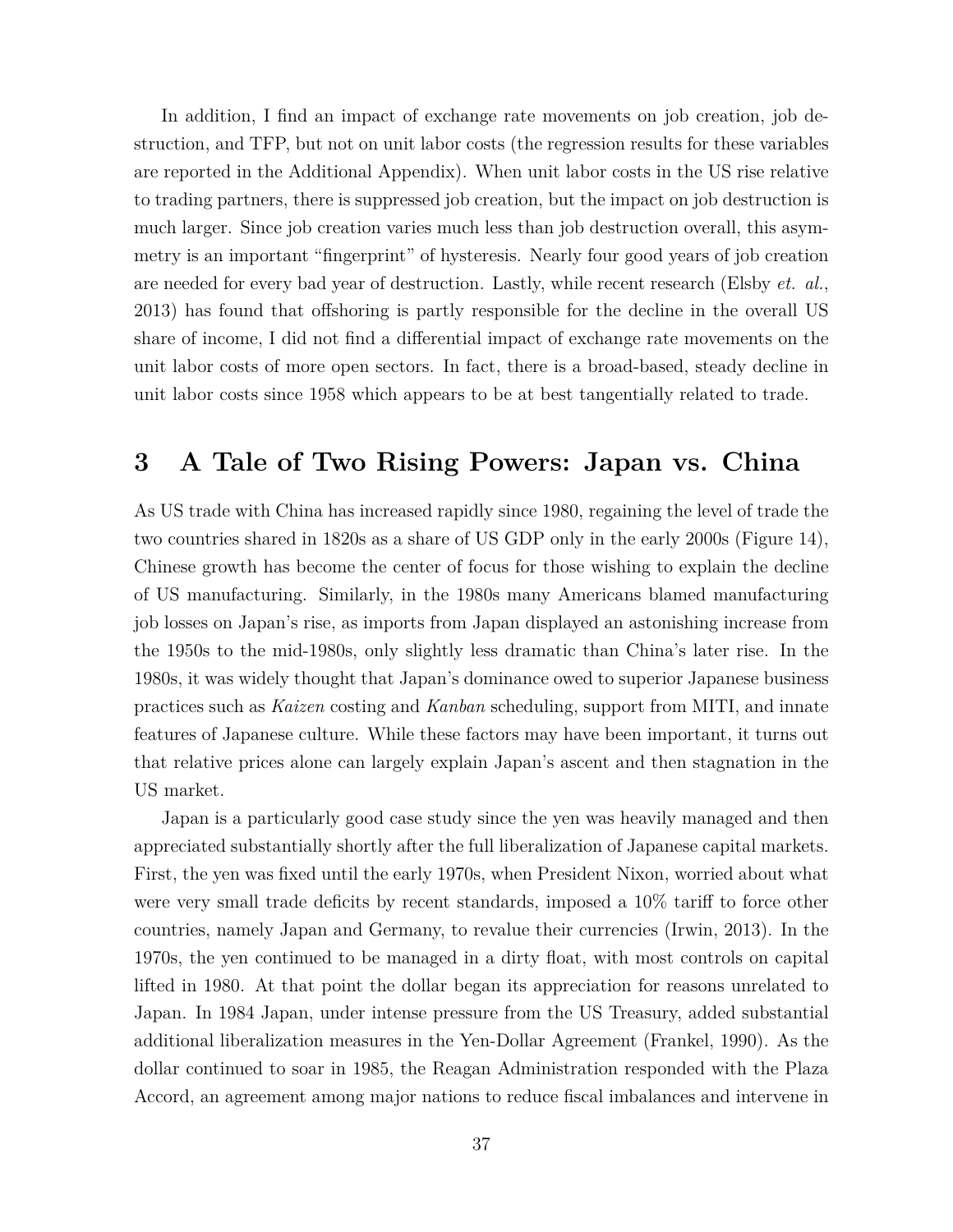<span id="page-38-0"></span>

Figure 14: US Trade Patterns, 1820-2010 Source: Campbell and Pyun (2013)

the currency markets to weaken the dollar.

Figure [15](#page-39-0) demonstrates that the combination of the end of capital controls, the move toward fiscal balance in the US in late 1985, and the Plaza Accord had a major impact on relative prices between the US and Japan. US manufacturing workers went from enjoying hourly wages twice that of their Japanese counterparts in 1985 to earning wages that were close to parity three years later. US unit labor costs relative to Japan fell 47% and the real exchange rate using PPP from the Penn World Tables, v8.0, implies an appreciation of Japanese relative prices of 37%. Thus the case of Japan yields a relatively clean quasi-natural experiment for the impact of currency undervaluation and large exchange rate adjustments.

The result of this real appreciation was that as wages in the Japanese manufacturing sector suddenly increased substantially relative to their American counterparts, the meteoric Japanese export growth from 1946 to 1986 suddenly ground to a halt (Figure [16\(](#page-39-1)a)). However, Japan kept the gains in market share it had made even though it did not make further inroads—another validation of hysteresis. Japan's gains through 1986 were also not purely due to domestic factors in Japan, such as government encouragement to increase market share in export markets, since the same trends are not evident in other markets. In the UK case, Japanese exports grew very quickly in the early 1980s, when the yen was weak relative to the pound, but Japanese import penetration into the UK market did not grow at all from 1983 to 1985, when Japanese unit labor costs were higher than UK unit labor costs. Hence, on balance Krugman (1986) appears to have been correct in guessing that the yen's appreciation in that year meant that "the Japan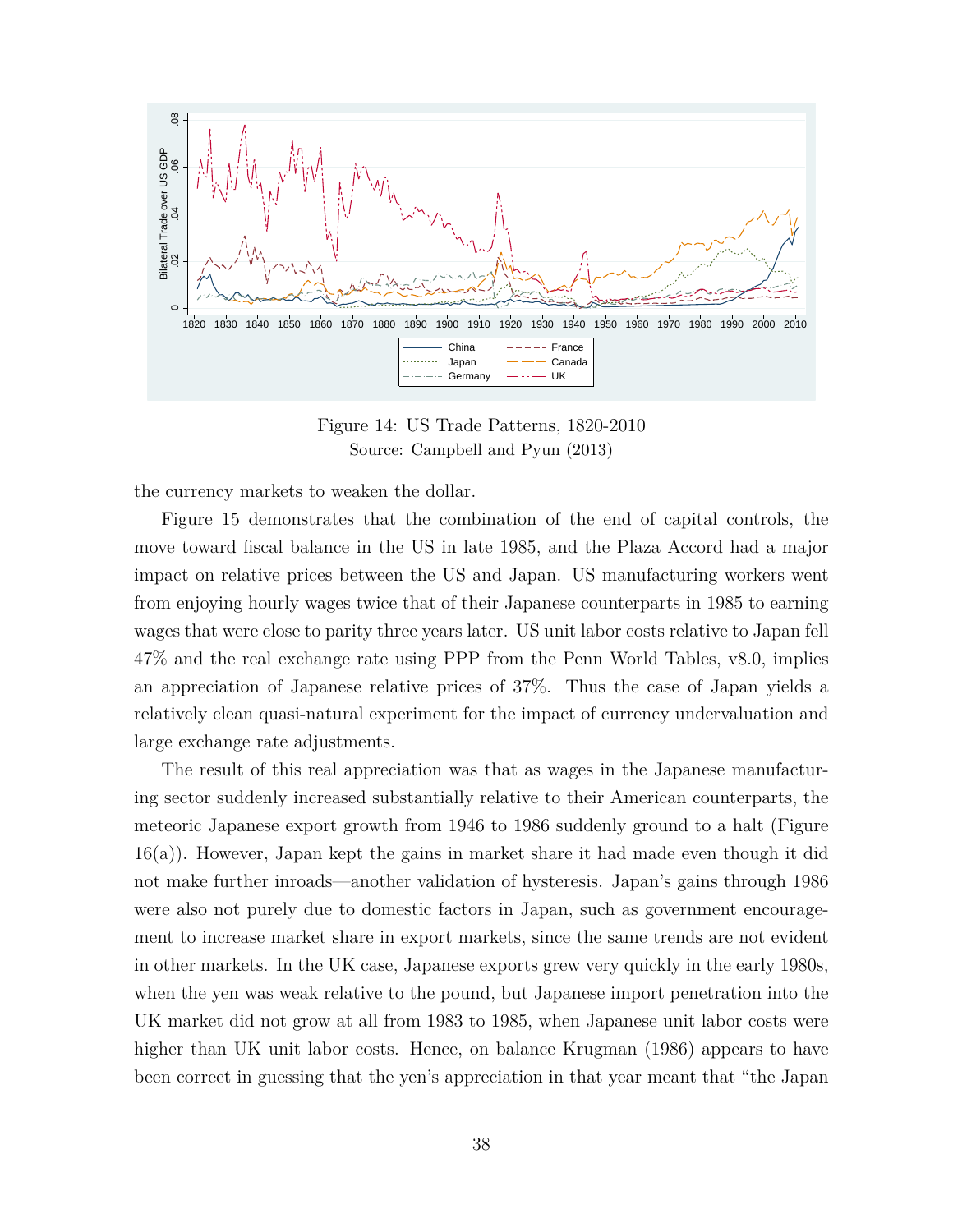<span id="page-39-0"></span>

Figure 15: Relative Prices and Sticky Manufacturing Wages (Sources: PWT v8.0, CP 2013, BLS)

problem was over."

<span id="page-39-1"></span>

Figure 16: RULCs and Japanese Import Penetration (Sources: CP 2013, UNIDOs, Comtrade)

The parallels with China today are striking. China, like Japan several decades ago, has a heavily managed currency and capital controls supporting export-led growth (US-China relative prices, including relative hourly wages in manufacturing, are featured in Figure [17\(](#page-41-0)a)), and a growing mass of official foreign reserves, at \$3.6 trillion as of June, 2013. Figure [14](#page-38-0) demonstrates that the explosion of trade between the US and China in the past several decades was unprecedented in US history. As large as this rise was, China's growing role in trade was only part of the reason for the dramatic increase in US Weighted Average Relative Prices (WARP), as seen in Figure [17,](#page-41-0) which plots WARP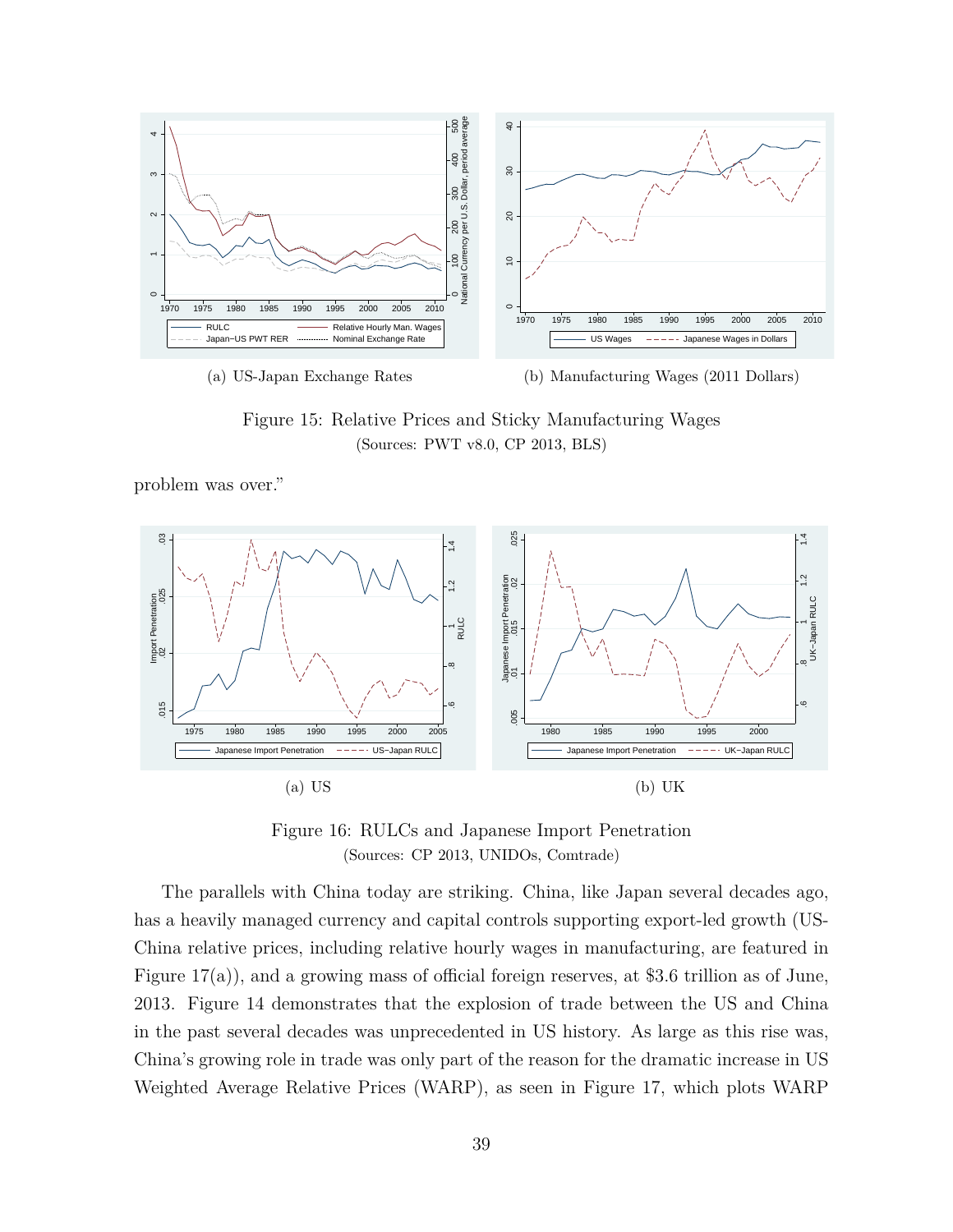with and without China. While China is often seen as being the sole source of jobs lost in the early 2000s, even if China is excluded from WARP, the US price level was generally high during this period relative to other trading partners.

When log changes in sectoral employment by year are regressed on lagged Chinese relative import penetration and relative import penetration ex-China with other controls, both variables predict job losses in the early  $2000s$ .<sup>[26](#page-40-0)</sup> The annual coefficients are seemingly predicted by "Chinese Exposure", effectively an employment-weighted average of the log of WARULC times Chinese import penetration for each sector. In the 1980s and early 1990s, Chinese imports were growing quickly but they were still too small to have a measurable effect on manufacturing employment. By the early 2000s, Chinese imports had become large enough to affect US employment, while Chinese relative prices were still very competitive. While this measure of "Chinese Exposure" seems to do a relatively good job of explaining the coefficient on relative Chinese import penetration by year, there is still room for other factors, such as the awarding of permanent MFN status or China's ascension to the WTO, to have had an impact in the 2000s, when outsourcing became a fad in the American business community.[27](#page-40-1)

Figure [19](#page-42-0) presents the results from two counterfactuals which add back the cumulative jobs lost from the dollar's strength in the late 1990s and early 2000s (blue dashes), using the regression coefficients displayed in Figure [\(18\)](#page-41-0) and a second estimate using the panel data from Column (2) of Table [3.](#page-24-0) The estimates using the annual regressions imply that 2.2 million jobs were lost due to trade competition over the period 1995-2008, while the panel estimates suggest only 1.9 million jobs were lost. Both of these are substantially *lower* than the 3.9 million jobs lost according to a straightforward accounting approach (Table [9\)](#page-43-0).<sup>[28](#page-40-2)</sup> However, what is clear is that even both of these counterfactuals imply a substantial fall in manufacturing employment after 2000. What accounts for this decline?

Figure [19\(](#page-42-0)b) displays the changes in manufacturing employment due to changes in demand and productivity (using the regression coefficients from Column (2) of Table [3](#page-24-0) multiplied by the actual changes in demand and labor productivity for each sector). While the jobs lost due to productivity gains after 2000 look unimpressive, demand

<span id="page-40-0"></span><sup>&</sup>lt;sup>26</sup>*I.e.*, for each year from 1973-2009, I run:  $ln(L_h/L_h) = \alpha + \beta_1 L1.$  Rel.ChineseImportPen<sub>h</sub> +  $\beta_2 L1. Rel. Other ImportPen_h + \beta_3 ln(D_h/D_h) + \beta_4 ln((TFP)_h/(TFP)_h + \epsilon_h)$ . The errors are clustered at the 2-digit SIC level.

<span id="page-40-1"></span><sup>&</sup>lt;sup>27</sup>Handley and Limao 2013, for example, argue that awarding China permanent MFN status had an incredibly large impact on trade.

<span id="page-40-2"></span><sup>&</sup>lt;sup>28</sup>This table "accounts" for manufacturing jobs lost due to trade by dividing the increase in the manufacturing trade deficit after 1995 by observed labor productivity as a crude estimate of jobs lost due to increases in the deficit.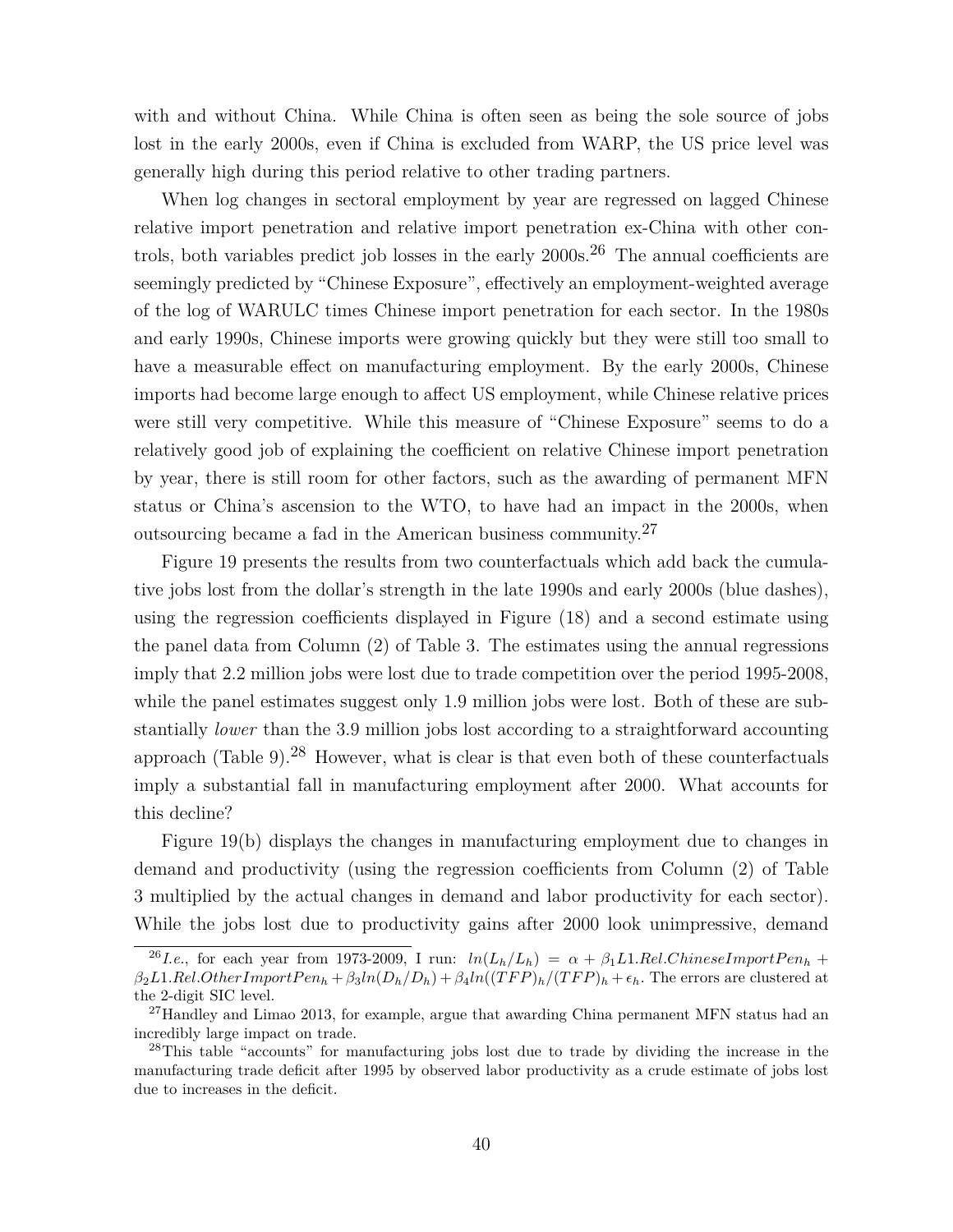<span id="page-41-0"></span>

Figure 17: Relative Prices, US vs. China and WARP ex-China Sources: PWT v8.0, CP 2013, BLS



Figure 18: Chinese Import Penetration vs. Exposure (RULC\*Import Pen.) Sources: Author's calculations based on data from ASM, Comtrade, and Feenstra *et al.* (2002), and Campbell and Pyun (2013)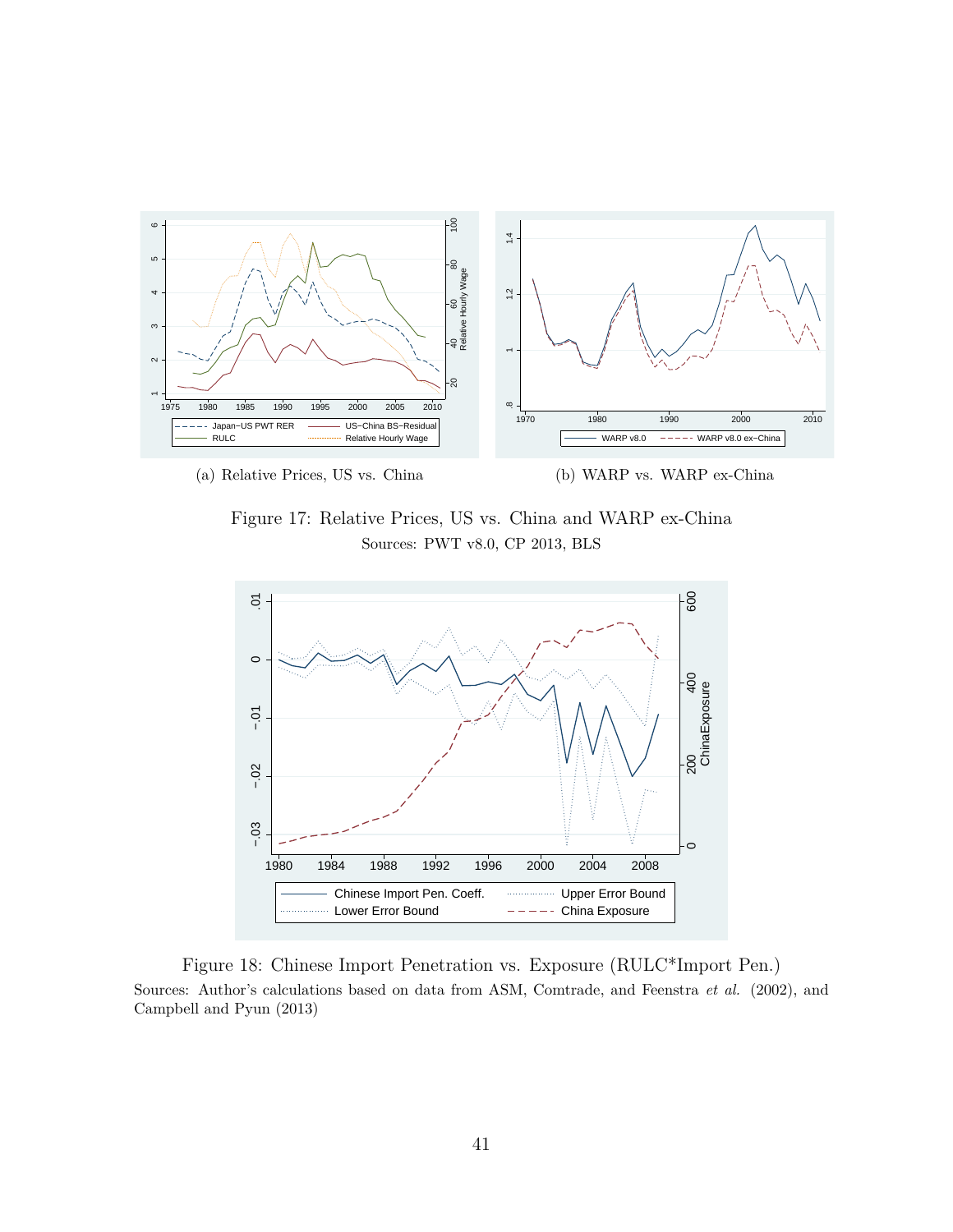<span id="page-42-0"></span>

(a) Manufacturing Employment Counterfactuals (b) Impact of Demand and Productivity

Figure 19: Accounting for Labor Lost

Notes: In Panel (a), the "Panel Estimate" counterfactual is computed using the coefficient on relative openness from the regression in Column (2) of Table 3. The "Annual Estimate" uses regression coefficients plotted in Figure 18, and also adding in the implied jobs lost from lagged import penetration (ex-China). The coefficient on lagged import penetration is multiplied by lagged sectoral employment and then summed by year.

growth stands out as being particularly sluggish in this period. While this may have been the result of an exogenous sectoral shift in consumption patterns toward services, another possibility is that the decline in demand was itself caused by trade via input-output linkages. Every dollar of output of apparel manufacturing requires 30 cents of output from textile mills.[29](#page-42-1) Every dollar of industrial machinery requires 6.9 cents worth of the output from iron and steel mills. Overall, every dollar of aggregate manufacturing output generally requires about 60 cents worth of additional output from other manufacturing industries. This suggests that it is quite likely that more than 2 million jobs were lost from the dollar's appreciation and the rise of China, and that the toll may may be closer to 3 million.

## **4 Conclusion**

In this paper, I document that when nominal real exchange rates move, nominal wages are sticky, leading to large changes in competitiveness as proxied by Weighted Average Relative Unit Labor Costs, a new measure of competitiveness. Dollar appreciations appear to lead to increased imports, decreased exports, and declines in investment and employment in the manufacturing sector. The effects appear to be persistent, an indi-

<span id="page-42-1"></span><sup>29</sup>Data come from the BEA's Total Requirements Input-Output table.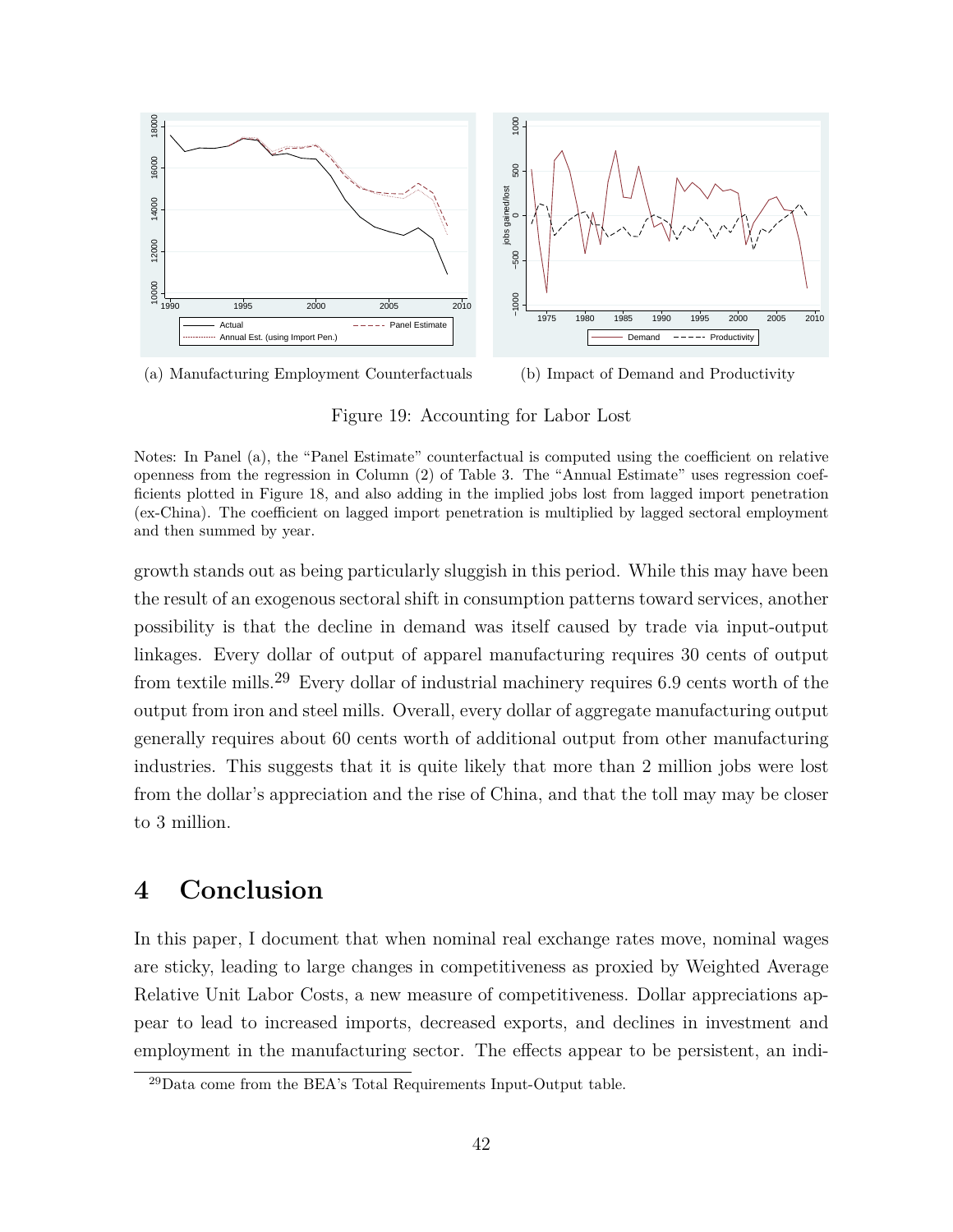cation of the surprising extent to which current economic relationships are the product of history. The shock to trade in the early 2000s was large enough to explain at least two-thirds of the decline in American manufacturing employment in this period, and perhaps substantially more if input-output linkages are taken into account. The job losses were potentially large enough to have had a macroeconomic impact. As the "Lesser Depression" continues, the US experience with Japan in the 1980s provides an example of what presidential leadership might accomplish regarding the ongoing Bretton Woods II system of managed exchange rates, developing country capital controls, and large-scale accumulation of official dollar reserves.<sup>[30](#page-43-1)</sup> And the lesson of hysteresis reminds us that the consequences of continued slow-growth will be diminished economic possibilities for years to come.

# **5 Appendix**

## <span id="page-43-0"></span>**5.1 Figures and Tables**

| Year | <b>Manufacturing</b><br>Consumption<br>(billions) | <b>Manufacturing</b><br><b>Trade Deficit</b><br>(billions) | <b>Productivity (1</b><br>million<br>workers) | Deficit $\Delta$ from<br>1995 over<br>Productivity | <b>Actual Jobs</b><br>Lost in Man.<br><b>Since 1995</b> |
|------|---------------------------------------------------|------------------------------------------------------------|-----------------------------------------------|----------------------------------------------------|---------------------------------------------------------|
| 1995 | 1340                                              | 159                                                        | 68                                            | 0.00                                               | 0                                                       |
| 1996 | 1361                                              | 152                                                        | 70                                            | $-0.09$                                            | $-0.01$                                                 |
| 1997 | 1432                                              | 155                                                        | 73                                            | $-0.05$                                            | 0.17                                                    |
| 1998 | 1542                                              | 215                                                        | 76                                            | 0.75                                               | 0.32                                                    |
| 1999 | 1661                                              | 293                                                        | 79                                            | 1.70                                               | 0.08                                                    |
| 2000 | 1780                                              | 364                                                        | 82                                            | 2.50                                               | 0.02                                                    |
| 2001 | 1688                                              | 344                                                        | 82                                            | 2.26                                               | $-0.80$                                                 |
| 2002 | 1760                                              | 404                                                        | 89                                            | 2.76                                               | $-1.99$                                                 |
| 2003 | 1822                                              | 448                                                        | 95                                            | 3.05                                               | $-2.74$                                                 |
| 2004 | 2023                                              | 540                                                        | 104                                           | 3.68                                               | $-2.93$                                                 |
| 2005 | 2158                                              | 590                                                        | 110                                           | 3.92                                               | $-3.02$                                                 |

Table 9: Manufacturing Employment Accounting

Source: BEA. Manufacturing "Consumption" is defined as manufacturing GDP plus imports minus exports.

<span id="page-43-1"></span><sup>30</sup>See Dooley *et al*. 2004, 2005, 2007, and 2009.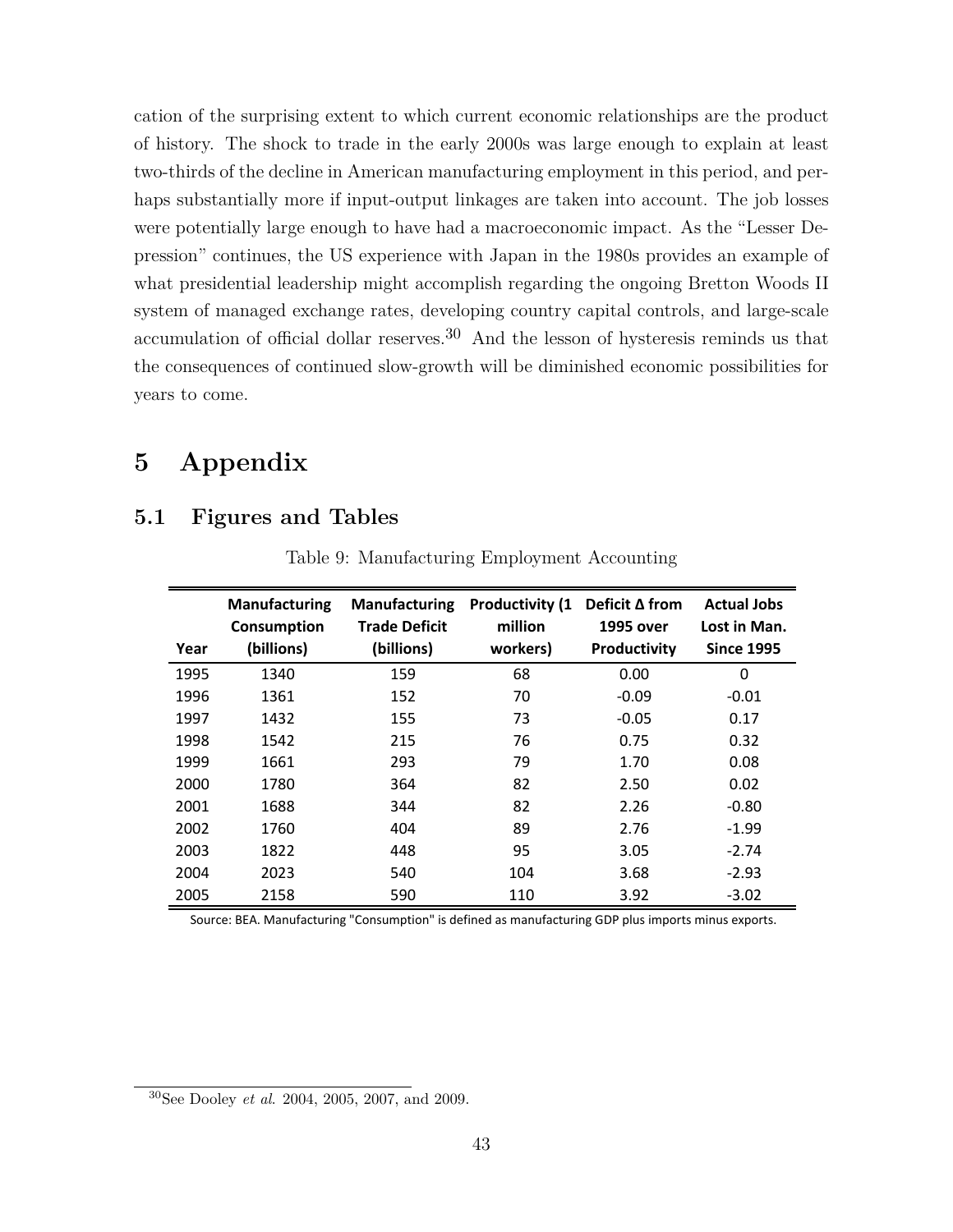<span id="page-44-0"></span>

Figure 20: Income per Capita, 1979



Figure 21: Import-Competing Manufacturing Employment, Share of Total Employment, 1979

Notes: 1,500 worker minimum. Sources: BEA and WITS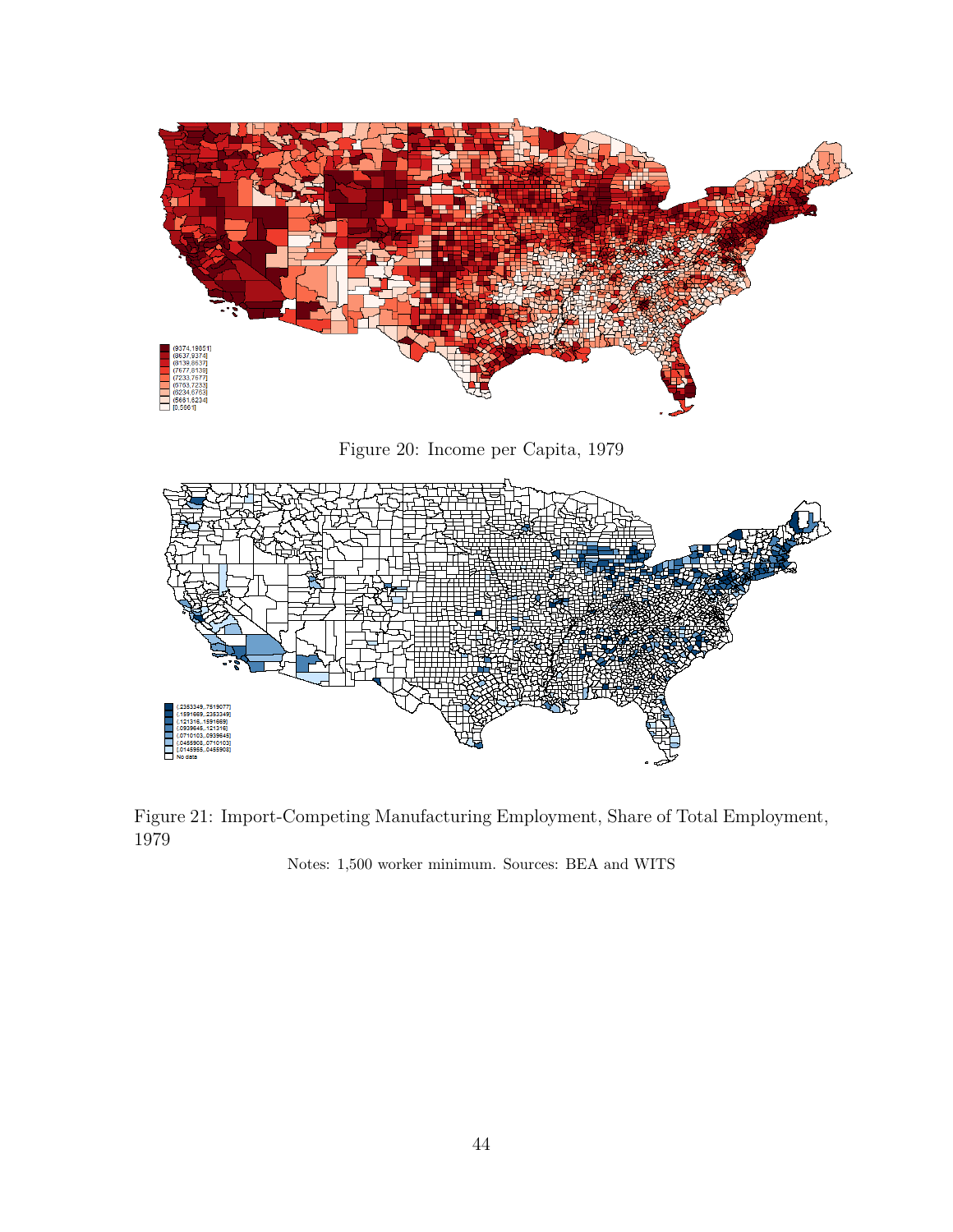<span id="page-45-0"></span>

Figure 22: The Usual Suspects: Explanations for the Decline of Manufacturing Source: BEA

## **5.2 Mathematical Appendix**

*Proposition: Government Spending can Lead to Dynamic Crowding Out*

Let  $L_g^o$  be the initial level of government employment in autarky. Simplifying the model by assuming no overhead costs and just one industry, with the potential entrants now exogenous as in Melitz (2003), we can solve for the steady-state mass of firms from the labor market clearing condition.

$$
\frac{L - L_g^o}{\sigma \delta f_e} = M_{ss}^o \tag{5.1}
$$

If the labor devoted to government falls, then the equilibrium mass of firms will rise. However, each period the share  $\delta$  of firms dies out, which means that the net mass of new entrants in the first year after a cut in government spending is:

$$
M_1^e - M_{ss}^o \delta = \frac{L - L_g^1}{\sigma f_e} - \frac{L - L_g^o}{\sigma \delta f_e} = \frac{L_g^o - L_g^1}{\sigma f_e},
$$
\n(5.2)

Where  $M_1^e$  is the mass of new entrants in the first period after government spending falls. The total mass of new firms gained to reach the new steady state is:

$$
M_{ss}^{1} - M_{ss}^{o} = \frac{L_{g}^{1} - L_{g}^{o}}{\sigma \delta f_{e}} > \frac{L_{g}^{o} - L_{g}^{1}}{\sigma f_{e}},
$$
\n(5.3)

If government spending stays at its new level, we can iterate out to solve for the mass